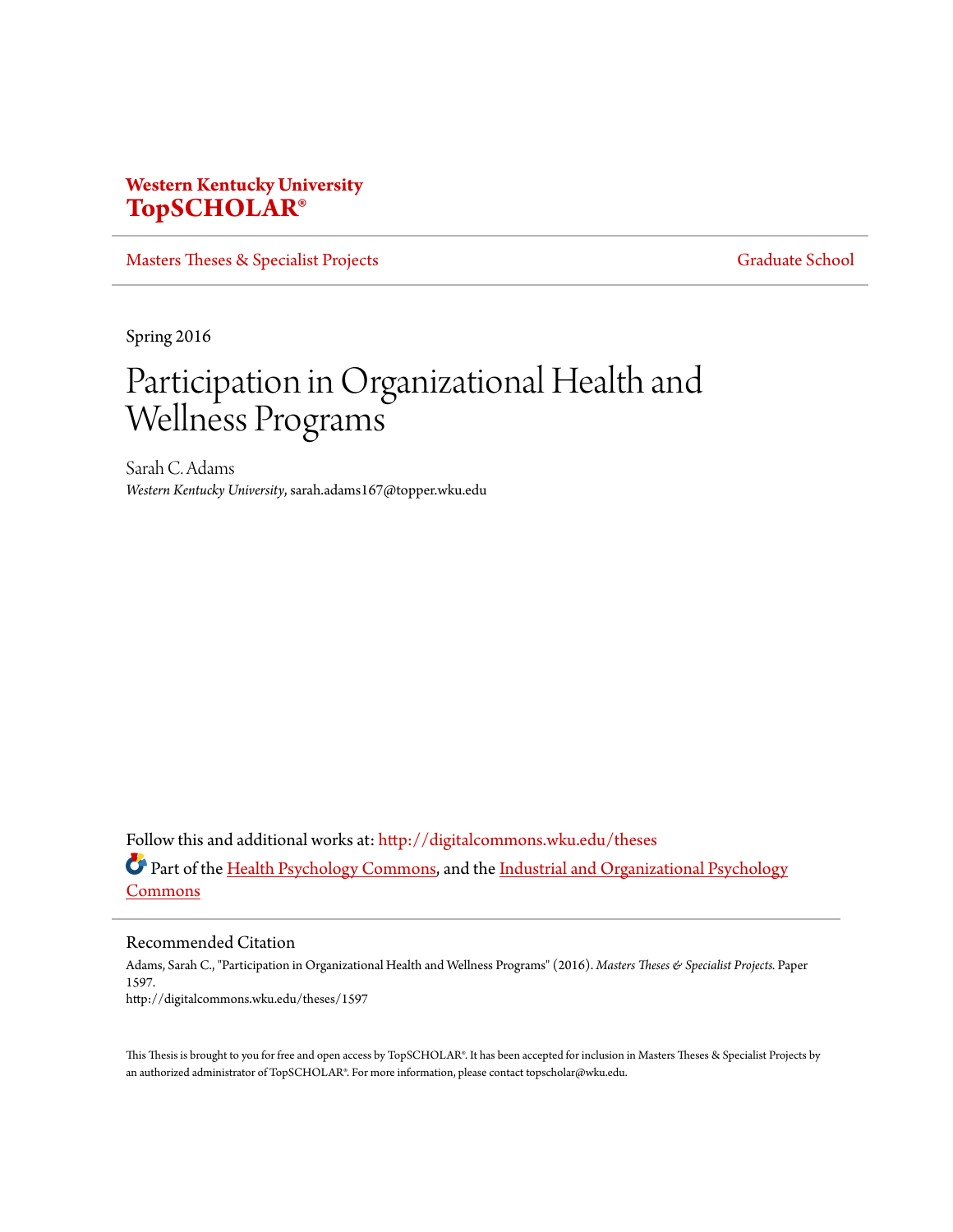# PARTICIPATION IN ORGANIZATIONAL HEALTH AND WELLNESS PROGRAMS

A Thesis Presented to The Faculty of the Department of Psychological Sciences Western Kentucky University Bowling Green, Kentucky

> In Partial Fulfillment Of the Requirements for the Degree Master of Science

> > By Sarah Christine Adams

> > > May 2016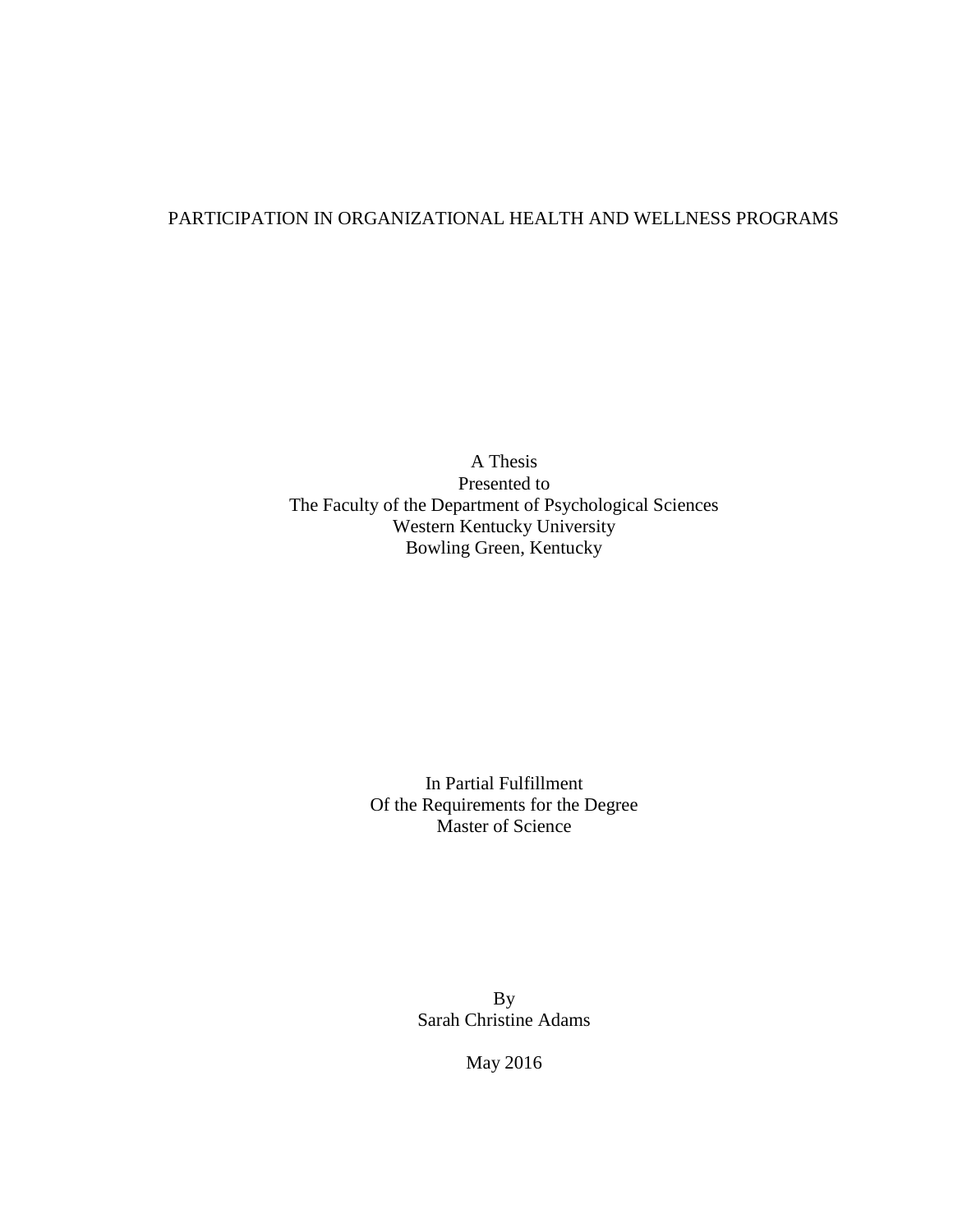# PARTICIPATION IN ORGANIZATIONAL HEALTH AND WELLNESS PROGRAMS

 $\sim$ 

 $-21 - 2016$ Date Recommended  $-$ Amber N. Schreeder, Director of Thesis Élizabeth L. Shoenfelt

Reagan D. Brown

 $\frac{1}{6}$ 

Dean, Graduate Studies and Research Date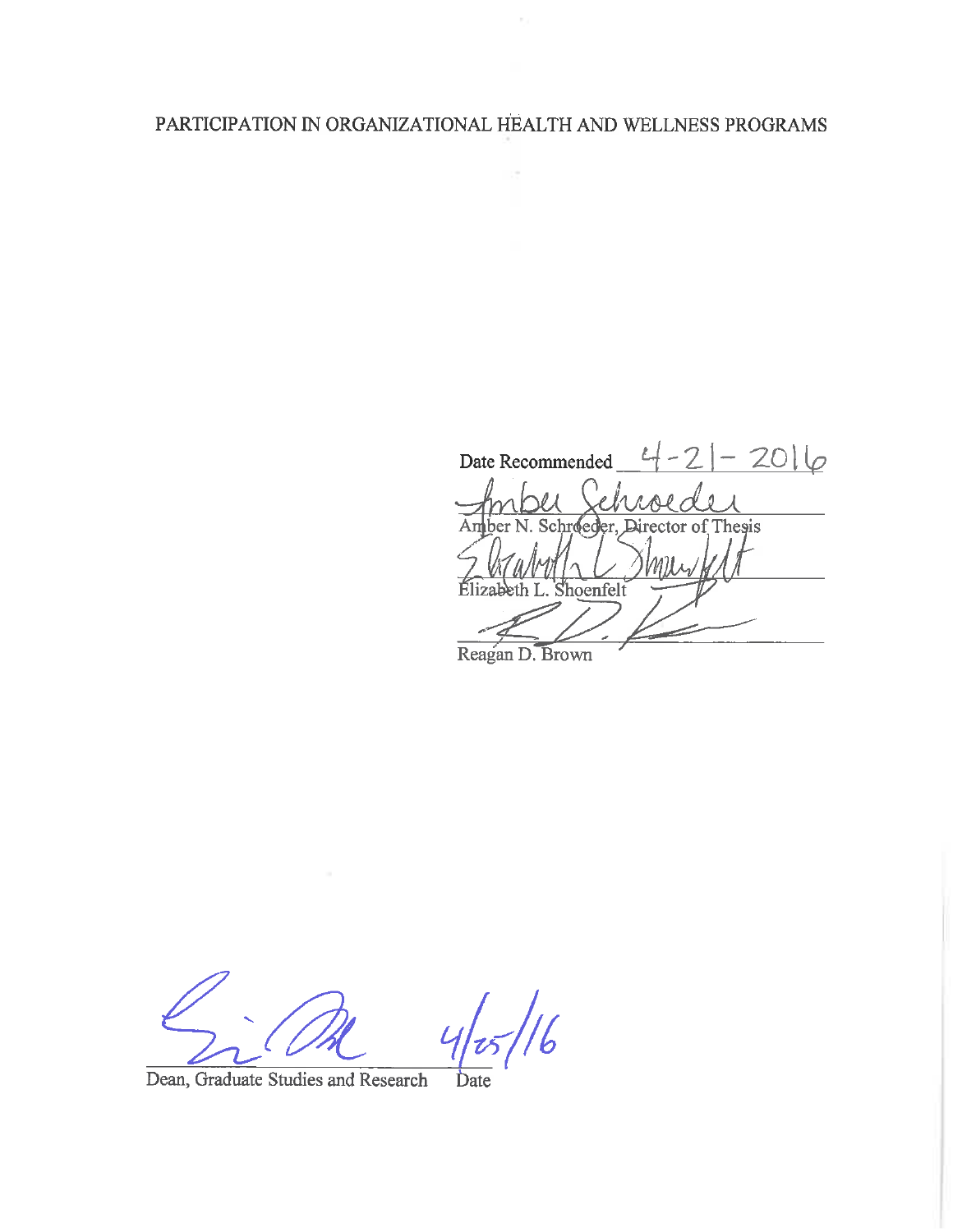#### ACKNOWLEDGMENTS

Most importantly, I would like to acknowledge and thank my thesis chair, Dr. Amber Schroeder. Dr. Schroeder's guidance and unwavering support over the past two years have allowed me to develop and hone skills and abilities that not only allowed me to complete this thesis project, but will also transfer to my future career. I am truly thankful for the experience I have gained through working with Dr. Schroeder.

I would also like to acknowledge and thank my thesis committee members, Dr. Betsy Shoenfelt and Dr. Reagan Brown. Their guidance and feedback on this thesis project was invaluable, and I am truly grateful for all that they have taught me over the course of this project, as well as in their classes. Dr. Schroeder, Dr. Shoenfelt, and Dr. Brown's continued support and faith in my ability inspired me to persevere and recognize my own capabilities.

I would like to thank the Western Kentucky University Graduate Student Research Grant Committee for seeing the potential in my thesis project and providing me the funding to complete this thesis.

Lastly, I would like to thank my parents. Their continuous support inspired me to persevere and bring this thesis project to fruition. Particularly, the words of encouragement and support I received from my mother, Deborah Niese, inspired me to believe in myself and recognize my own potential.

iii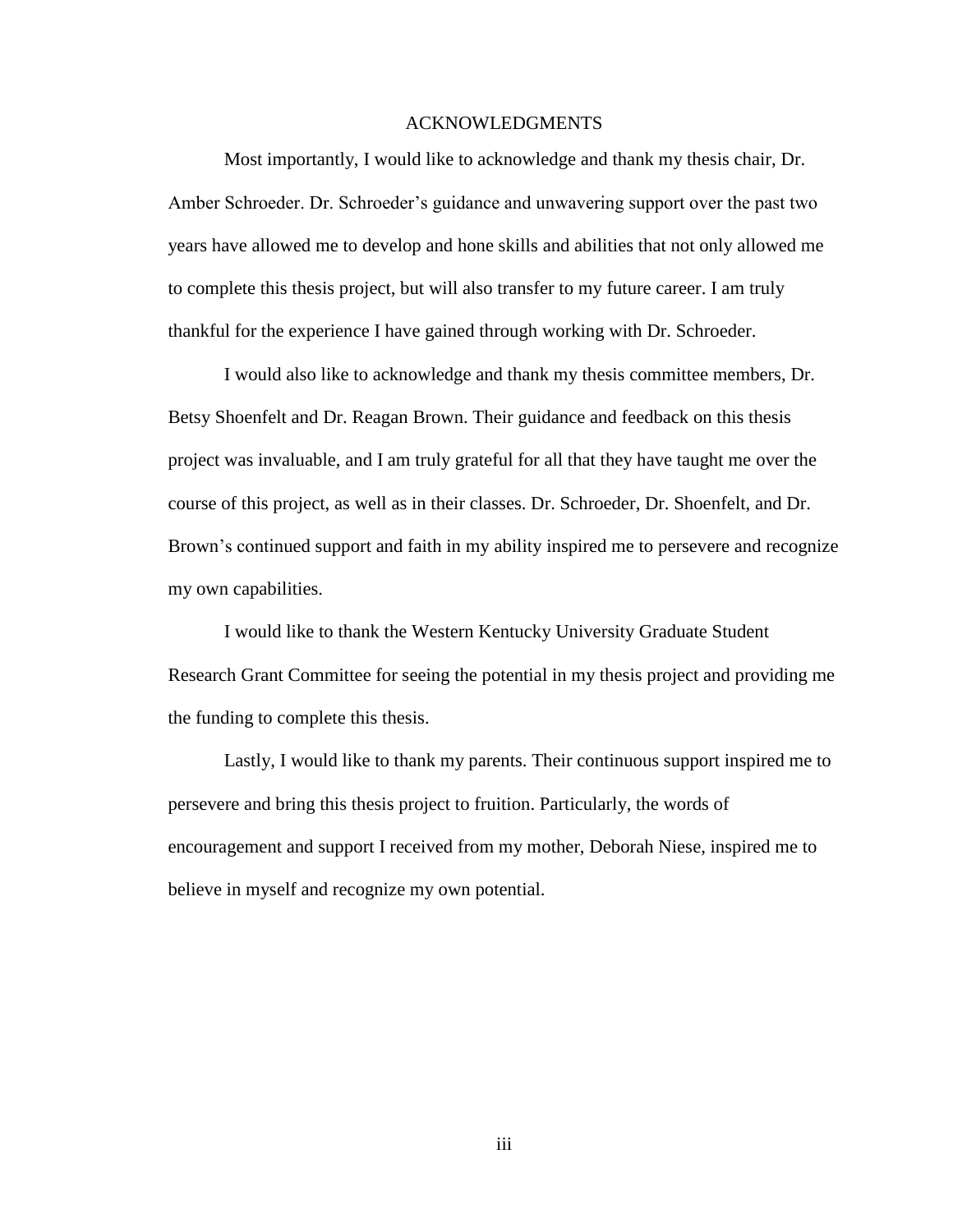# TABLE OF CONTENTS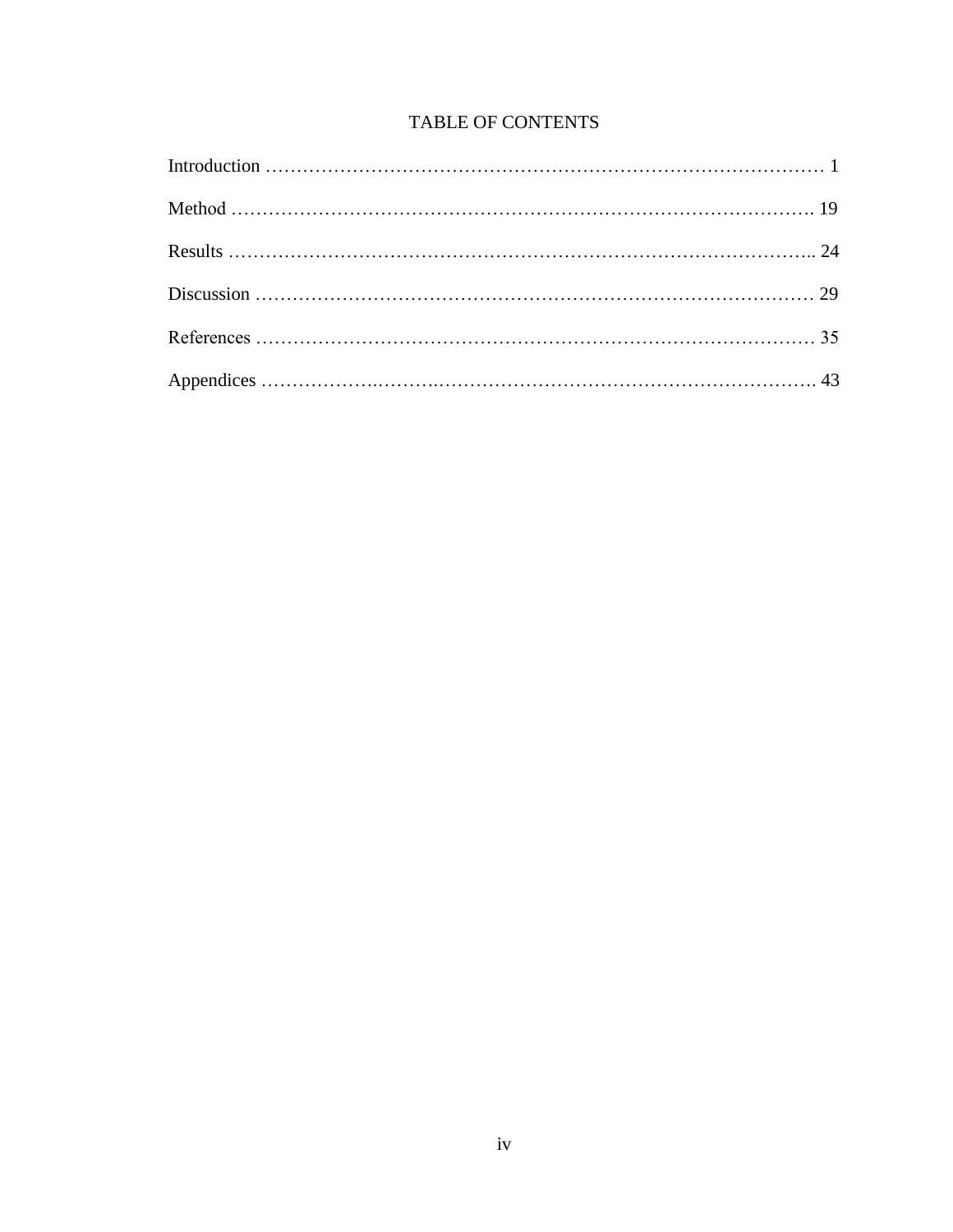# LIST OF FIGURES

| Figure 1. Differences in likelihood of participation for the three program types  40 |  |
|--------------------------------------------------------------------------------------|--|
| Figure 2. Differences in likelihood of participation between three incentive amounts |  |
|                                                                                      |  |
| Figure 3. Differences in likelihood of participation between programs with each      |  |
|                                                                                      |  |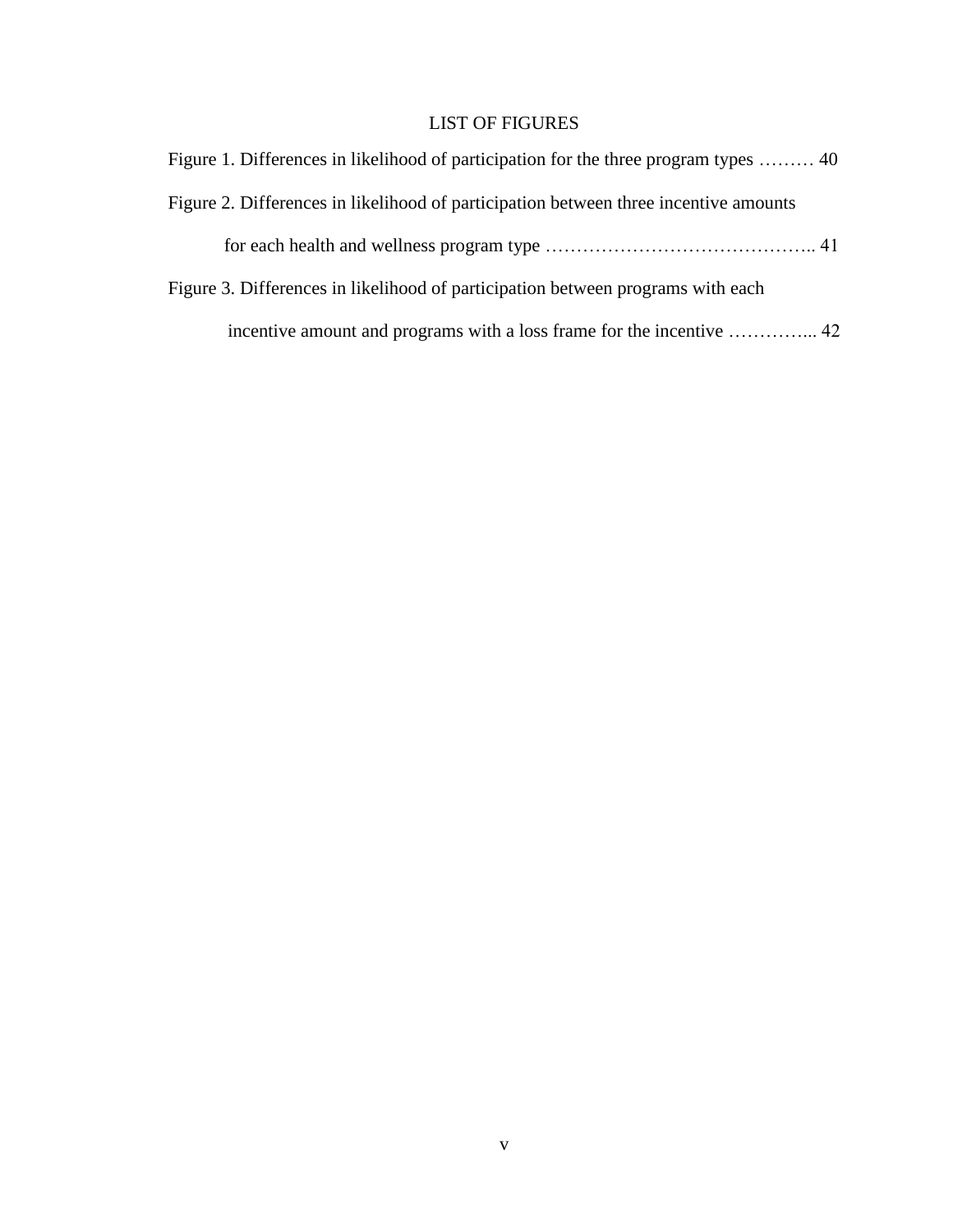#### PARTICIPATION IN ORGANIZATIONAL HEALTH AND WELLNESS PROGRAMS

Sarah Christine Adams May 2016 57 Pages Directed by: Amber N. Schroeder, Elizabeth L. Shoenfelt, and Reagan D. Brown Department of Psychological Sciences Western Kentucky University

Health and wellness programs are being utilized by organizations at growing rates. Research on health and wellness programs is typically confined to the program of a single organization and the employees participating in that specific program. Typically, this research examines the outcomes of health and wellness programs in organizations, such as return on investment in terms of medical costs, as well as improvements in the health of the employees. However, little information is known about those who choose to participate in health and wellness programs and the characteristics that may influence their participation.

This study examined the relationship between demographic characteristics and likelihood of participation in health and wellness programs, as well as the relationship between program characteristics and likelihood of participation. Differences in likelihood of participation were found between different program types. Women were found to be more likely to participate than men, in most cases. Likelihood of participation increased as the incentive amount increased and decreased if the program incentive had a loss frame. Likelihood of participation was also higher for participation-based incentives compared to outcome-based incentives.

vi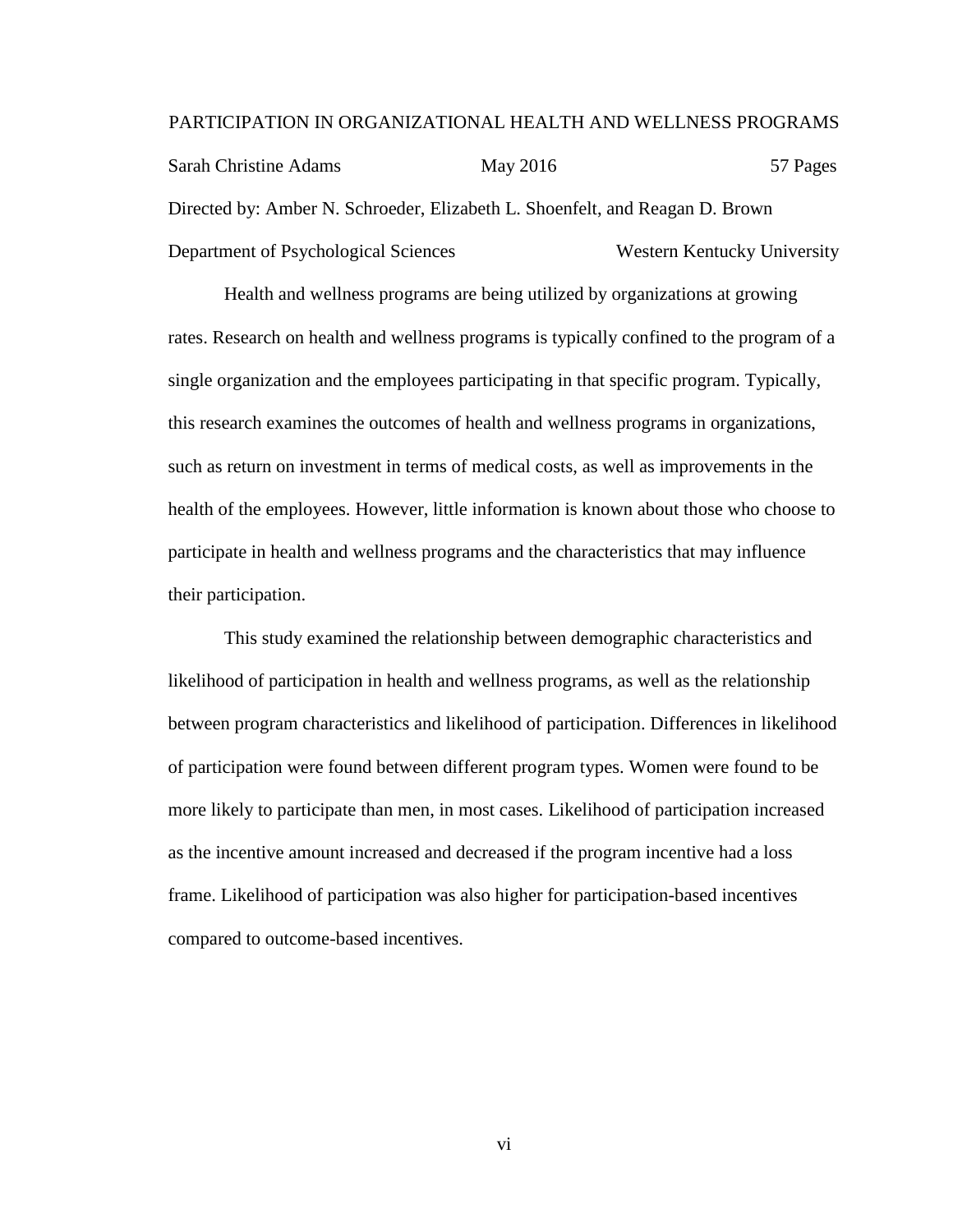#### **Introduction**

The utilization of health and wellness programs in organizations is a growing area of interest for research. Providing health and wellness programs for employees is becoming more popular, as shown by Collins (2004), who found that more than 81% of businesses in the United States with 50 or more employees have implemented some type of program designed to promote health and wellness. However, research is mixed about whether health and wellness programs are beneficial (Lesser & Puhl, 2014). It is still unknown whether health and wellness programs have an impact on the health and wellness of the employees or on organizational outcomes. Although it is unknown if health and wellness programs are beneficial to employees and organizations, it is important to uncover the commonalities of those who choose to participate as compared to those who do not participate. As such, the goal of this study is to examine differences in demographics between participants and nonparticipants, as well as to examine participation and non-participation between different programs and different incentives.

In 2010, the Patient Protection and Affordable Care Act was passed. This legislation encourages organizations to implement wellness programs for their employees, as this act has built-in support of health and wellness programs. The Patient Protection and Affordable Care Act states that smaller companies can receive tax benefits for implementing wellness programs (Carlson, 2014). Previously, the government restricted the amount that could be offered as a reduction in employees' health insurance premiums to encourage them to participate in health and wellness programs. Companies could offer no more than a 20 percent reduction in the health insurance premium as an incentive for health and wellness program participation (Lesser & Puhl, 2014). With the passage of this act, employers can now offer incentives of up to 30 percent of healthcare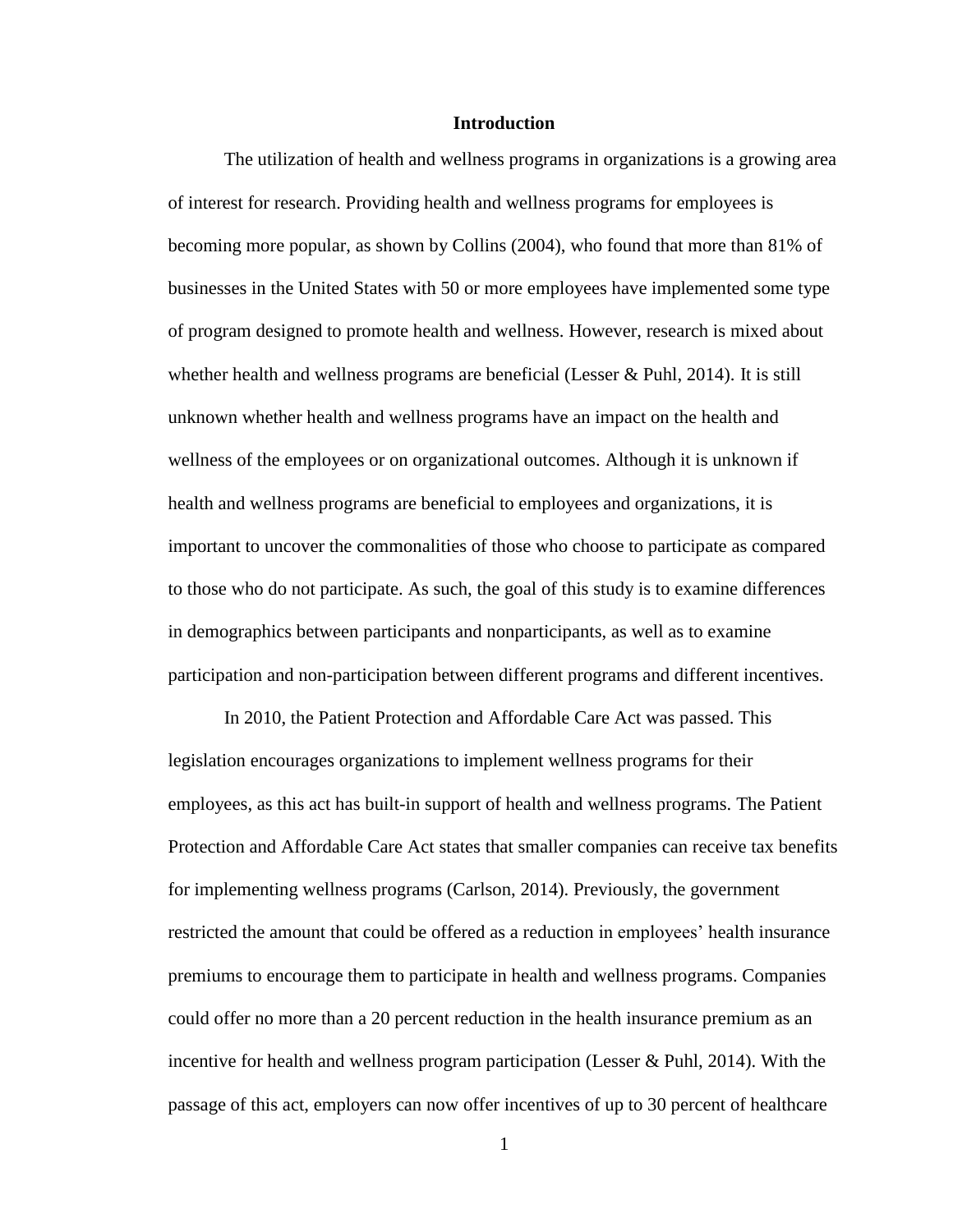premiums (Carlson, 2014). This act also impacted health insurance carriers, as they are now restricted from focusing their administrative fees on wellness services (Carlson, 2014). Goldman (2011) also noted that the act requires health insurance companies to implement activities that promote health and wellness. These mandates on health carriers could make health and wellness services more accessible and easier for people to utilize.

Whereas the reasons for health and wellness program implementation vary, one major reason for organizational interest in employee health and wellness stems from potential negative organizational outcomes of poor employee health. Proper, Staal, Hildebrandt, van der Beek, and van Mechelen (2002) found that healthcare costs, such as insurance premiums, can increase if employees are in poor health, which can affect the organization's financial performance. Shapiro and Moseley (2013) found that health and wellness programs can have an effect on medical costs incurred. Medical costs can decrease if employees become healthier, as they may use their health insurance less. This can impact organizational costs, as health insurance premium costs for organizations may rise if employees are utilizing their health insurance at higher rates. If employees need to go to the hospital and need expensive health services less often, it can have an impact on the health insurance premiums offered to employers.

Shapiro and Moseley (2013) found that healthcare costs incurred were greater for those who were at high risk for tobacco use, obesity, and physical inactivity. Those whose lifestyles reflect higher risk behaviors may impact health insurance premium costs, as they are more likely to incur higher healthcare costs. These lifestyle factors do not only affect health care costs; they can go as far as affecting mortality. Shapiro and Moseley (2013) found that those with low-risk lifestyles (e.g., never smoked, had a healthy diet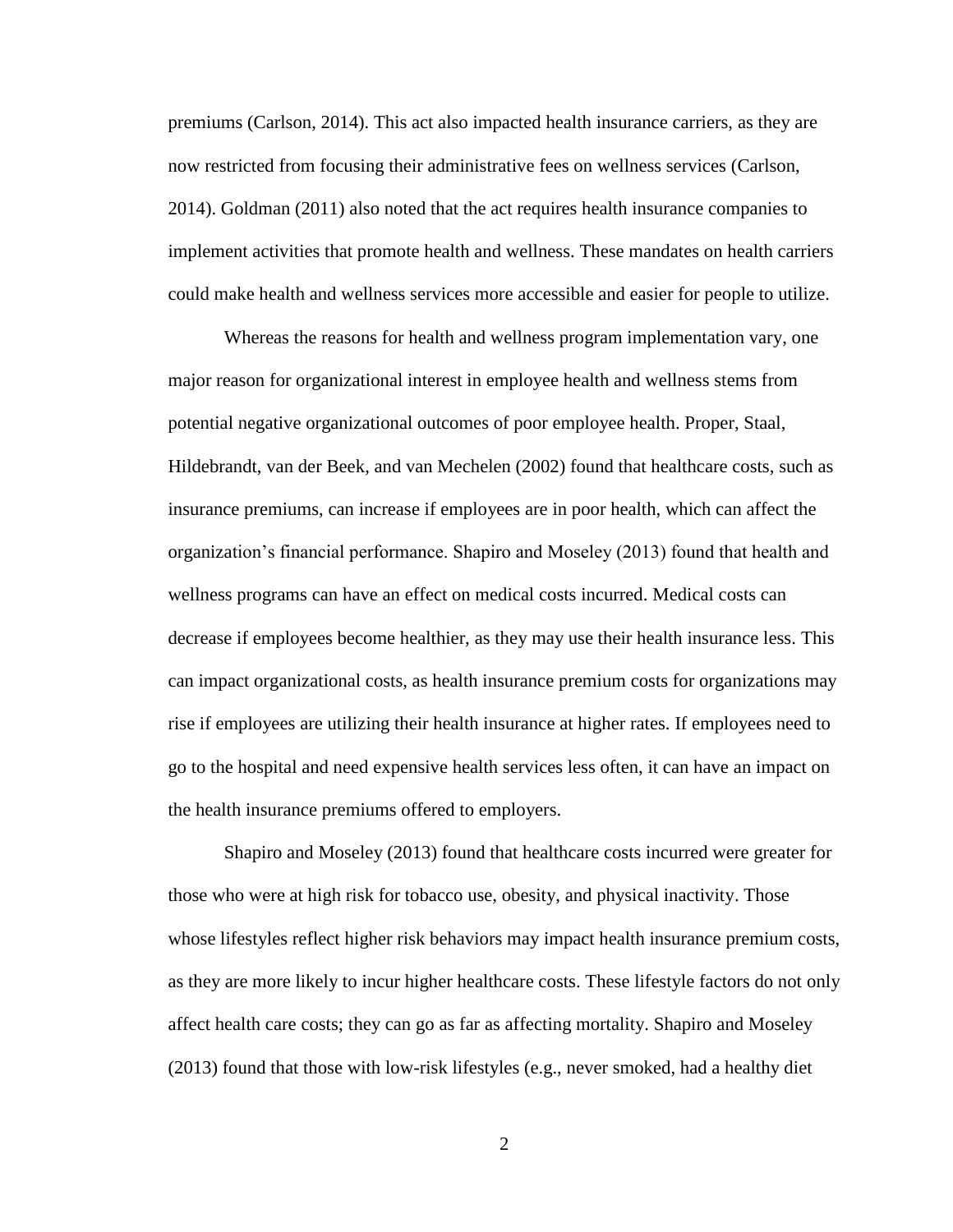and adequate physical activity) were less likely to experience mortality from cardiovascular disease and other such causes, showing that lifestyle can be quite impactful on health and mortality. This is an important factor, as health and wellness programs can be designed to target specific lifestyle behaviors, such as smoking cessation. Therefore, programs that target unhealthy lifestyle factors may have an impact on costs, as well as employee health.

#### **Types of Health and Wellness Programs**

Whereas many organizations have discovered a need for employee health and wellness programs, the types of programs offered by the organization can vary drastically in scope, intensity, and in what is required of the employee. In regard to scope, it is difficult to characterize all health and wellness programs into a specific category. Many health and wellness programs offer a variety of services that are geared toward different health goals. Collins (2004) described three main types of health and wellness programs: fitness-focused programs, health-focused programs, and wellness programs. Each type of program takes a different perspective regarding health and wellness, and the goals of each are typically different. Employers can choose to offer a combination of these programs, emphasizing more than one aspect, or they can use a comprehensive approach that focuses on all three aspects of health and wellness. Each of these program types is described in more detail below.

**Fitness-focused programs.** Fitness-focused programs offer employees different means of improving physical fitness as their primary focus. Although there may be other, broader areas of concern, such as employee weight loss, a fitness-focused program may be a means to address those concerns. Collins (2004) noted a few options organizations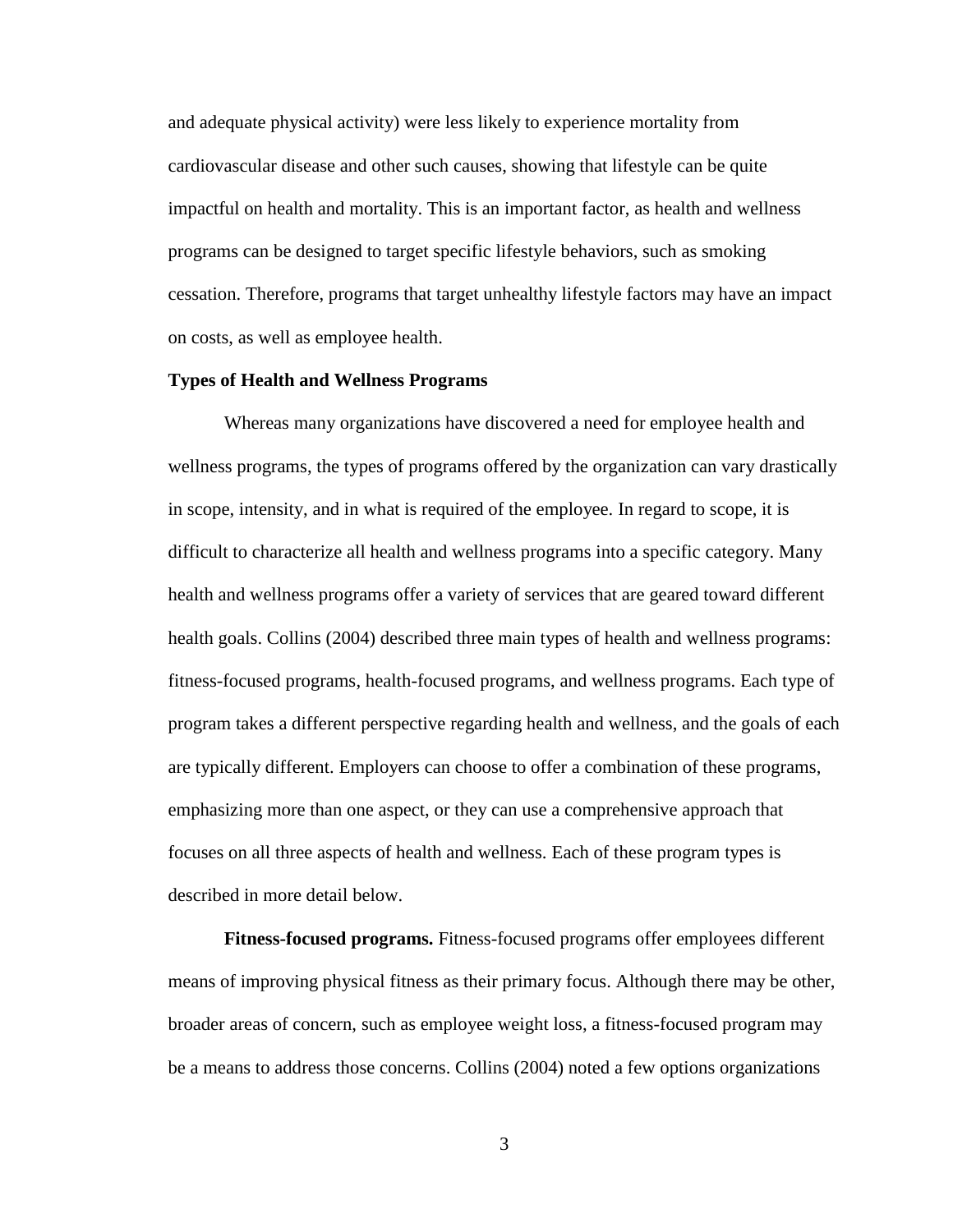have provided to their employees, including onsite fitness facilities, free or reduced-price fitness classes, and fitness challenges. Carlson (2014) also mentioned that companies can offer gym passes or promote stairwell-climbing campaigns to encourage activity. Walking programs are an option to encourage physical activity, as well (Lesser & Puhl, 2014).

**Health-focused programs.** Health-focused programs are utilized more often when employees' physical health is the concern or target issue. These programs focus on improving employee health through providing services or implementing programs to try and change behavior in a more healthful manner. Services that may be provided as part of a health-focused program are preventative health services (Collins, 2004). Carlson (2014) also noted that companies can offer flu shot services, personalized health risk assessments, smoking cessation programs, and nutrition programs in programs of this type.

**Wellness programs.** Wellness programs focus on the entire individual in a more holistic approach to health and wellness. Whereas fitness- and health-focused programs are more concerned with employees' physical health, wellness programs also consider psychological health. Wellness programs focus more on aligning and balancing a person's mind, body, and spirit. Services that an organization may offer if they implement a wellness program could include yoga classes or meditation periods (Collins, 2004). Because wellness programs focus on the person holistically, they may incorporate other services intended to help each specific area of the person. They may also incorporate services geared toward balancing the entire person.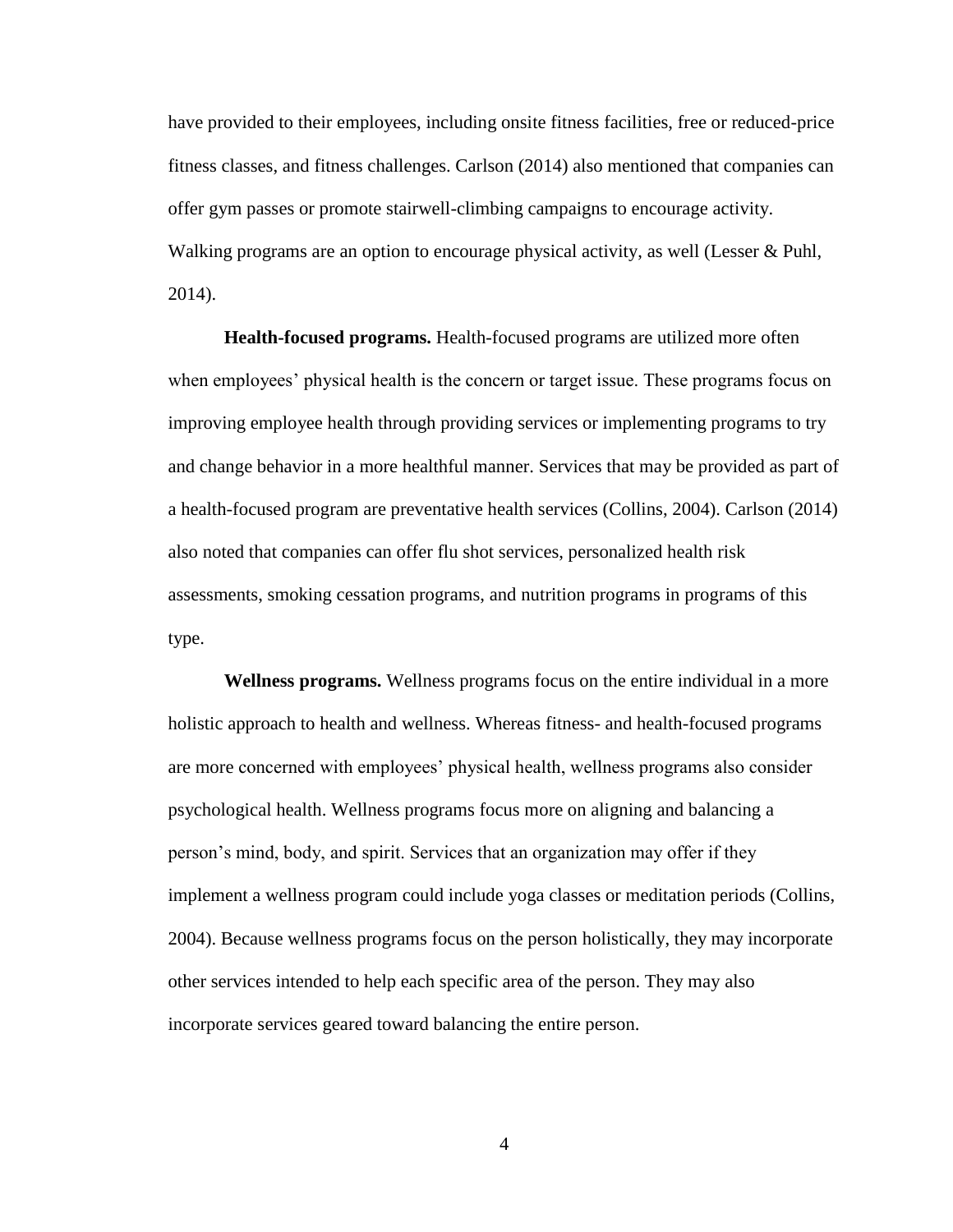Research has not examined differences in preference or participation in the three different types of health and wellness programs. Therefore, potential differences in participation in the three distinct types of programs will be examined. *Research Question 1:* Are there significant differences in likelihood of participation between fitness-focused, health-focused, and wellness-focused programs?

**Effect of organizational factors on program choice.** Organizational factors can have an impact on the type of health and wellness program chosen. For example, the industry that an organization is in may have an effect on the type of program in which employees would prefer to participate (Churchill, Gillespie, & Herbold, 2014). If a certain type of program is regularly used in a specific industry, employees may be more receptive to that type of program, especially if positive results have been found in similar organizations. Carlson (2014) recommended examining the workforce of the company to determine certain factors, such as age and physical location, and then making a decision that takes those factors into consideration. The program should make sense for the employees; if it is difficult for them to participate or if there are barriers, they may be less likely to participate.

As Carlson (2014) also discussed, the organizational culture and the organization's attitude regarding the health and wellness program should influence the decision as to the type of program implemented. Organizations can consider implementing changes at work to encourage participation in the program, such as through "walking meetings," wherein meeting attendees walk together while conducting the meeting instead of holding the meeting in a more traditional sense, such as sitting at a conference table. Organizations can offer onsite screening opportunities, also.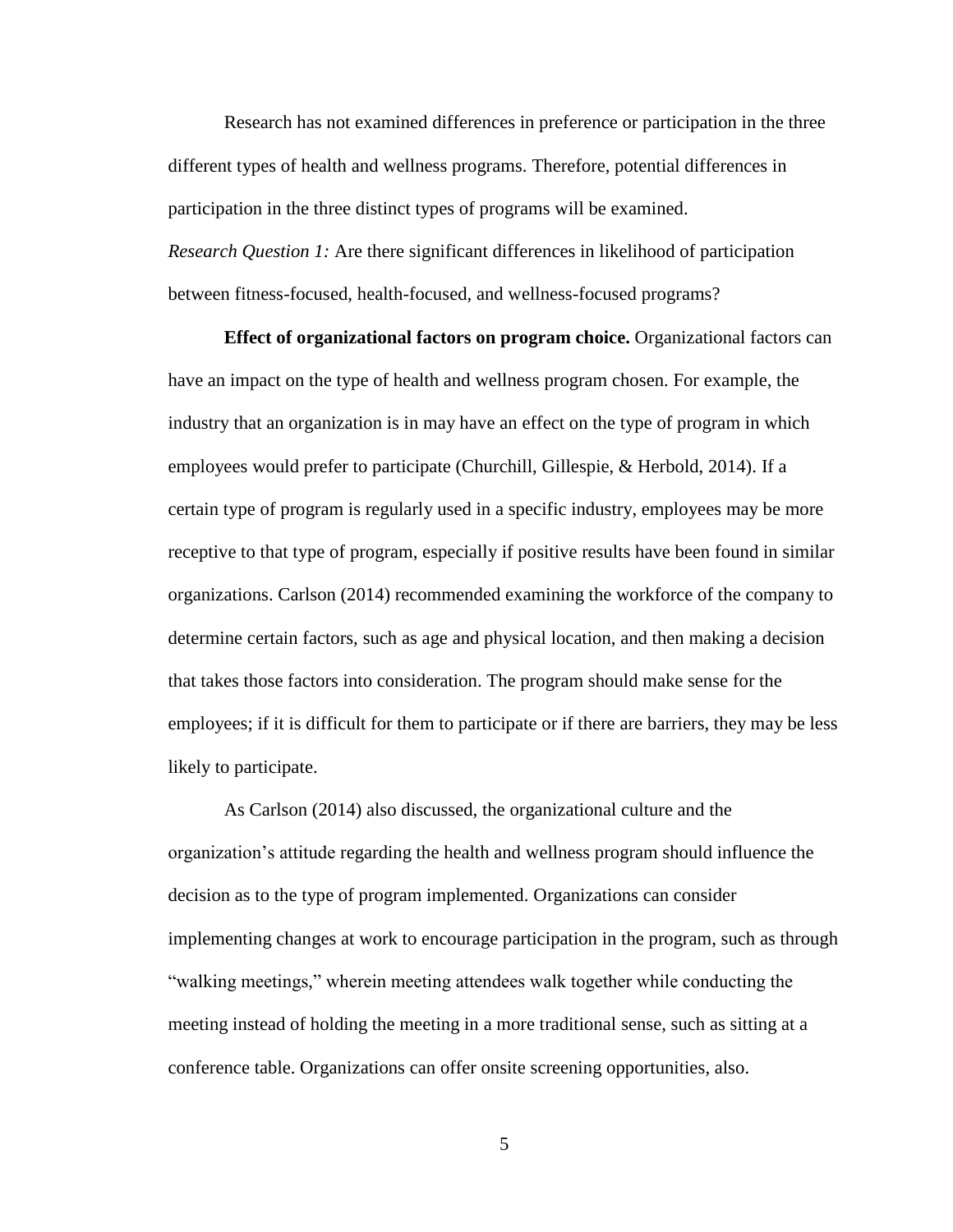Organizational support for the program can help to get employees on board with the program, encouraging participation and letting employees know that the organization is serious about improving the health and wellness of employees.

#### **Health and Wellness Program Participant Characteristics**

Trends in the demographic characteristics of those who participate in health and wellness programs are unclear. One potential reason for this is that research on health and wellness programs tends to be based on single cases rather than looking across multiple programs. Also, the demographic make-up of an organization's employees can vary based on the industry and region, and these characteristics are likely to be reflected in the participation rates for the program.

**Gender.** Trends in the gender of participants in wellness programs are difficult to determine. Wellness programs tend to be studied within single organizations, which makes it difficult to draw conclusions about the demographics of those who tend to participate. This is particularly because employee populations vary between organizations; the demographics of the employees of one organization are not the same as those of another. However, in one study of a wellness program for staff and faculty members on a university campus, the vast majority (i.e., 92.5%) of participants were female (Haines et al., 2007). In another study, the percentage of women who participated in the health and wellness program was slightly higher than the percentage of men (Naydeck, Pearson, Ozminkowski, Day, & Goetzel, 2008). This trend is seen in much of the research that reports gender statistics for participants. Due to this apparent trend, it is likely that females will have a higher likelihood of participation in the program than males.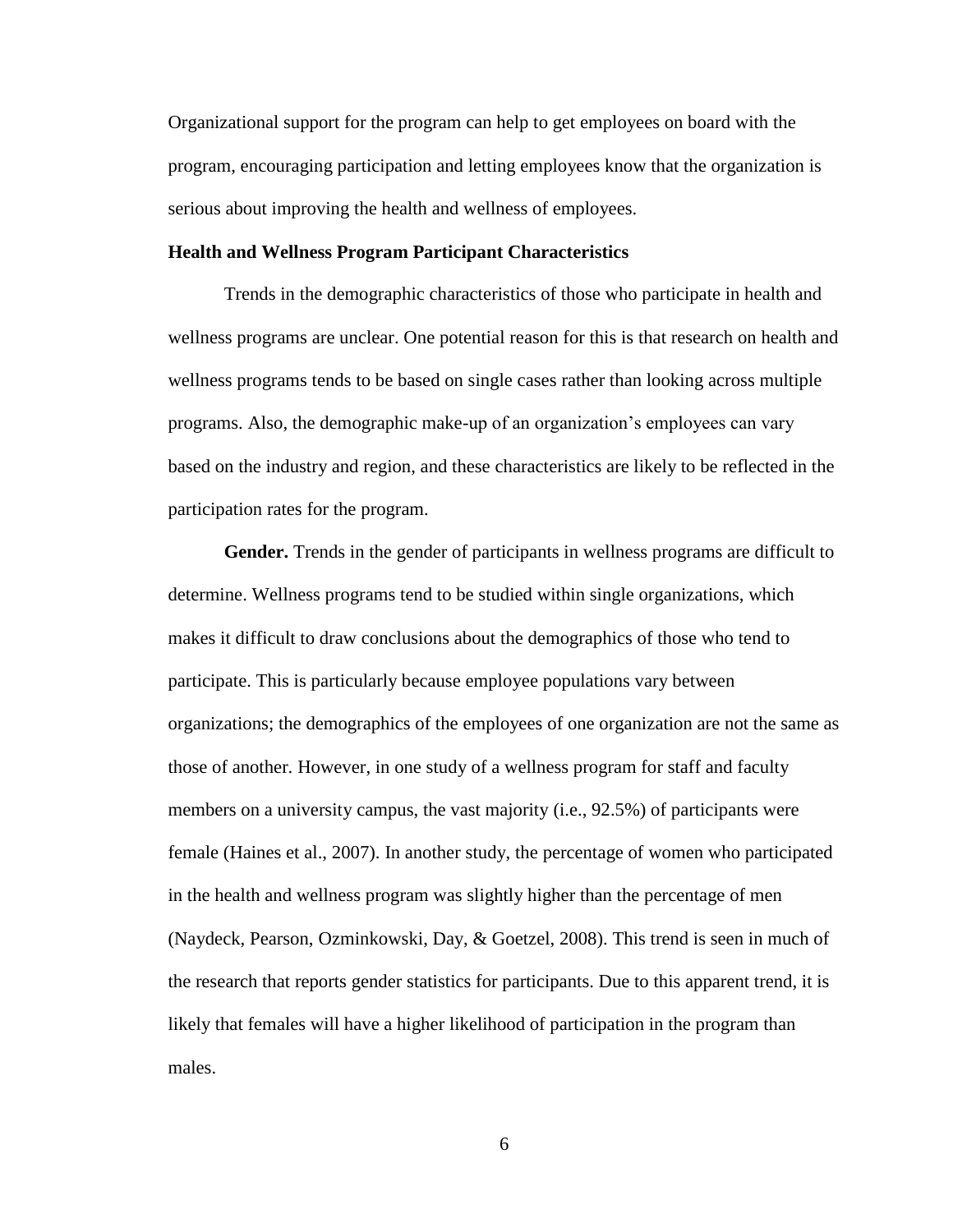*Hypothesis 1:* Females will be more likely to participate in wellness programs than will males.

**Age.** General trends in age for participants of health and wellness programs are also unclear. Wellness programs are only open to employees; therefore, the demographics of those participating in the wellness program are likely to match those of the overall employee population. Byrne and colleagues (2011) found that the average age of participants in a workplace wellness program was very similar to the average age of the employee population, which was 41 to 42 years. Some research shows that younger workers are more likely to participate in wellness programs. In a study of a wellness program offered to employees of a county school district, Aldana, Merrill, Price, Hardy, and Hager (2004) found that the majority of participants in the wellness program were under 40 years of age. Based on current research, it appears that younger people are more likely to participate in wellness programs than older people.

*Hypothesis 2:* Those who are younger in age will be more likely to participate in wellness programs than will older people.

**Education level.** Most research examining health and wellness programs has not gathered information on participants' education level. Although data may be available on the distribution of participants across various positions or classifications within the organization, it is unknown if the education level of employees is related to their likelihood of participating in a health and wellness program offered by their organization. However, research has examined links between socioeconomic status and associated factors, including education level, health risks, and health status. According to a study by Williams, Yu, and Jackson (1997) that examined racial differences in physical and mental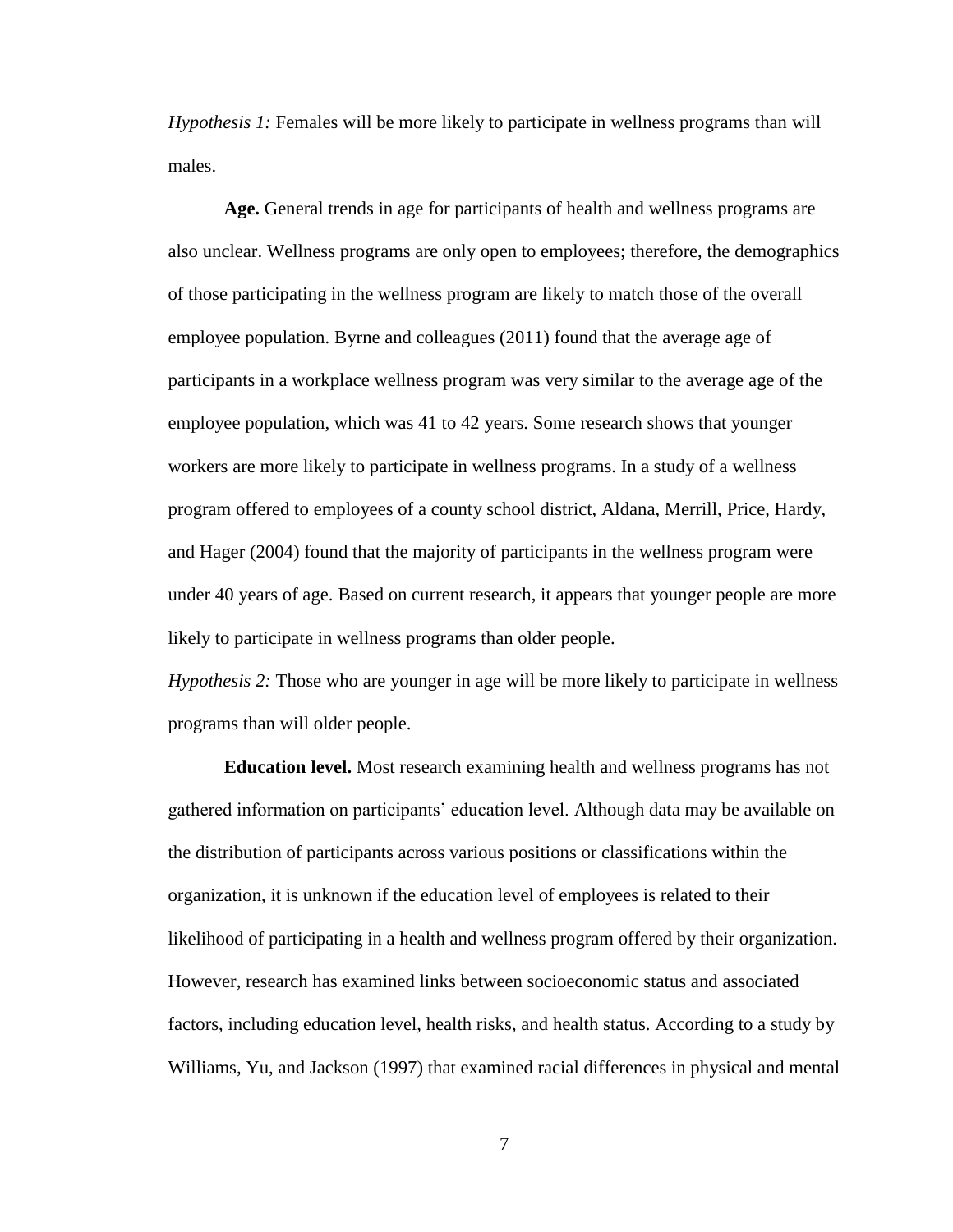health, education and income both significantly predicted poor health. A lower education level was associated with more bed-days, which were days in which the participant was unable to work or perform regular activities because of emotional distress or physical health issues (Williams, Yu, & Jackson, 1997). Similarly, Winkleby, Jatulis, Frank, and Fortmann (1992) examined the impact of socioeconomic status on the risk factors for cardiovascular disease, such as smoking cigarettes, blood pressure, total cholesterol, and HDL cholesterol. They found that lower educational levels were associated with the highest prevalence for risk factors of cardiovascular disease (Winkleby et al. 1992).

Although there is no specific research examining education level and health and wellness program participation, research examining the relationship between education level and both health risks and health status indicates that education level is positively associated with health status and negatively associated with health risks. Essentially, those who have completed higher levels of education are also generally healthier. Thus, extending this line of thinking, this could potentially indicate a positive relationship between education level and participation in health and wellness programs. *Hypothesis 3:* Education level will be positively associated with likelihood of participation.

Even though participants' education level is likely to be associated with likelihood of participation, because health status is related to education level, it is important to determine if education level adds any predictive value over that of health status in examining program participation.

*Research Question 2:* After controlling for health status, are there significant differences in likelihood of participation between those with different education levels?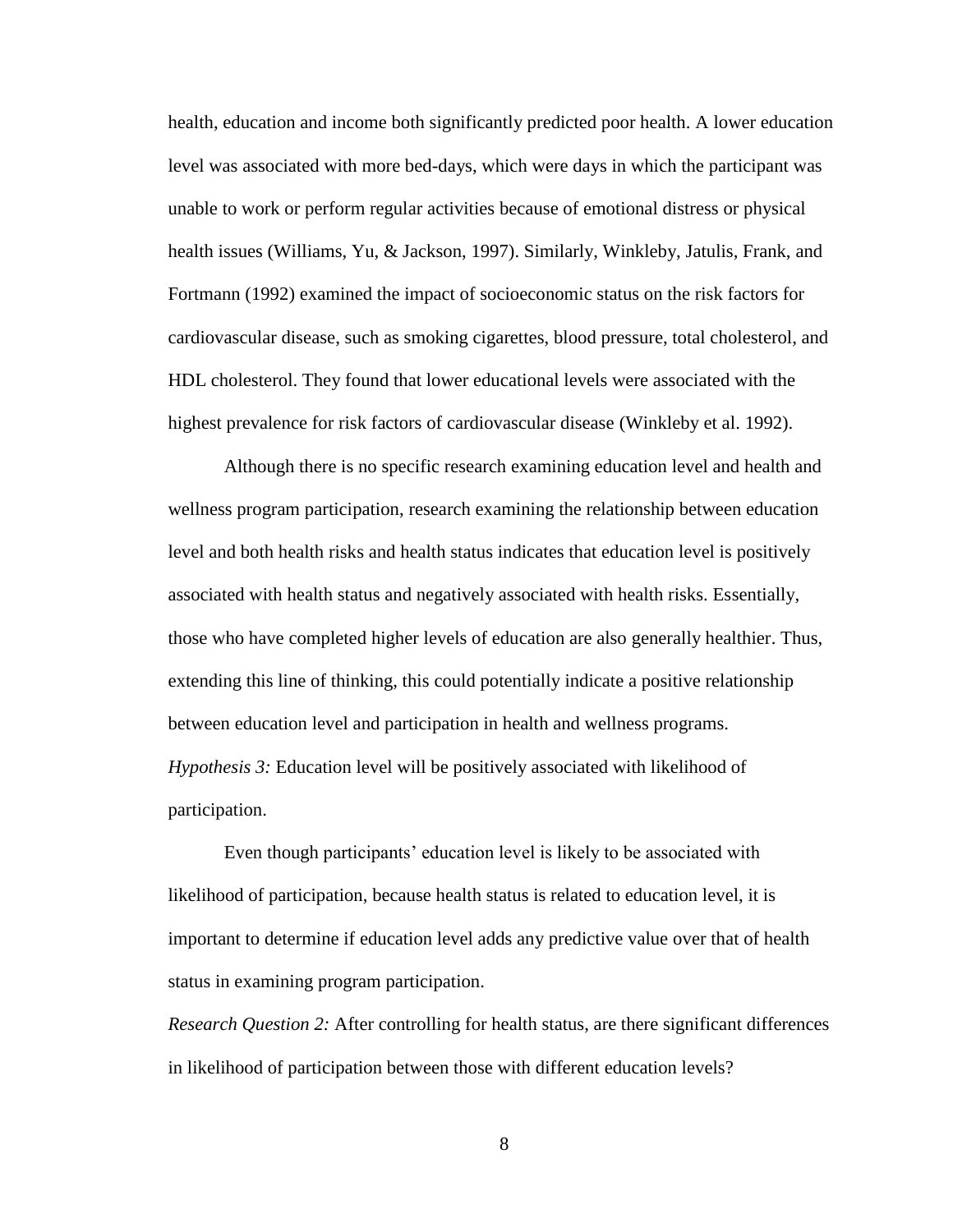**Geographic area.** A gap exists in current research that examines participation in health and wellness programs across different geographic areas. Most studies examine the health and wellness program at a single company and, therefore, are limited in the geographic area examined. In a study of a wellness program for Johnson & Johnson, Ozminkowski and colleagues (2002) examined the demographics of the employees participating in the organization's health and wellness program. Their sample consisted of employees from the northeastern, north central, western, and southern United States, and their results indicated that the majority of employees were from the northeastern United States (Ozminkowski et al., 2002). The ability to gather participants from multiple geographic areas is limited due to the nature of most organizations. Therefore, it is unclear if people in any particular geographic area are more likely to participate in wellness programs.

*Research Question 3:* Are there differences in likelihood of participation in health and wellness programs by geographic area?

**Industry.** There is a lack of research comparing health and wellness program participation across industries. Due to the nature of much research on health and wellness programs, a single program at one organization is typically examined. This does not allow any sort of comparison across industries to determine if there are differences in participation across different organizations in different industries. Therefore, it is important to determine if there are specific industries that show differences in participation so that those industries are aware and can address those issues. *Research Question 4:* Are there differences in likelihood of participation in health and wellness programs between industries?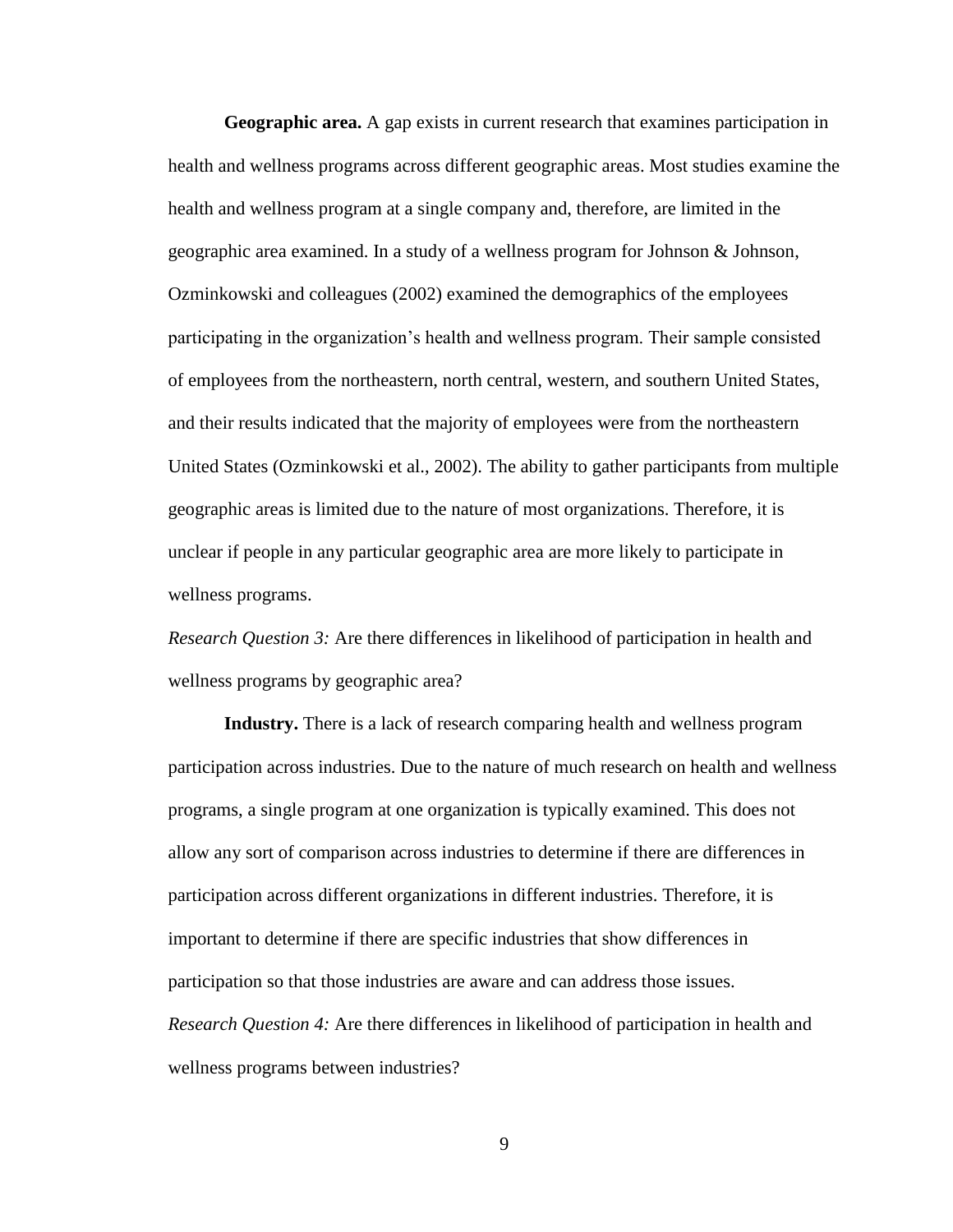#### **Importance of Health and Wellness Programs to Organizations**

As more and more organizations are choosing to implement health and wellness programs, it is clear that these types of programs are, to some extent, important to organizations. The importance of such programs can vary depending on the perspective an organization or employee has regarding the program. For example, the benefits reaped by organizations can be quite different than the benefits reaped by employees, although they may work together toward the same overall goals and outcomes. The way the program benefits the individual employees and the organization is affected by the perspective they have on the program, as well as the purpose they feel the program serves. Therefore, the program may be important to both the organization and individual employees for different reasons, but this overlap in importance can help to achieve the goals and outcomes desired by both parties.

**Organizational outcomes.** Organizations can choose to implement health and wellness programs for a variety of reasons. They may want to lower their healthcare costs by improving employees' physical health. They may be concerned about employees' physical fitness and stamina. They may want to improve employees' commitment to the company by offering benefits that other companies may not, such as a well-designed health and wellness program. Carlson (2014) noted that health and wellness programs can have a positive impact on physical injuries, productivity, and absenteeism, all of which can cause financial loss for organizations. If employees are injured less, are more productive, and are attending work regularly, organizations will be more likely to be profitable or at least will not be hindered by these issues stemming from the health and wellness of employees. In a review of worksite wellness programs, Osilla and colleagues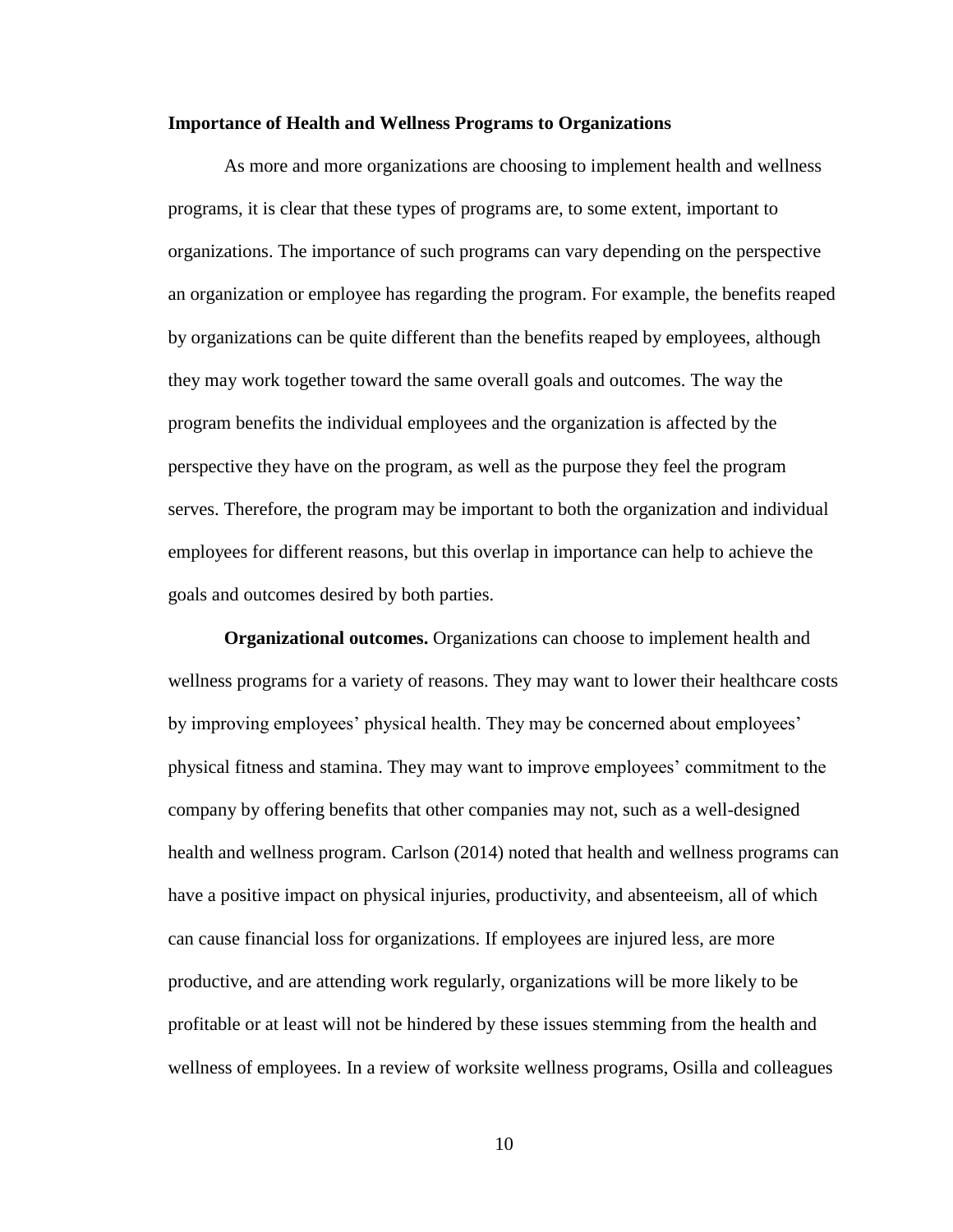(2011) found that there was a decrease in healthcare costs for participants in all but one of the eight studies that evaluated the impact on healthcare costs, and there was a significant decrease in absenteeism in the four studies that examined the costs of absenteeism. The return on investment in terms of dollars varied, but there was a return on the investment the company made in all of these studies. Baicker, Cutler, and Song (2010) found similar results in their meta-analysis of wellness programs and disease prevention programs in the workplace. They found that absenteeism costs and medical costs both fell by about \$2.73 and about \$3.27, respectively, for each dollar spent on these workplace programs (Baicker et al., 2010). In addition to decreased absenteeism, a meta-analysis indicated that participants in health and wellness programs tend to have higher job satisfaction (Parks & Steelman, 2008). Based on the results of these studies, it is apparent that health and wellness programs can produce outcomes that are beneficial to organizations.

**Individual employee outcomes.** Health and wellness programs also have implications and outcomes for individual employees. Employees may actually utilize the program to become healthier in general or in one specific area of their lives. Osilla and colleagues (2011) found a variety of positive employee outcomes in their analysis of wellness programs in the workplace. Of the 13 studies that examined exercise habits, eight indicated positive changes in exercise habits. Of the studies that examined changes in diet and physiological markers (e.g., BMI, weight), half of each set indicated significant changes in participants. Of the programs that examined smoking cessation and alcohol use, the majority of programs resulted in a reduction or cessation in smoking and a decrease in alcohol consumption (Osilla et al., 2011). Goetzel and colleagues (2002) also found decreases in participants' health risk in a number of categories. Compared to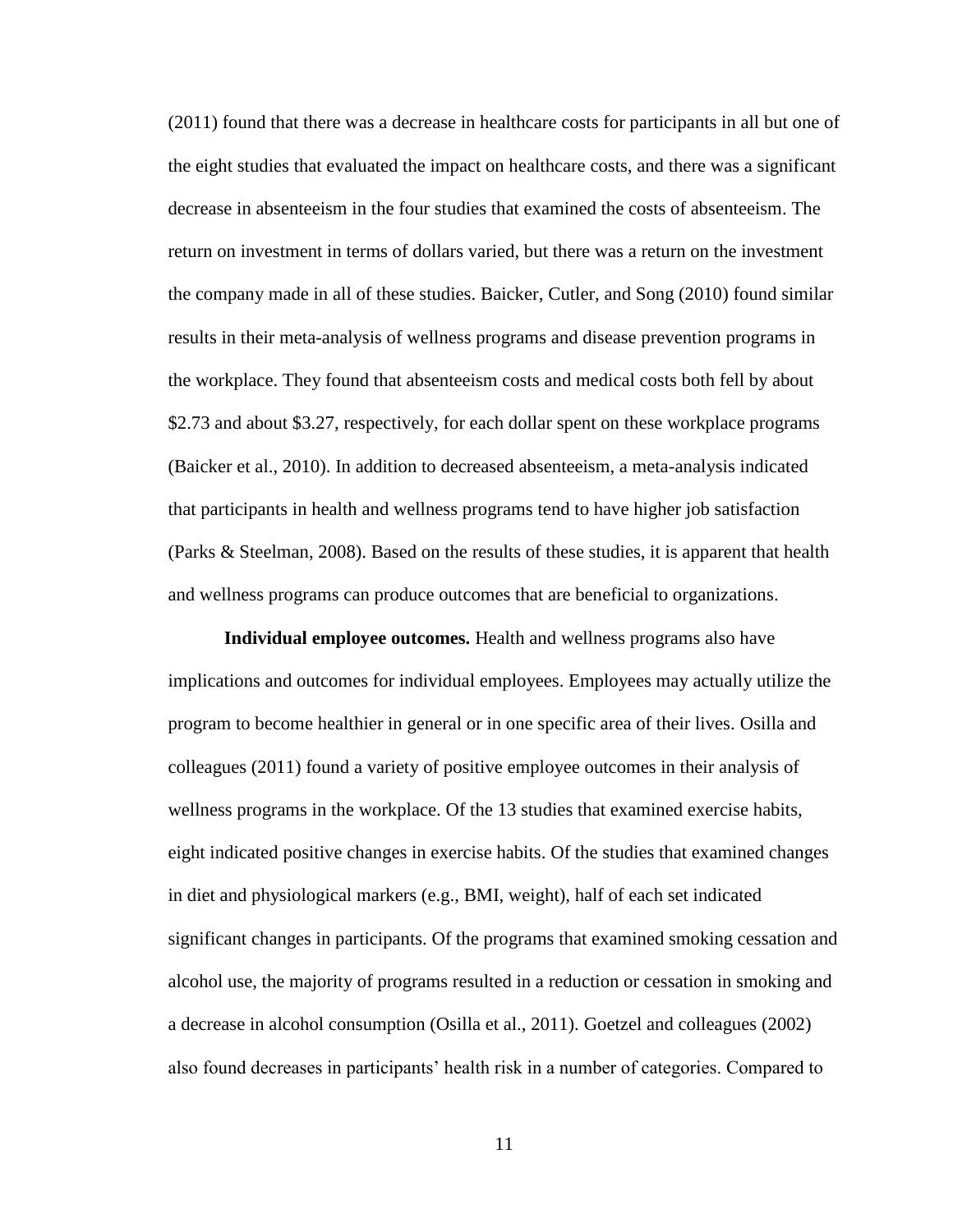nonparticipants, participants exhibited decreased risk for high blood pressure, smoking cigarettes, and use of chewing tobacco or snuff. Participants also had a decreased risk of low fiber intake, high cholesterol, and poor exercise habits (Goetzel et al., 2002). Some programs allow employees to indicate their own personal goals and follow a program that helps them meet those goals. This allows them to personalize the health and wellness program to their own specific needs, which can increase the benefit of the health and wellness program to the employee. Employees may want to decrease their own healthcare costs. For example, they may try to become healthier so that they do not need to go to the doctor as often, thereby receiving a financial benefit, especially if they have a high deductible through their insurance plan.

**Overlap in organizational and individual employee outcomes.** If organizations choose to implement health and wellness programs in order to make their employees healthier overall, the organizational outcomes and individual employee outcomes may overlap. Employees may become healthier as a result, which supports both the organizational goal, as well as the individual employee. Cawley and Price (2013) described a situation in which employers offer health programs to help employees lose weight, which they view as beneficial for both parties. In regard to the organizational benefits, health insurance costs may decrease, as would the costs associated with absenteeism. In regard to employees, the program can help them obtain personal goals for weight loss, as well as become healthier overall. In order to achieve the desired outcomes, however, employees must participate in the program.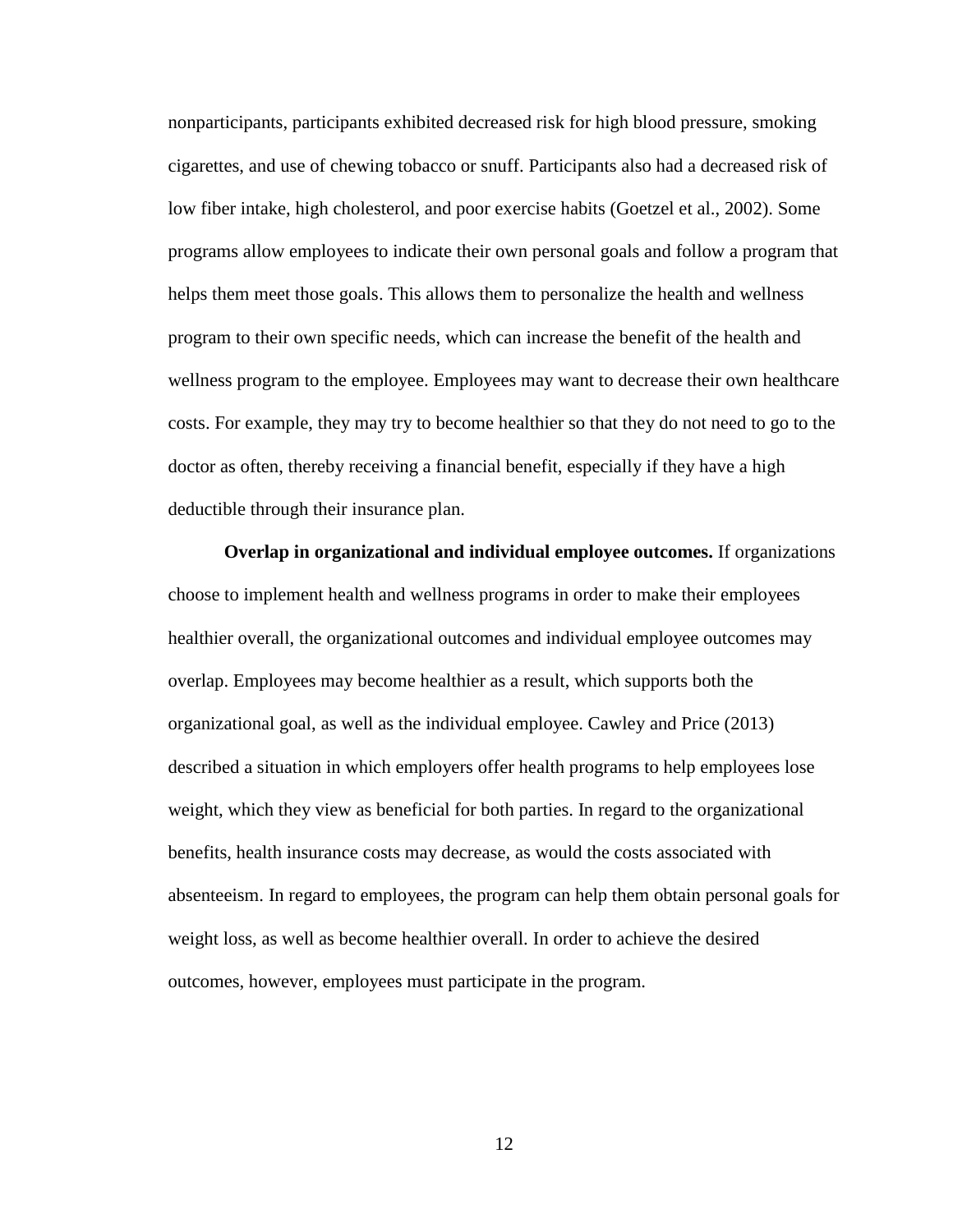## **Health and Wellness Program Rewards and Incentives**

Organizations can choose to incentivize health and wellness programs, just as is done with other types of programming, in order to encourage participation. The recent legislation of the Patient Protection and Affordable Care Act has encouraged employers to provide health and wellness programs for their employees, as it states that employees can receive up to 30% off of their health coverage costs if they meet health benchmarks and participate in health and wellness programs (Goldman, 2011).

Shapiro and Moseley (2013) noted that positive effects are likely to result from incentive programs; however, results from evaluations of incentive programs show that this effect may vary. Specifically, the authors described how extrinsic motivators, such as incentives, must be balanced with intrinsic motivators, as the intrinsic motivators are needed to change long-term behavior (Shapiro & Moseley, 2013). According to Ryan and Deci (2000), extrinsic motivators are outcomes separate from yourself, such as a salary or benefits, and intrinsic motivators are internal, such as an interest or enjoyment in the activity. Osilla and colleagues (2012) also found support for the use of incentives, as it was shown that participants in programs offering incentives showed improvements in health outcomes compared to non-incentivized participants. This shows the impact that incentives can have on participation in health and wellness programs, as well as the potential impact on health outcomes.

Organizations can choose to use a variety of incentives or stick with just one. Shapiro and Moseley (2013) noted that the most popular type of incentive is cash. They also described other incentives that can be offered, such as lower premium costs to employees and employer contributions to either flexible spending accounts or health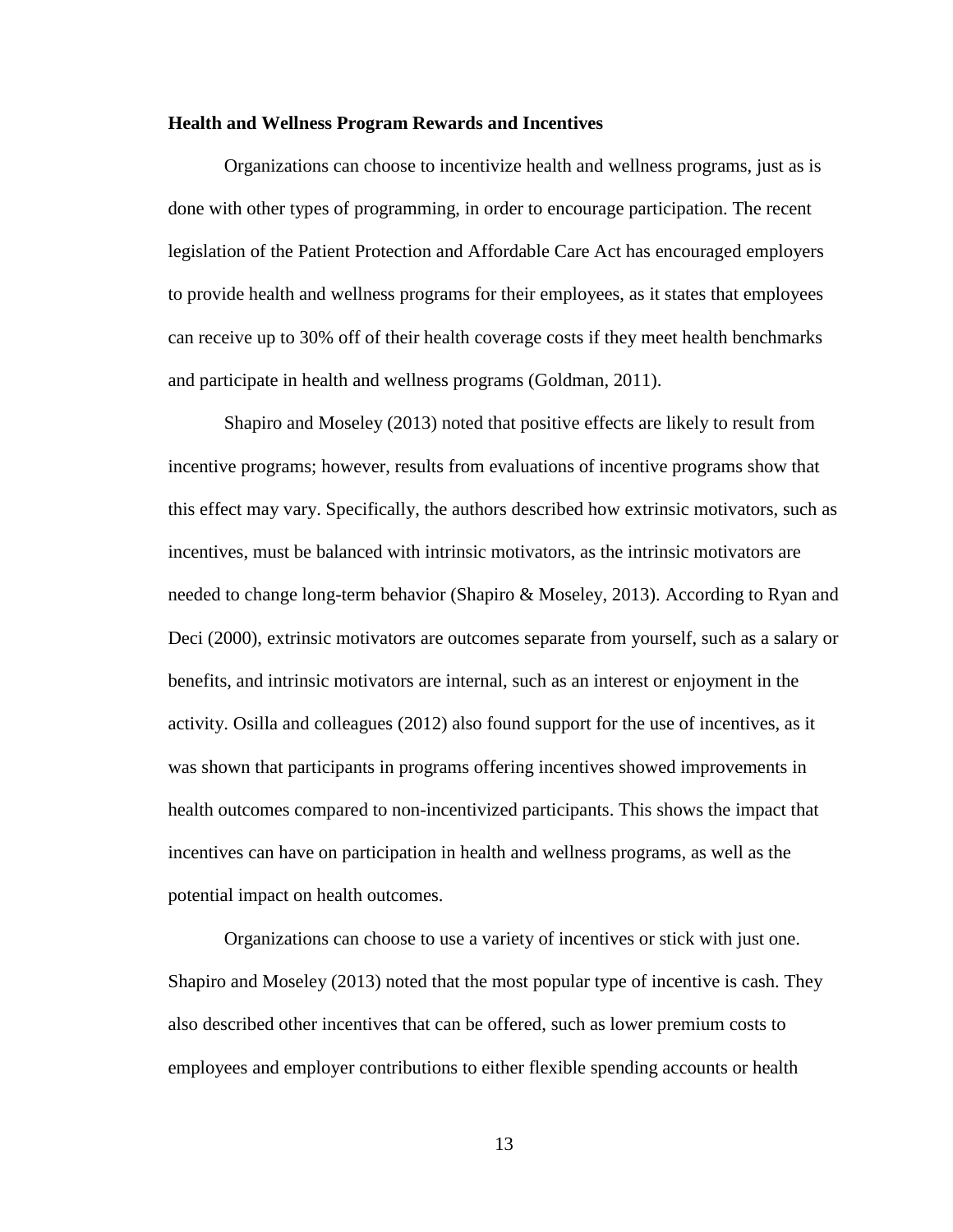savings accounts for employees who participate. Cawley and Price (2013) discussed the benefits of offering financial incentives for employee participation in health and wellness programs. First, financial incentives are salient. The employees know the amount and understand what is necessary to obtain the reward. Second, financial incentives can be paid immediately. Employees can get the immediate gratification of seeing the money in their paycheck or deposited into a health savings account. Finally, financial incentives can be flexible in structure. Therefore, they can be more advantageous and enticing for those who prefer to do things in their own time and dislike sticking to a strict schedule.

Organizations can choose to provide incentives to employees who simply enroll in health and wellness programs. Shapiro and Moseley (2013) found that offering a participation incentive was the most significant predictor of increased enrollment. Therefore, it seems that offering incentives impacts participation regardless of incentive type. Simply offering an incentive at all can encourage employees to at least enroll in the program. Incentives offered based on participation are also more easily achievable, and participants may be more confident that they are able to obtain the incentive based on participation, as opposed to an incentive based on outcomes, as employees may see it as very difficult or even impossible for them to reach certain health outcomes.

Regardless of the type of incentive offered, organizations need to ensure that employees will find the incentive valuable and worth achieving. As Carlson (2014) found, it is important to examine the characteristics of the employees when choosing a program, and it is useful in determining the incentive, as the incentive should be something that employees will find valuable and worth achieving. Person, Colby, Bulova, and Eubanks (2010) found that one common barrier to employees participating in health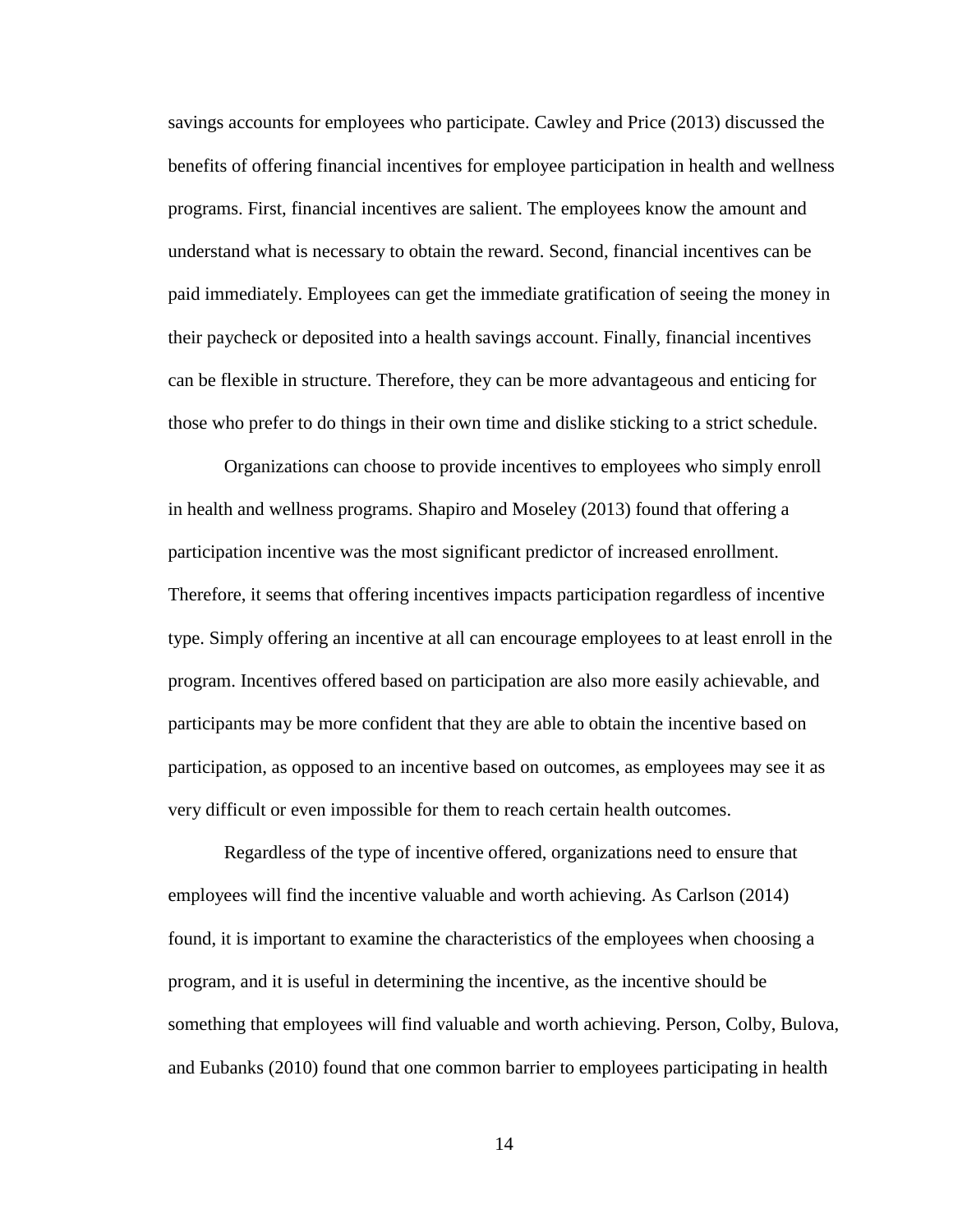and wellness programs was insufficient incentives. Therefore, employees may be less likely to participate in and complete a health and wellness program if they are not rewarded for doing so, or if they perceive the reward to be insufficient. *Hypothesis 4:* The likelihood of participation in health and wellness programs will be positively associated with the incentive amount.

**Impact of incentive framing.** Whereas organizations must choose the incentives that work best for their situation and their employees, the framing of the incentive system must be considered. How an organization relays information about the incentive system, as well as the incentive system that is chosen, can convey information to employees regarding what the organization thinks is important and the goals trying to be achieved by the health and wellness program. The communication of the program information can impact participation in the program, as participants may be more or less likely to complete the program based on the way the information is portrayed. Friedman (2009) examined the impact of gain and non-gain frames on creativity. He found that participants were significantly more creative when non-gain framing (i.e., loss framing) was used (Friedman, 2009). In this study, non-gain framing referred to participants being told that if they fail to meet a specific performance standard, they will not receive a specific reward. Namely, a non-gain frame was more useful in motivating creativity, as participants were told they would not receive an additional reward if they did not perform well. Latimer and colleagues (2008) examined motivation and framing in terms of motivating physical activity. In contrast to Friedman (2009), Latimer and colleagues (2008) found that gain framed messages were associated with higher levels of physical activity than mixed framed or loss framed messages. The authors examined the impact of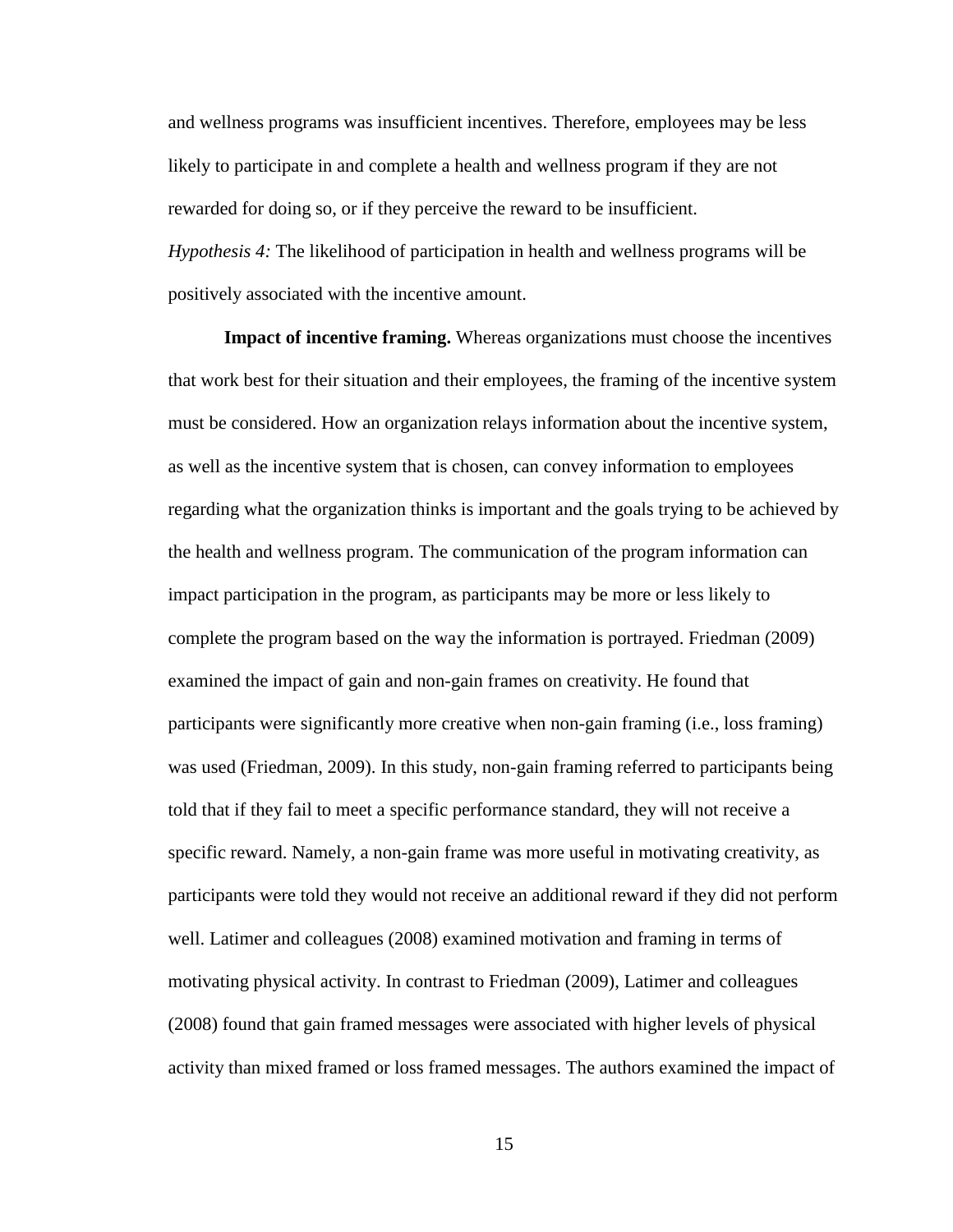message framing on participation in physical activity and found that providing messages about what is to be gained from physical activity was associated with higher levels of physical activity than if the provided messages emphasized the costs of physical activity.

In examining likelihood of participation in a health and wellness program, a loss frame could be used to motivate participants to complete the program, in that participants would be required to return the incentive if they did not complete the program. This should motivate participants to complete the program, as they will lose their incentive if they do not complete the program. However, if participants are aware of this potential loss prior to choosing to participate, they may doubt their ability to complete the program, and, therefore, the fear of having to return the incentive may cause them to be more hesitant to participate.

*Hypothesis 5:* The likelihood of participation will be lower for loss frame incentives as opposed to gain frame incentives.

**Outcome-based incentives.** Incentives can be offered based on the outcomes achieved by participants. Carlson (2014) described this type of incentive as a very popular reward structure at the moment. The author noted that this type of incentive is designed to reward participants for actual changes in their health. For example, rewards may be given based on weight loss goals achieved or meeting health goals, such as meeting health benchmarks on biometric screenings. In order to do this, it is important for employees to continue participating in the health and wellness program. Therefore, outcome-based incentives may be more attractive, as they can be seen as encouraging employees to continue participation in the program.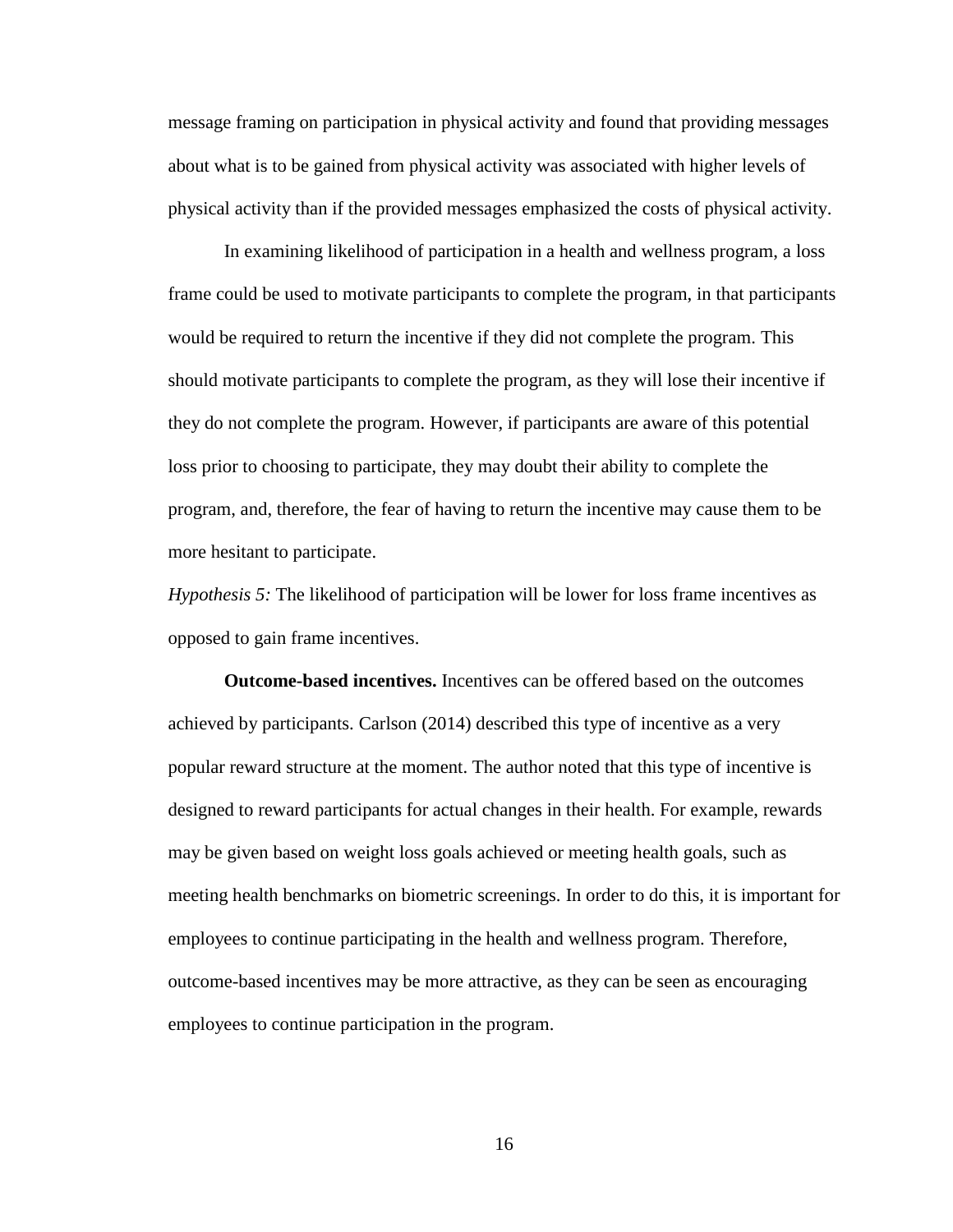If incentives are outcome-based, a time delay will be required in order to allow for goals or benchmarks to be met. Volpp, Asch, Galvin, and Loewenstein (2011) stated that people are less attracted by delayed incentives, which could cause an issue with outcome-based incentives, as they require a time delay in order for changes to be made and data to be gathered. Carlson (2014) noted that the focus of wellness programs has moved from just getting employees to do different things to trying to change things about employees' health, which can impact the types of incentives offered and the requirements for obtaining the incentive. Goldman (2011) also noted that health and wellness programs have changed to encourage lasting changes to behavior that are healthier.

Cawley and Price (2013) studied differences between groups offering differing financial incentives for a workplace weight loss program. Their results showed that the control group, which was offered a participation incentive instead of an outcome-based incentive, had less attrition throughout the program than the other two groups, which were offered incentives based on outcomes. However, they noted that this may have been due to the confusing nature of the incentive schedule for the outcome-based programs (Cawley & Price, 2013). This implies that regardless of the type of incentive used, the incentive schedule and requirements for obtaining the incentive need to be clear and easily understood by employees. If the incentive system is too difficult to understand, employees may give up and drop out of the program.

Although it is becoming more popular for organizations to reward health changes, Lesser and Puhl (2014) noted that there may be pitfalls to doing so, specifically in rewarding weight loss. The authors examine how societal aspects influence obesity and weight gain, such as through inexpensive but unhealthy food options and environments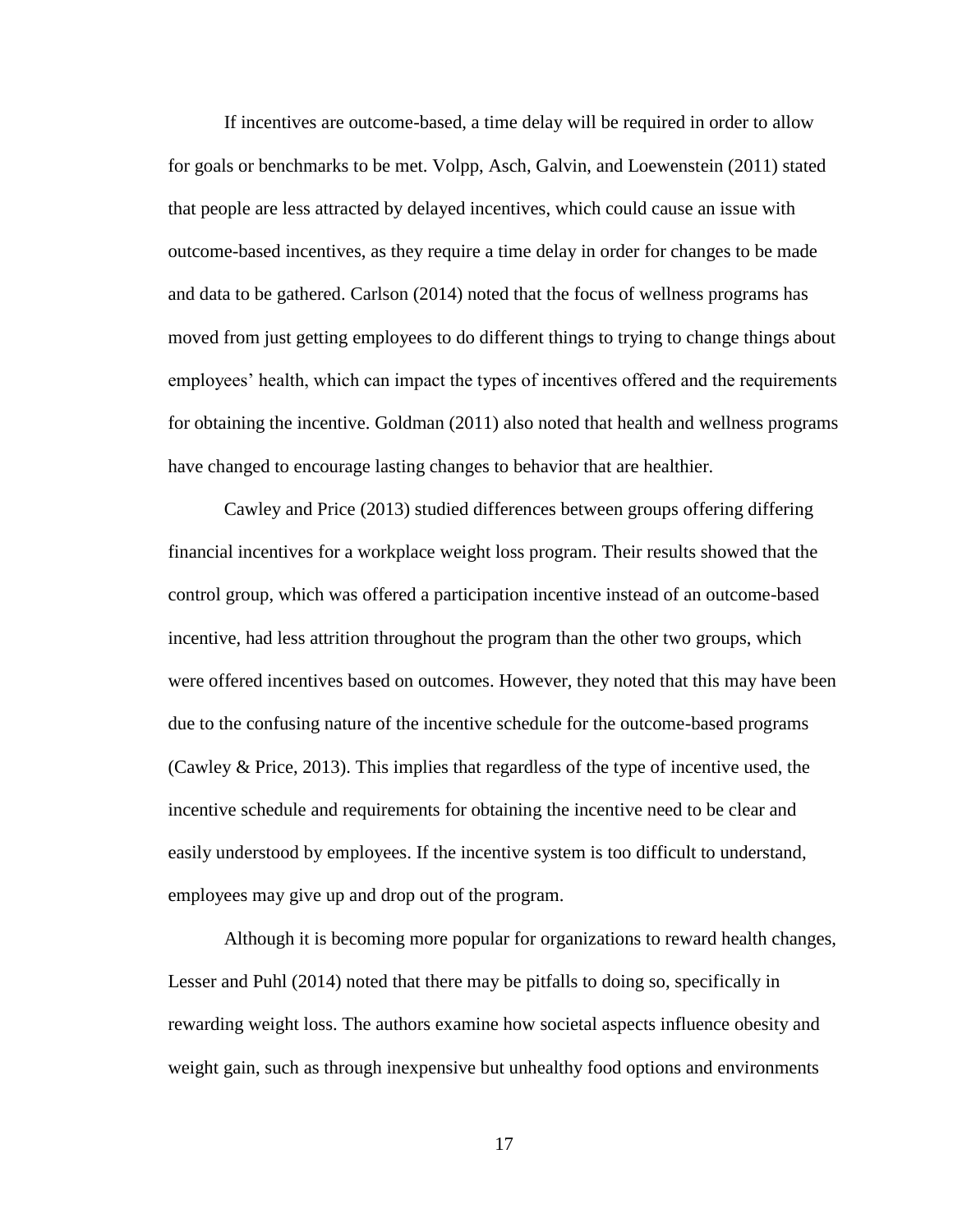that support less physically active lifestyles. In turn, Lesser and Puhl (2014) recommend rewarding employees for behavior change, some of which can be outcome-based. An example of this would be rewarding a reduction in smoking rates. Volpp and colleagues (2011) found that it is still uncertain whether outcomes-based incentives are more effective, and they also discussed issues of equity in distribution. Employees who have already achieved a certain outcome, such as smoking cessation, on their own and without any incentives may feel that other employees should not be rewarded for doing something that they did on their own.

**Participation-based incentives.** Incentives can be offered based on participation in the program. Employees may be offered an incentive for simply signing up and participating in the program in order to encourage employee participation. Incentives may be offered based on participation instead of outcomes because there may not be any measurable outcomes to be seen. Losing weight or decreasing cholesterol may not be feasible to measure based on the length of the program or feasible to measure for the organization itself. Losing weight and lowering cholesterol may not be feasible goals for the individual employee, as his or her weight and cholesterol may already be in a healthy range. Another factor is the benefit of immediate distribution of incentives. Volpp and colleagues (2011) stated that people are more receptive to immediate benefits rather than benefits they may receive after a delay; in general, people are more concerned with the present than the future. This can be a benefit of participation-based incentives, as they can be provided immediately to those who choose to enroll or immediately after certain outcomes are completed, such as partaking in a biometric screening.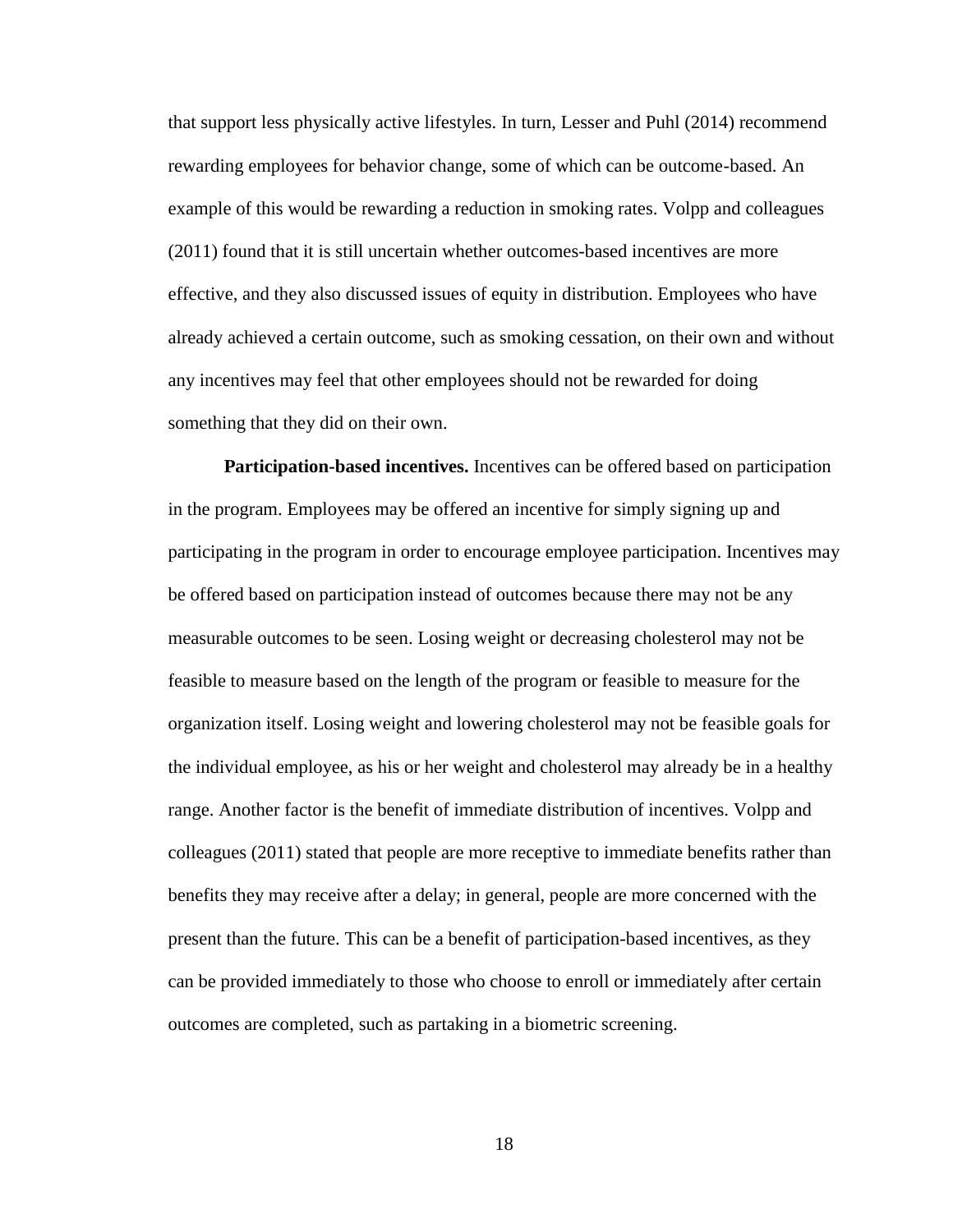Goldman (2011) noted that participation in one program increased when the program utilized a more intricate participation-based incentive rather than just rewarding participants for enrolling in the program. Once a points system was implemented to track points and encourage employees to participate in different activities, participation increased. However, these incentives were still participation-based, as they were not tied back to measurable health outcomes, such as weight loss or decreased blood pressure.

Lesser and Puhl (2014) noted that basing incentives on behavior rather than outcomes can be more beneficial, especially because of the lack of research on how incentives impact outcomes. The authors suggested offering incentives for participating in physical activity, as well as utilizing modern technology to track employees' participation in programs (Lesser & Puhl, 2014). Mello and Rosenthal (2008) examined how it may be difficult or unrealistic for some participants to achieve specific outcomes, such as those with disabilities or preexisting conditions. Therefore, incentives based on participation may be more inclusive and allow different types of people to feel that they are able to participate and receive an incentive.

*Hypothesis 6:* The likelihood of participation will be lower for health and wellness programs with outcome-based incentives than for those with participation-based incentives.

#### **Method**

#### **Participants**

Participants were recruited using Amazon Mechanical Turk. All participants were signed up as workers through the site, through which they opted into participating in the study. Eighty-three participants were not included, as they either failed a quality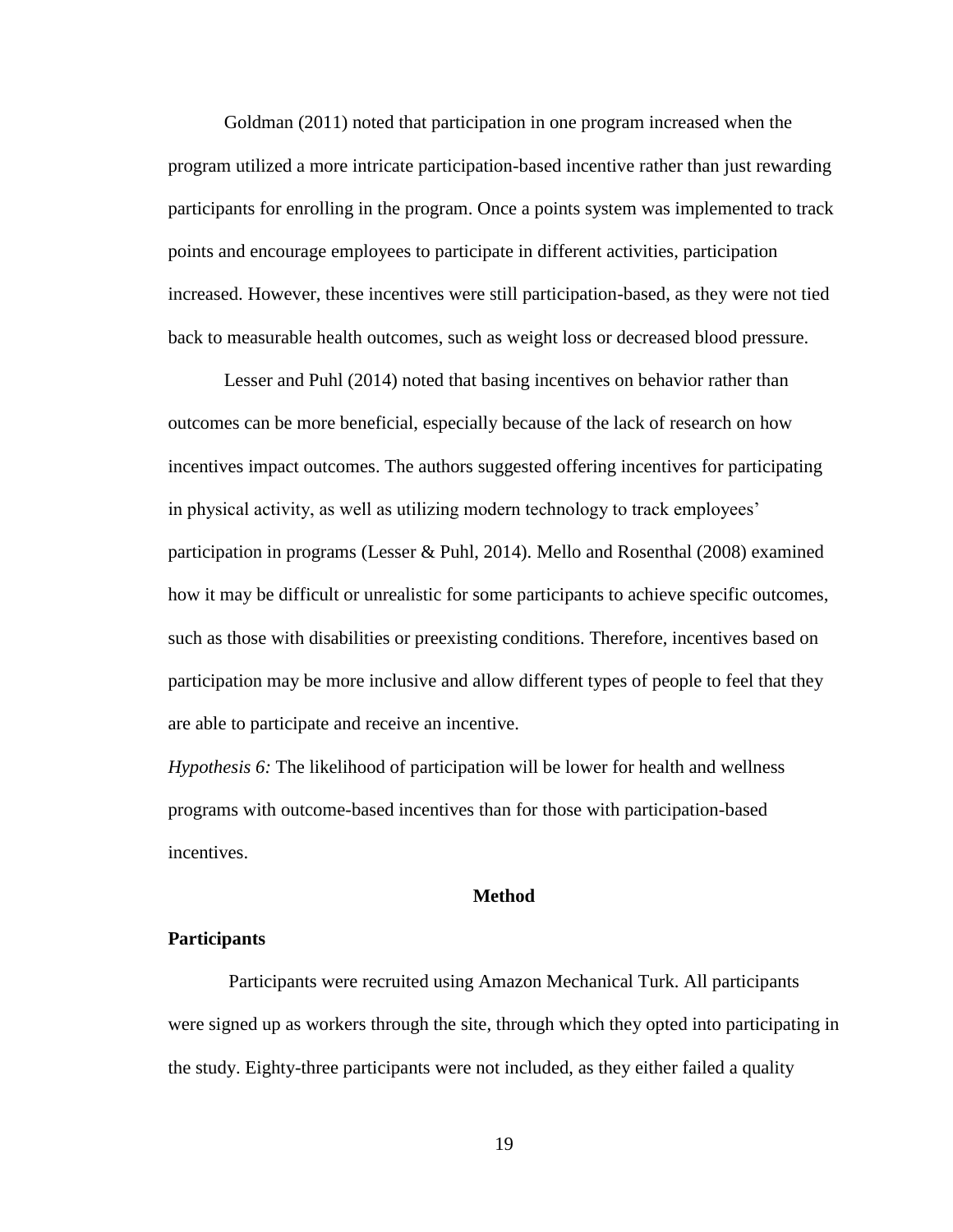control or failed to complete the survey in full. The final sample included 554 adults (51.4% female,  $M_{\text{age}} = 34.59$  years, age range: 18-68 years). The majority of participants (77.6%) had an associate's degree or higher. There was participant representation for each of the nine geographic areas, with the largest representations being the Pacific region (17.9%), the South Atlantic region (17.0%), the Middle Atlantic region (15.9%), and the East North Central region (15.5%). All industries were represented, with the highest representation in the health care and social assistance industry (15%), followed by the educational services industry with 12.6%, and the finance and insurance industry with 10.3%. All participants were required to be at least 18 years of age, live and work in the United States, work at least 40 hours per week, and be fluent in the English language.

## **Materials**

All study measures were entered into an online survey. The survey was designed to take approximately 30 minutes to complete. The survey contained qualifying questions to ensure the participant met the requirements for participating in the study (see Appendix A), as well as demographic questions and items asking about likelihood of health and wellness program participation under various conditions. Each of these measures is described in more detail below.

**Demographic information***.* Demographic items included gender, age, education level, health status, geographic area, and industry (see Appendix B). Geographic area answer choices reflect the nine divisions used by the U.S. Census Bureau (2015). Industry options were based on the North American Industry Classification System (NAICS) used by the U.S. Census Bureau (2015).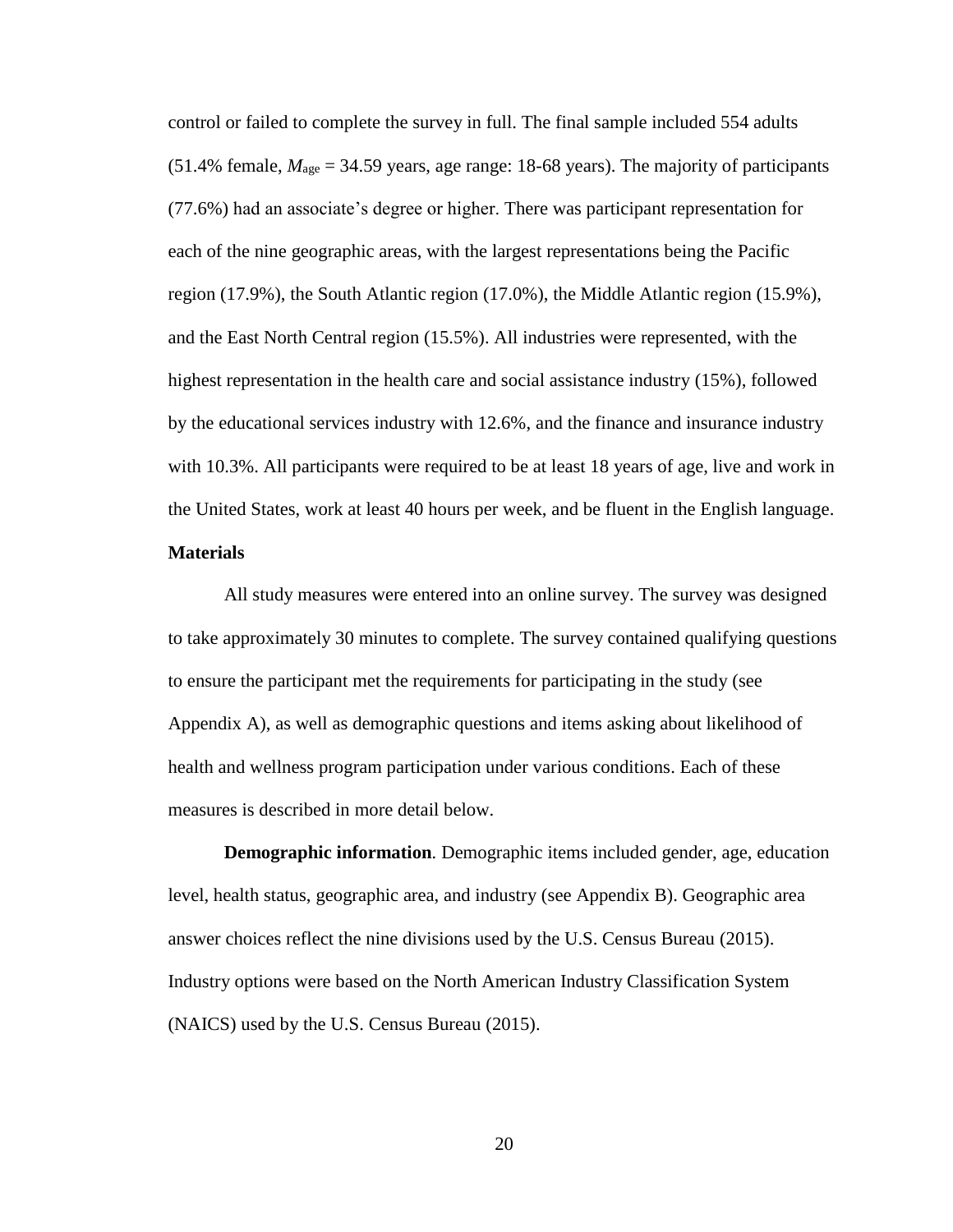Health status was measured using the 20-item Short-form Health Survey developed by Stewart, Hays, and Ware (1988), which examines physical functioning, pain, mental health, role functioning, health perceptions, and role functioning. Each answer choice was assigned a number, and the numbers of a participant's answer choices were summed to provide scores for each section. Physical functioning was measured by six items, role functioning with two items, social functioning with one item, and mental health with five items. For each of these four scales, the numbers associated with each answer were summed; higher scores indicated better health in that category. Health perceptions were measured with five items. Three items were reverse-coded. The answer choices for each of the five items were summed, with higher scores indicating better perceptions of health. The scores for the first health perception question, regarding overall health, were converted to a scale that better reflected the unequal intervals of the answer choices, as was done by the creators of the scale (Stewart et al., 1988). Responses were re-coded in the following manner:  $1 = 5$ ,  $2 = 4.36$ ,  $3 = 3.43$ ,  $4 = 1.99$ ,  $5 = 1$ . Pain was measured with one item. The item was reverse-coded in order to match the other scales, wherein higher scores indicate less pain. In order to score the measure, a total score for each of the six sections was calculated. Once a total score was calculated for each section, each participant's section scores were combined to produce a composite score for the participant's health, of which the highest possible health score was 90. Higher scores indicated better health. The composite scores ranged from 21 to 90.

**Health and wellness program participation***.* This measure described each of the three different types of health and wellness programs. Descriptions of each type of program were compiled using multiple sources. The fitness-focused program featured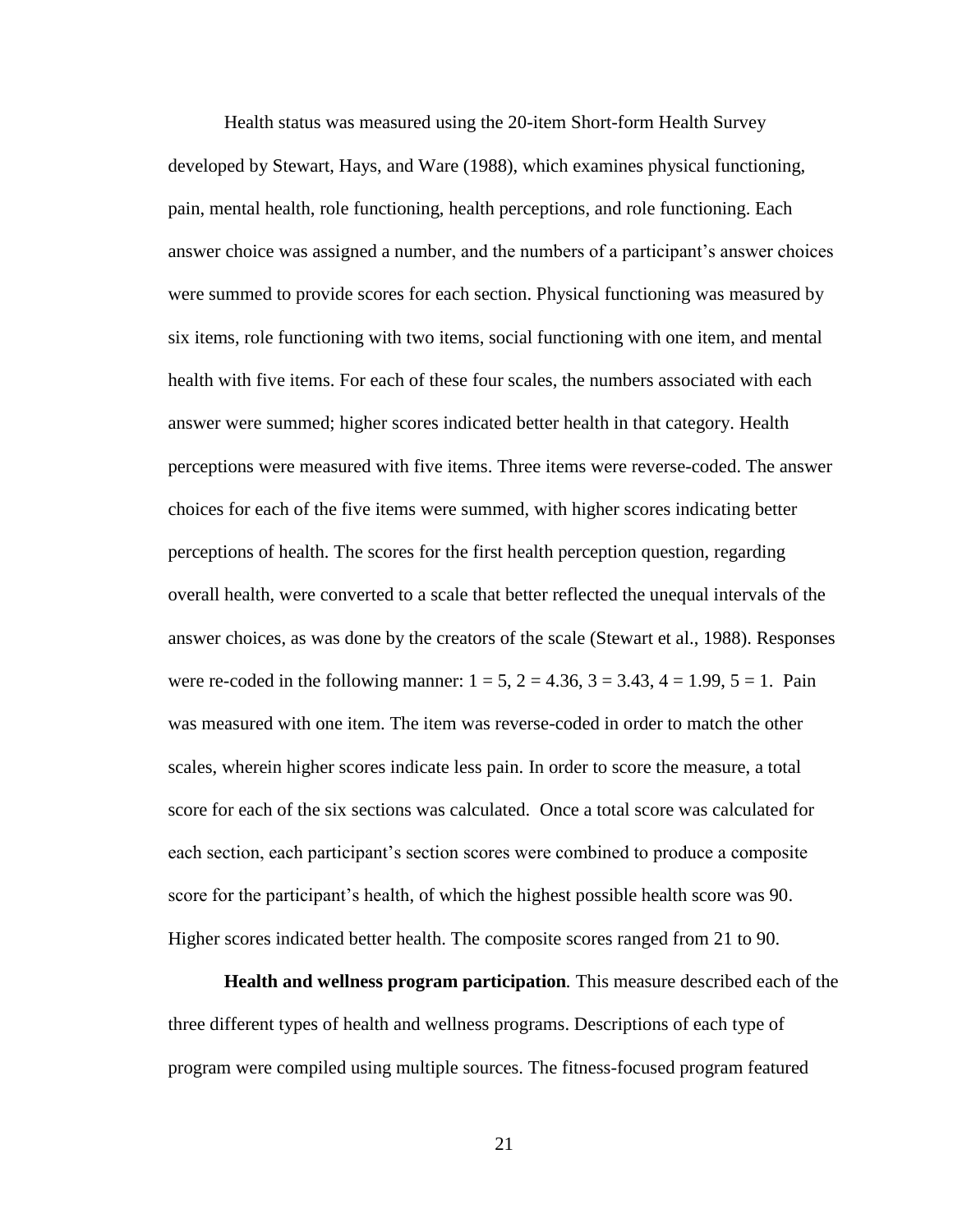reduced-price fitness facility memberships (Mattke et al., 2013), walking programs (Naydeck et al., 2008), and fitness classes (Thornton & Johnson, 2010). The healthfocused program featured nutrition counseling with a registered dietitian (Naydeck et al., 2008), smoking cessation programs, and onsite health clinics (Mattke et al., 2013). The overall wellness-focused program featured reduced-price fitness facility memberships (Mattke et al., 2013), nutrition counseling with a registered dietitian, and stress management programs (Naydeck et al., 2008). Using a seven-point Likert scale ranging from very unlikely to very likely, participants indicated how likely they would be to participate in each program (see Appendix C).

**Participation incentives***.* This measure assessed the likelihood of participation under various incentive conditions (see Appendix D). Three different financial incentives were offered for each of the three program types (i.e., nine different scenarios), and participants were asked about their likelihood of participation in each circumstance using a seven-point Likert scale ranging from very unlikely to very likely.

**Incentive requirements***.* This measure asked participants how likely they would be to participate if they were required to pay the incentive back for non-completion of the requirements during the first six months of participation (see Appendix D). To indicate their likelihood of participation, they used a seven-point Likert scale with responses ranging from very unlikely to very likely. In addition, using seven-point Likert scales ranging from very unlikely to very likely, two questions assessed how likely participants would be to participate in the program if the incentive requirements were participationbased (i.e., participants are required to complete a pre-specified number of activities) or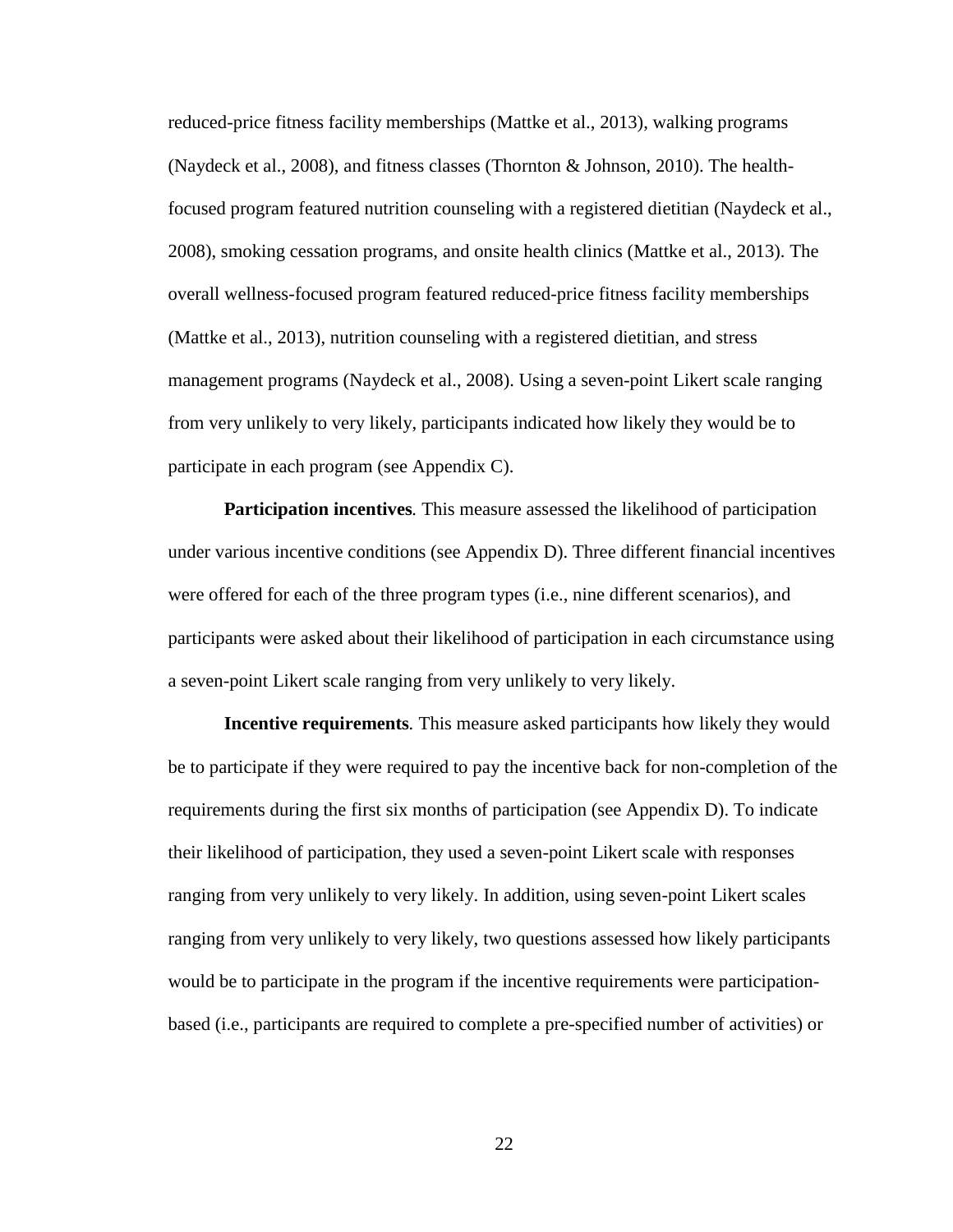outcome-based (i.e., participants must meet certain program goals, such as weight loss or decrease in cholesterol or blood glucose levels; see Appendix D).

**Quality control items***.* Two quality control items were present within the surveys to filter out low quality responses (see Appendix E). The quality control items were embedded within the survey in order for them to remain as inconspicuous as possible. Participants were asked to select a specific response from the available response options. If the quality control items were marked incorrectly, participants were unable to continue with the survey.

#### **Procedure**

Amazon Mechanical Turk was utilized to recruit participants and collect data. As noted by Mason and Suri (2011) and Crump, McDonnell, and Gureckis (2013), Amazon Mechanical Turk offers advantages over more traditional methods of data collection. Amazon Mechanical Turk gives researchers access to a very large subject pool (Mason & Suri, 2011; Crump et al., 2013). This can be especially useful for organizational research, as the college student population to which researchers typically have access may not allow results to generalize to the working population of interest. Amazon Mechanical Turk also allows access to a very diverse subject pool (Mason & Suri, 2011; Crump et al., 2013). Participants were paid a small amount for completing the surveys, and the low cost and ease of payment can make Amazon Mechanical Turk a good option for researchers with limited funds (Mason & Suri, 2011). Finally, Amazon Mechanical Turk allows researchers to gather data very rapidly, as the tasks and experiments can be put online very quickly and completed by participants on their own time. Notably, Sprouse (2011) examined the validity of data collected through Amazon Mechanical Turk for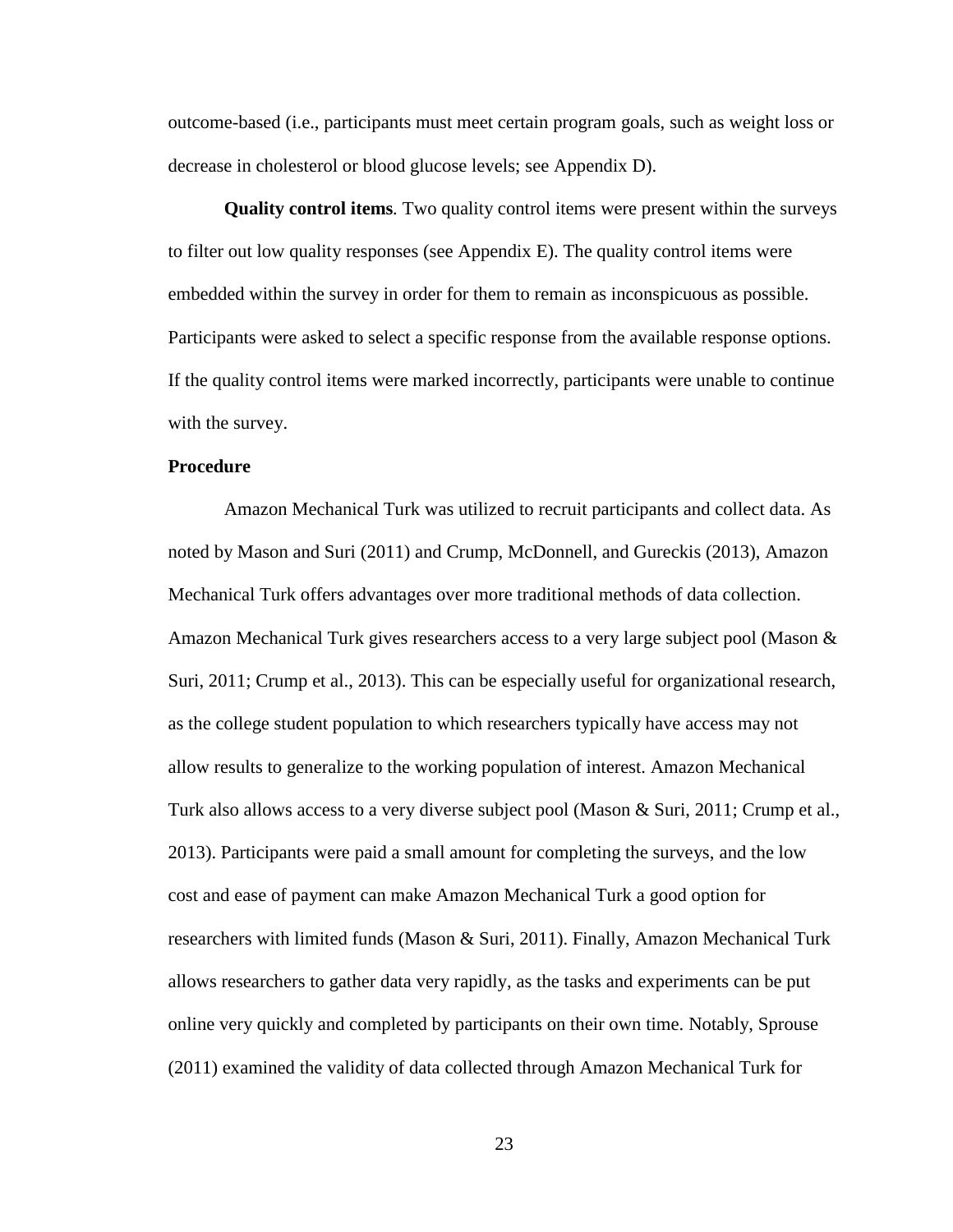survey-based experiments with a focus on an acceptability judgment task. Sprouse (2011) found that data gathered using Amazon Mechanical Turk were not different from data gathered in the laboratory.

Participants first entered their Worker ID and answered qualifying questions to ensure they met the requirements to participate in the study. Eligible participants read an informed consent form. If they agreed to participate, participants continued and completed the survey. They began with a demographic survey. Participants then answered questions about the likelihood of their participation in three different types of health and wellness programs. Participants were asked how likely they would be to participate in each type of health and wellness program for three different monetary incentives. They were then asked about their likelihood of participation if the incentive was based on participation and if it was based on outcomes. In the final portion of the survey, participants asked about their likelihood of participation if they would have to pay back the incentive if they did not complete the requirements. Once the survey was completed, participants were paid \$1.50 for their participation and time. This reward amount equates to \$3.00 per hour, which, though below the federal minimum wage, is higher than most of the tasks and projects currently available for workers on Amazon Mechanical Turk.

#### **Results**

To assess Research Question 1, a repeated measures ANOVA was conducted to determine if there were differences in likelihood of participation between the three different program types: fitness-focused, health-focused, and wellness-focused. The analysis showed a significant difference ( $p < .001$  in both cases) in likelihood of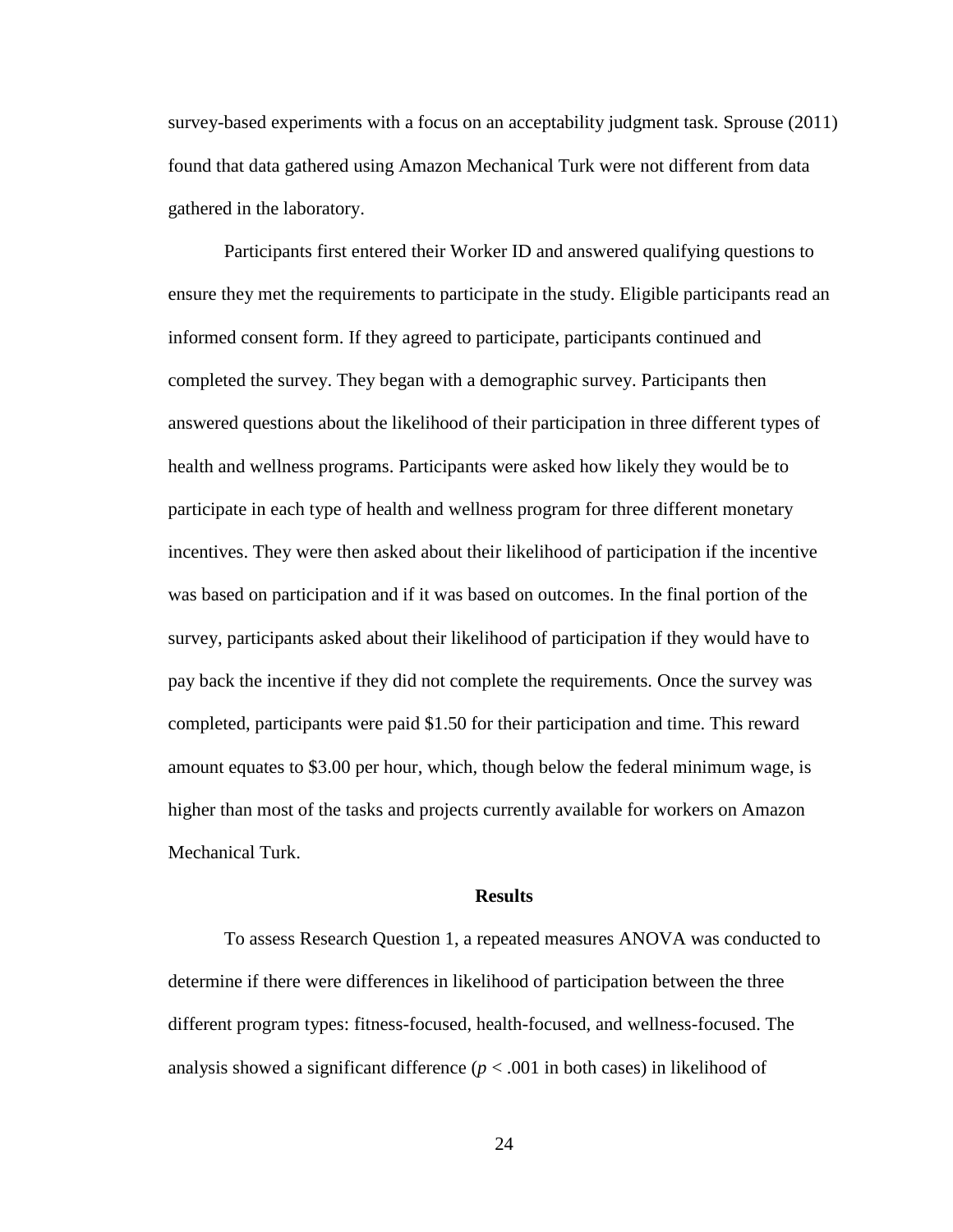participation between fitness-focused ( $M = 4.84$ ,  $SD = 1.86$ ) and health-focused programs ( $M = 4.12$ ,  $SD = 2.03$ ), as well as between wellness-focused ( $M = 4.85$ ,  $SD =$ 1.84) and health-focused programs,  $F(1.77, 984.11) = 51.46$ ,  $p < .001$ ,  $\eta_p^2 = .09$ . The analysis did not show a significant difference in likelihood of participation between fitness-focused and wellness-focused programs. Thus, both fitness-focused and wellnessfocused programs had a significantly higher likelihood of participation than did healthfocused programs (see Figure 1).

An independent samples *t-*test showed a significant difference in likelihood of participation between men and women. Hypothesis 1 was partially supported, as women had a higher likelihood of participation in fitness-focused programs (*M =* 5.17, *SD =*1.71) than did men (*M =* 4.49, *SD =* 1.96), *t*(552) = -4.38, *p* < .001, *d* = 0.370, and women had a higher likelihood of participation in wellness-focused programs (*M =* 5.08*, SD =* 1.72*)* than did men (*M =* 4.60*, SD =* 1.93*), t*(551) *=* -3.07, *p* = .002, *d* = 0.263. There was no difference in likelihood of participation between men and women for health-focused programs,  $t(551) = -1.71$ ,  $p = .089$ .

Pearson correlations were run to determine the relationship between age and likelihood of participation in health and wellness programs in order to examine Hypothesis 2. Hypothesis 2 was not supported, as there was not a negative correlation between age and likelihood of participation. However, a significant positive correlation was found between age and likelihood of participation in a health-focused program,  $r =$ .10,  $p = .015$ . Thus, Hypothesis 2 was not supported; in fact, marginal evidence was found in the opposite direction.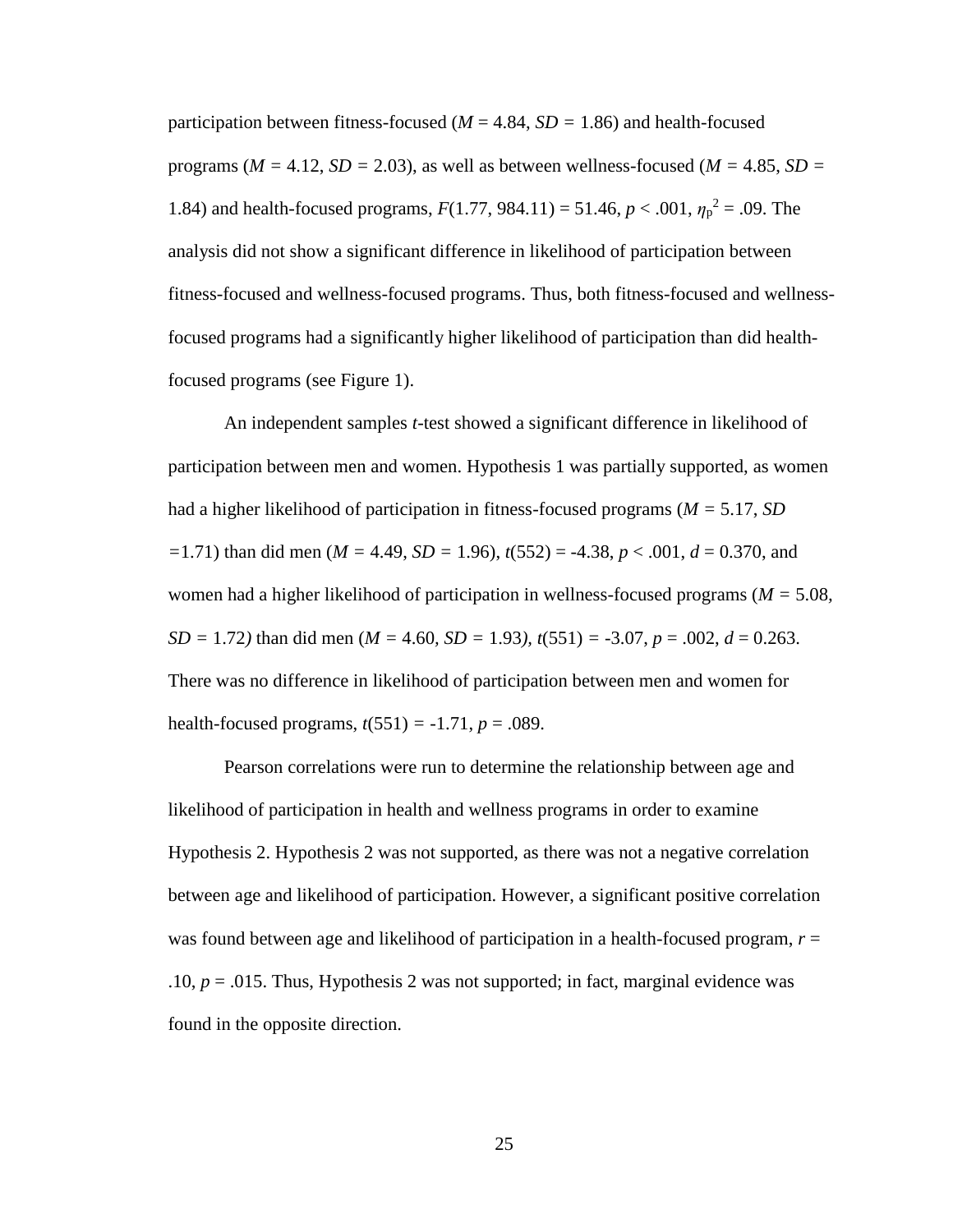A one-way ANOVA was conducted to determine differences in likelihood of participation for those across different educational backgrounds. No significant differences in likelihood of participation were found for fitness-focused programs*, F*(4, 549) = 1.212,  $p = .305$ , for health-focused programs,  $F(4, 548) = 2.321$ ,  $p = .056$ , or for wellness-focused programs,  $F(4, 548) = .235$ ,  $p = .918$ . Thus, Hypothesis 3 was not supported. Because Hypothesis 3 was not supported, Research Question 2, which asked whether controlling for health status would eliminate any relationship between education level and likelihood of participation, was not examined.

Assessing Research Question 3, a one-way ANOVA showed no significant differences in likelihood of participation in any program for different geographic areas for fitness-focused programs,  $F(8, 545) = .713$ ,  $p = .680$ , for health-focused programs, *F*(8, 544) = .872, *p =* .540, or for wellness-focused programs *F*(8, 544) = .714, *p* = .679. In examining differences between industries in likelihood of participation, only subgroups of 10 or more people were included in the analysis. A one-way ANOVA indicated no differences in likelihood of participation between industries for fitnessfocused programs,  $F(18, 535) = 1.214$ ,  $p = 1.214$ , for health-focused programs,  $F(18, 535) = 1.214$ ,  $p = 1.214$ , for health-focused programs,  $F(18, 535) = 1.214$ ,  $p = 1.214$ , for health-focused programs,  $F(18, 535) = 1.21$ 534) = 1.355,  $p = .149$ , or for wellness-focused programs,  $F(18, 534) = 1.176$ ,  $p = .276$ .

A repeated-measures ANOVA was conducted to determine differences in likelihood of participation as the incentive amount increased for each program type. Likelihood of participation increased for each program as the incentive amount increased (see Figure 2). For fitness-focused programs, significant differences were found for likelihood of participation between each of the incentive amounts,  $F(1.44, 796.18) =$ 346.83,  $p < .001$ ,  $\eta_p^2 = .39$ . In all comparisons,  $p < .001$ . The likelihood of participation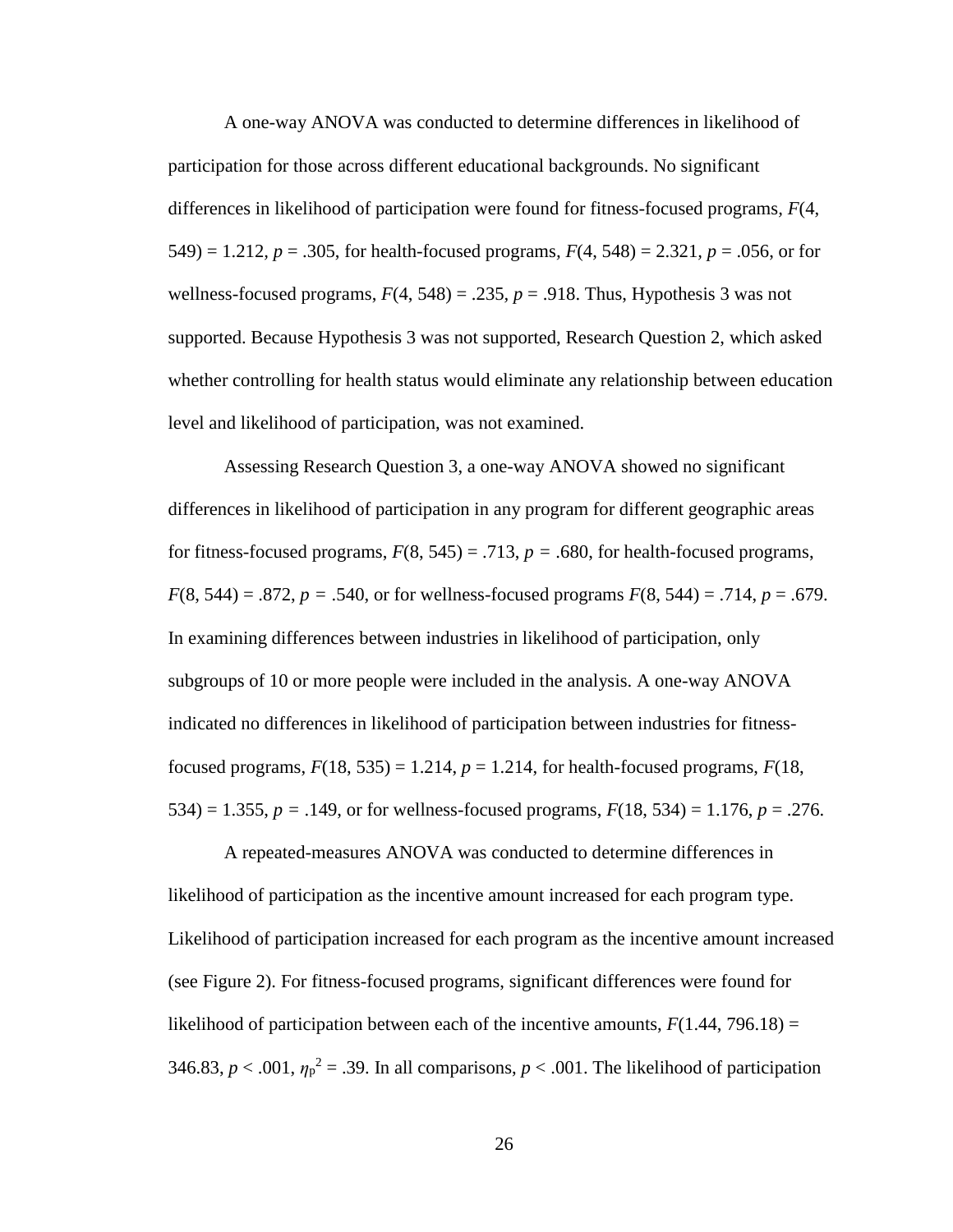in a fitness-focused program with a \$100 incentive (*M =* 5.39*, SD =* 1.67) was lower than for a \$500 incentive,  $(M = 6.19, SD = 1.27)$ , and the likelihood of participation for a \$500 incentive was lower than for a \$1,000 incentive (*M =* 6.62*, SD =* .99). For healthfocused programs, significant differences were found between each incentive amount,  $F(1.42, 785.26) = 449.39, p < .001, \eta_p^2 = .45$ . In all comparisons,  $p < .001$ . The likelihood of participation in a health-focused program with a \$100 incentive (*M =* 4.73*, SD =* 1.88) was lower than for a \$500 incentive ( $M = 5.65$ ,  $SD = 1.63$ ), and the likelihood of participation for a \$500 incentive was lower than for a \$1,000 incentive ( $M = 6.21$ ,  $SD =$ 1.42). For wellness-focused programs, significant differences were found between each incentive amount,  $F(1.54, 852.00) = 371.68$ ,  $p < .001$ ,  $\eta_p^2 = .40$ . In all comparisons,  $p <$ .001. The likelihood of participation in a wellness-focused program with a \$100 incentive (*M =* 5.17*, SD =* 1.68) was lower than for a \$500 incentive (*M =* 5.96*, SD =* 1.35), and the likelihood of participation for a \$500 incentive was lower than for a \$1,000 incentive  $(M = 6.45, SD = 1.10)$ . Thus, Hypothesis 4 was supported.

A repeated measures ANOVA was conducted to determine differences in likelihood of participation between simply receiving an incentive (i.e., a gain frame) and having to pay the incentive back if certain requirements were not met (i.e., a loss frame). For fitness-focused programs, there was a difference in likelihood of participation between using a loss frame for the incentive and simply receiving any of the three incentive amounts,  $F(1.80, 996.96) = 656.64$ ,  $p < .001$ ,  $\eta_p^2 = .54$ . Likelihood of participation was lower for programs with a loss frame incentive (*M =* 3.71*, SD =* 2.01) than for all three of the incentive amounts:  $$100 (M = 5.39, SD = 1.67), $500 (M = 6.19,$ *SD* = 1.27), and \$1,000 ( $M = 6.62$ , *SD* = .99), with  $p < .001$  in all cases. For health-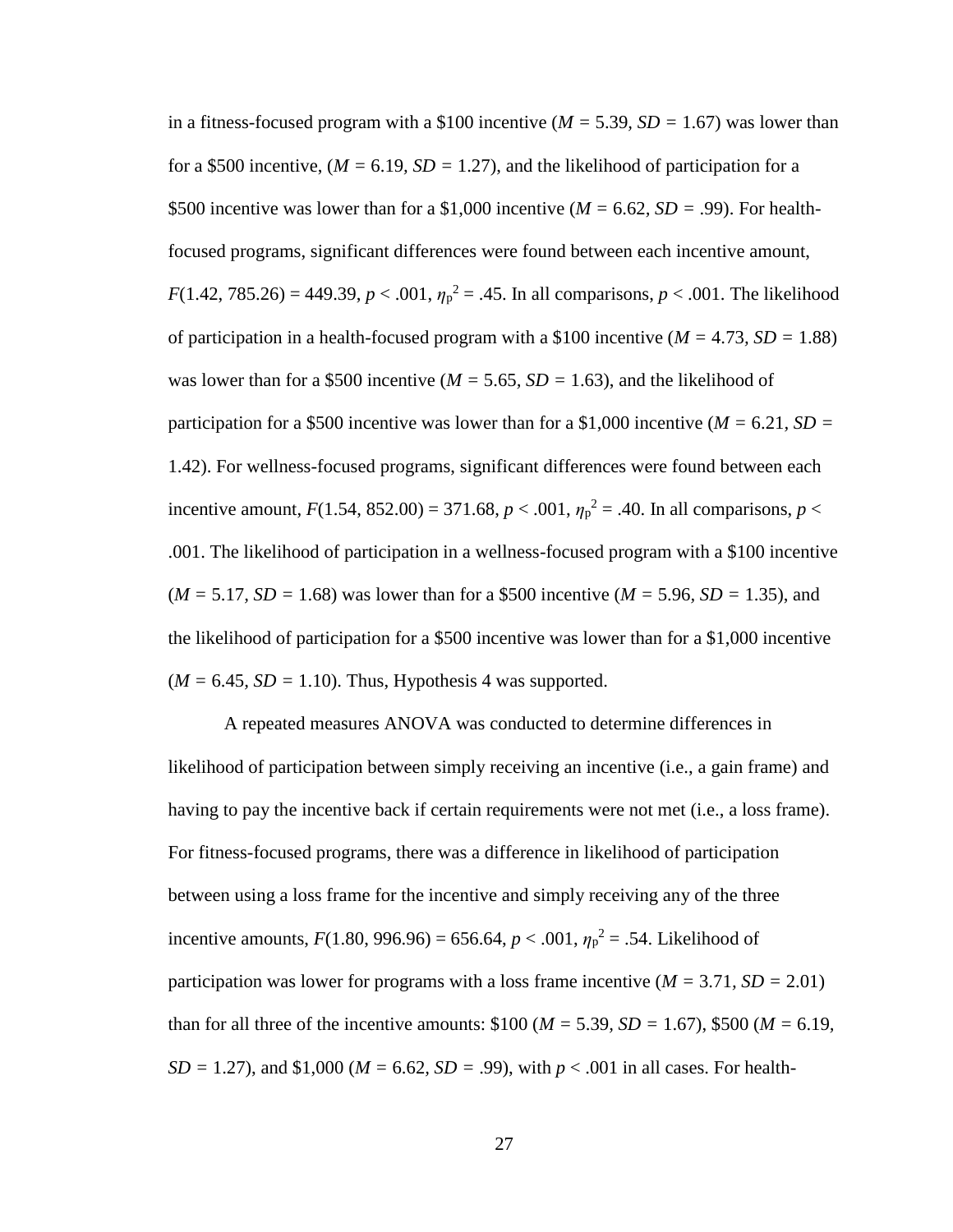focused programs,  $F(1.91, 1057.98) = 568.87, p < .001, \eta_p^2 = .51$ , likelihood of participation was lower for the loss frame incentive (*M =* 3.49*, SD =* 2.04) than for all three of the incentive amounts: \$100 (*M =* 4.73*, SD =* 1.88), \$500 (*M =* 5.65*, SD =*  1.63), and \$1,000 (*M =* 6.21*, SD =* 1.42). In all cases, *p* < .001. Likewise, for wellnessfocused programs,  $F(1.88, 1297.07) = 619.44, p < .001, \eta_p^2 = .53$ , likelihood of participation was significantly lower ( $p < .001$  in all cases) for a loss frame ( $M = 3.68$ , *SD =* 1.99) than for all three of the incentive amounts: \$100 (*M =* 5.17*, SD =* 1.68), \$500 (*M =* 5.96*, SD =* 1.35), and \$1,000 (*M =* 6.45*, SD =* 1.10). Therefore, Hypothesis 5 was supported, as likelihood of participation was lower for programs with a loss frame than gain frame incentives (see Figure 3).

To assess Hypothesis 6, paired samples *t-*tests were conducted to look for differences in likelihood of participation between programs with participation-based requirements for receiving the incentive, such as completing a certain number of activities, and programs with outcome-based requirements for receiving the incentive, such as weight loss. For fitness-focused programs, likelihood of participation was higher for participation-based incentives (*M =* 5.62*, SD =* 1.50) than for outcomes-based incentives ( $M = 5.03$ ,  $SD = 1.69$ ),  $t(553) = 10.23$ ,  $p < .001$ ,  $d = 0.369$ . For health-focused programs, likelihood of participation was higher for participation-based incentives (*M =*  5.01*, SD* = 1.77) than for outcomes based incentives ( $M = 4.61$ ,  $SD = 1.84$ ),  $t(553) =$ 8.37,  $p < .001$ ,  $d = 0.222$ . For wellness-focused programs, the *t*-test indicated higher likelihood of participation for participation-based incentives (*M =* 5.14*, SD =* 1.56) than for outcomes-based incentives ( $M = 4.79$ ,  $SD = 1.70$ ),  $t(553) = 6.69$ ,  $p < .001$ ,  $d = 0.215$ . Thus, in for all three program types, likelihood of participation was higher for programs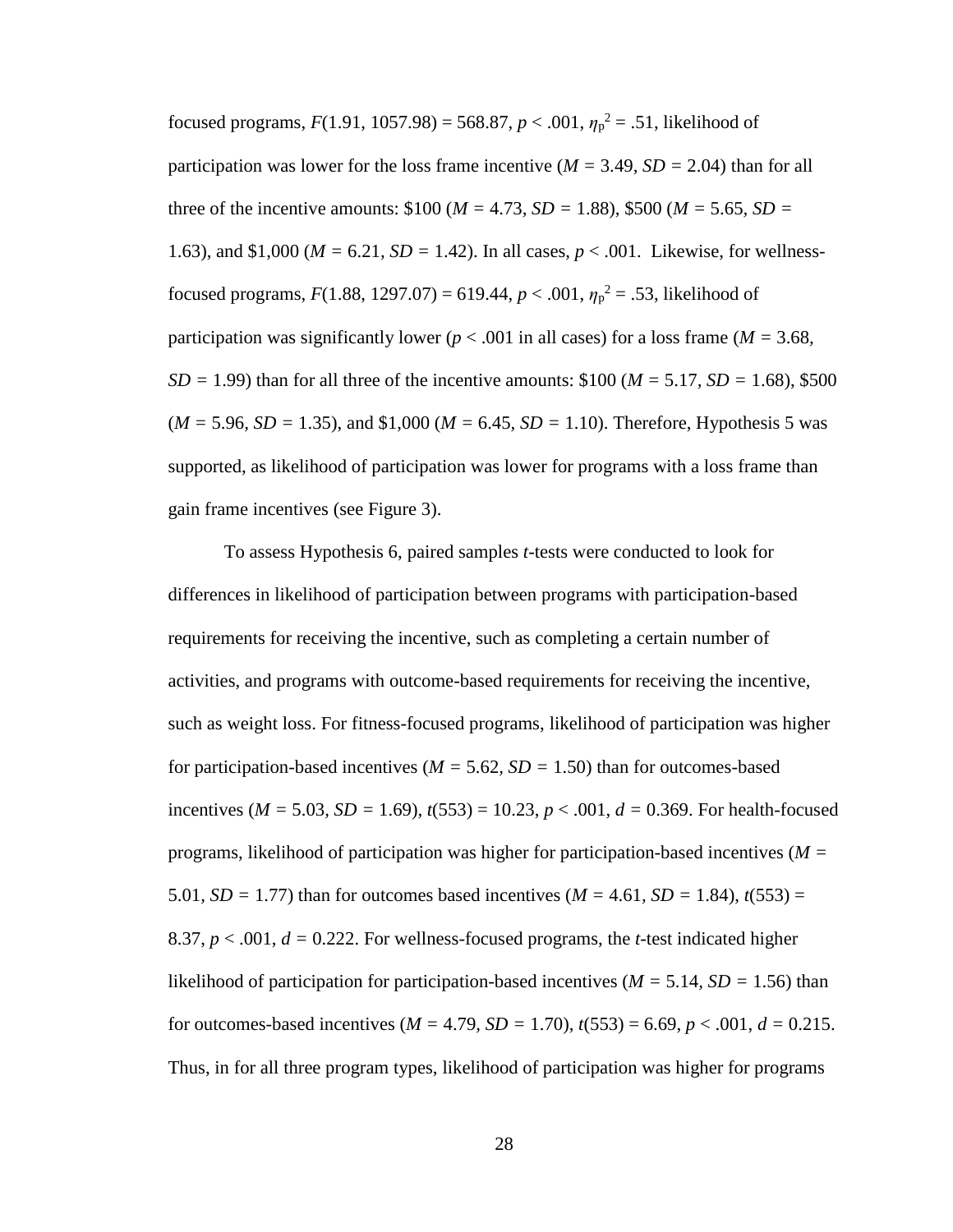with participation-based incentives than for programs with outcomes-based incentives, supporting Hypothesis 6.

#### **Discussion**

The results supported many of the hypotheses and provided answers to the research questions. A difference in likelihood of participation between the three types of health and wellness programs was detected, indicating a potential preference for fitnessfocused and wellness-focused programs over health-focused programs. In general, ratings for likelihood of participation in a health-focused program were lower, regardless of incentive amount or type.

Hypothesis 1 was partially supported, as females had a significantly higher likelihood of participation for fitness-focused programs and wellness-focused programs. Significant differences in likelihood of participation were not found for health-focused programs. Likelihood of participation was lower for health-focused in general, which may be why significant differences were not found for health-focused programs. Healthfocused programs may not be as attractive to people in general. These findings indicate that, at least under some circumstances, women may be more likely to participate in a health and wellness program than men.

Support was not found for Hypothesis 2, as there was a very weak positive correlation between age and likelihood of participation in one type of program, which was contrary to Hypothesis 2. A weak association was found between age and likelihood of participation in health-focused programs. This positive association may be due to older workers' being more concerned with their health than younger workers; therefore, older workers may be more likely to participate in health-focused programs than younger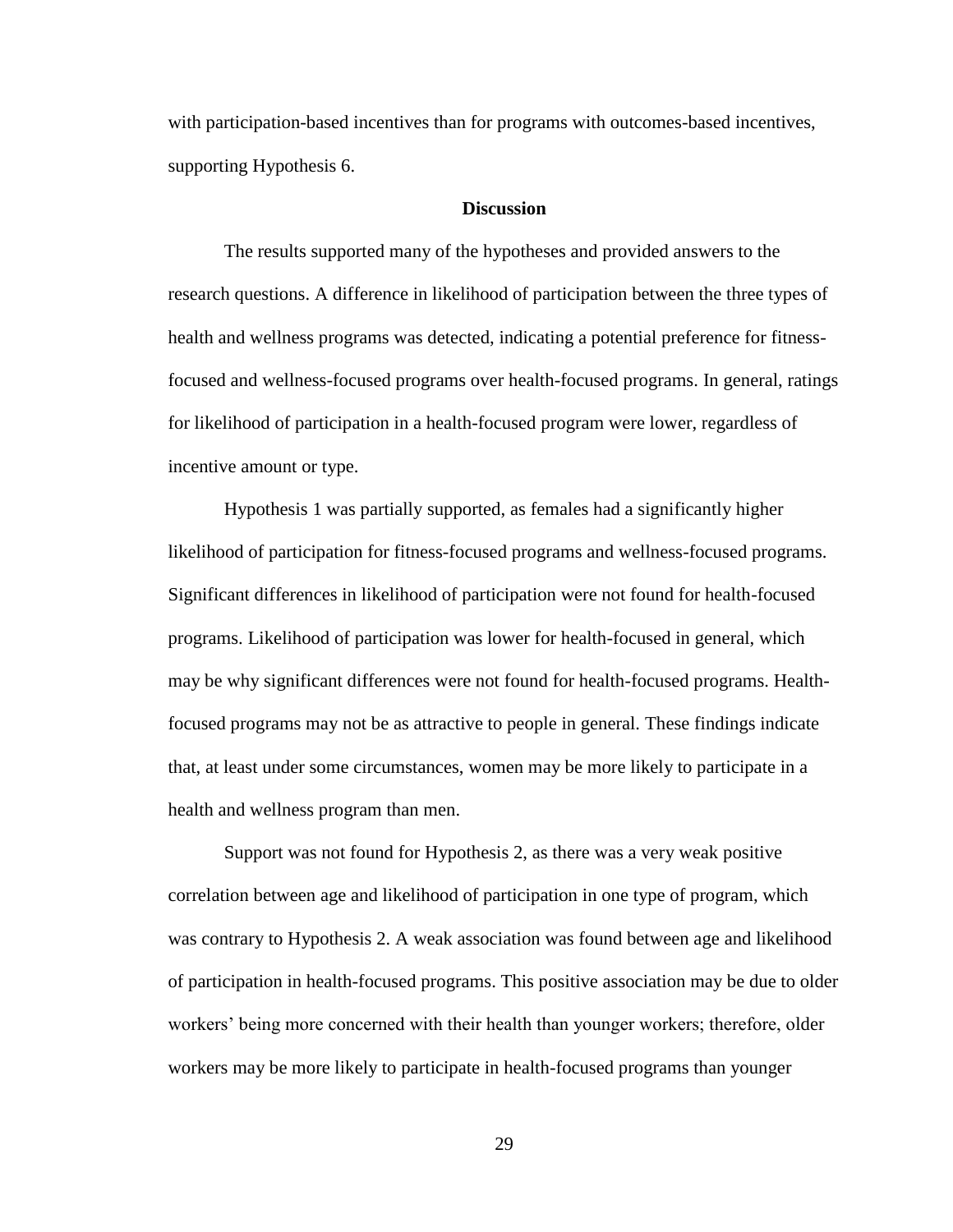workers. This indicates that, instead of age, the differing health concerns of older workers may be associated with likelihood of participation.

Hypothesis 3 examined the relationship between education level and likelihood of participation in health and wellness programs. The analyses did not indicate a relationship between likelihood of participation and education level. Consequently, Research Question 2 was not examined, as there was no relationship found between education level and likelihood of participation. Therefore, there was no need to examine health status as a factor in this relationship.

There were no significant differences in likelihood of participation between geographic areas or between industries, offering insight for Research Questions 3 and 4. Whereas some significant differences were found between industries, the small sample sizes for the industries may have reduced the power to detect effects.

As expected, participants indicated a higher likelihood of participation as incentive amount increased. This outcome supports Hypothesis 4 and previous research that indicates that people will be more likely to try to obtain incentives which they value and find meaningful. This increase in likelihood of participation occurred across all three types of programs, indicating that, though the likelihood of participation in a specific type of program may be lower than for other types of programs, it can be impacted if the incentive amount increases. In terms of individual responses, the percentage of participants who indicated they would be "somewhat likely" or greater to participate in a program with each incentive amount increased significantly as the incentive amount increased. For a \$100 incentive for a fitness-focused program, health-focused program, and wellness-focused program, 77.8%, 65%, and 73.9% would be likely to participate,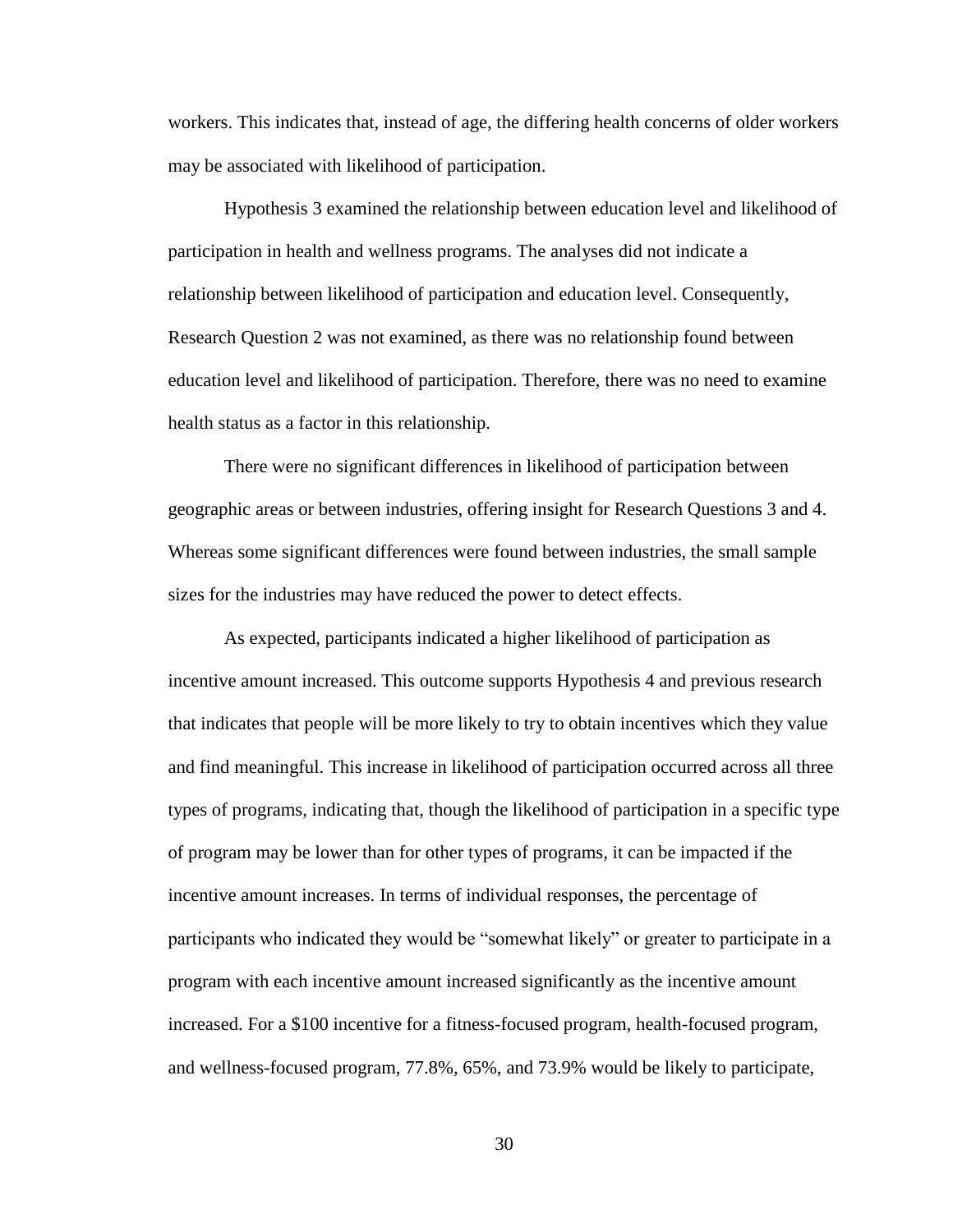respectively. For a \$500 incentive for each program, the percent of those who would be "somewhat likely" or greater increased to 90.6%, 82.7%, and 88.6%, respectively. Finally, for a \$1000 incentive, the percent of those who would be "somewhat likely" or greater to participate increased to 94.9%, 88.9%, and 94.2%, respectively. These jumps indicate that, even if the likelihood of participation in a particular program, such as a health-focused program, is low, adding an incentive for participating greatly impacts the likelihood of participation in the program.

In examining the differences in participation between programs with a gain frame, in which participants simply receive the incentive without any requirements, and a loss frame, in which participants must pay the incentive back if certain requirements are not met, a significant difference in likelihood of participation was detected. Participants were much less likely to participate in a program with a loss frame, regardless of the incentive amount or program type. As referenced above, the percentage of participants who would be "somewhat likely" or greater to participate in each program type increased dramatically as the incentive amount increased. However, if participants were required to pay the incentive back if certain requirements were not met, the percentage of those who were "somewhat likely" or greater to participate dropped to 38.3% for fitness-focused programs, 35.1% for health-focused programs, and 38.2% for wellness-focused program. These findings are in line with previous research, which indicates that people are more attracted to gains than to losses and their behavior can be swayed by the framing of the situation.

Hypothesis 6 was supported by the results, which indicated a significantly lower likelihood of participation for outcomes-based programs than for participation-based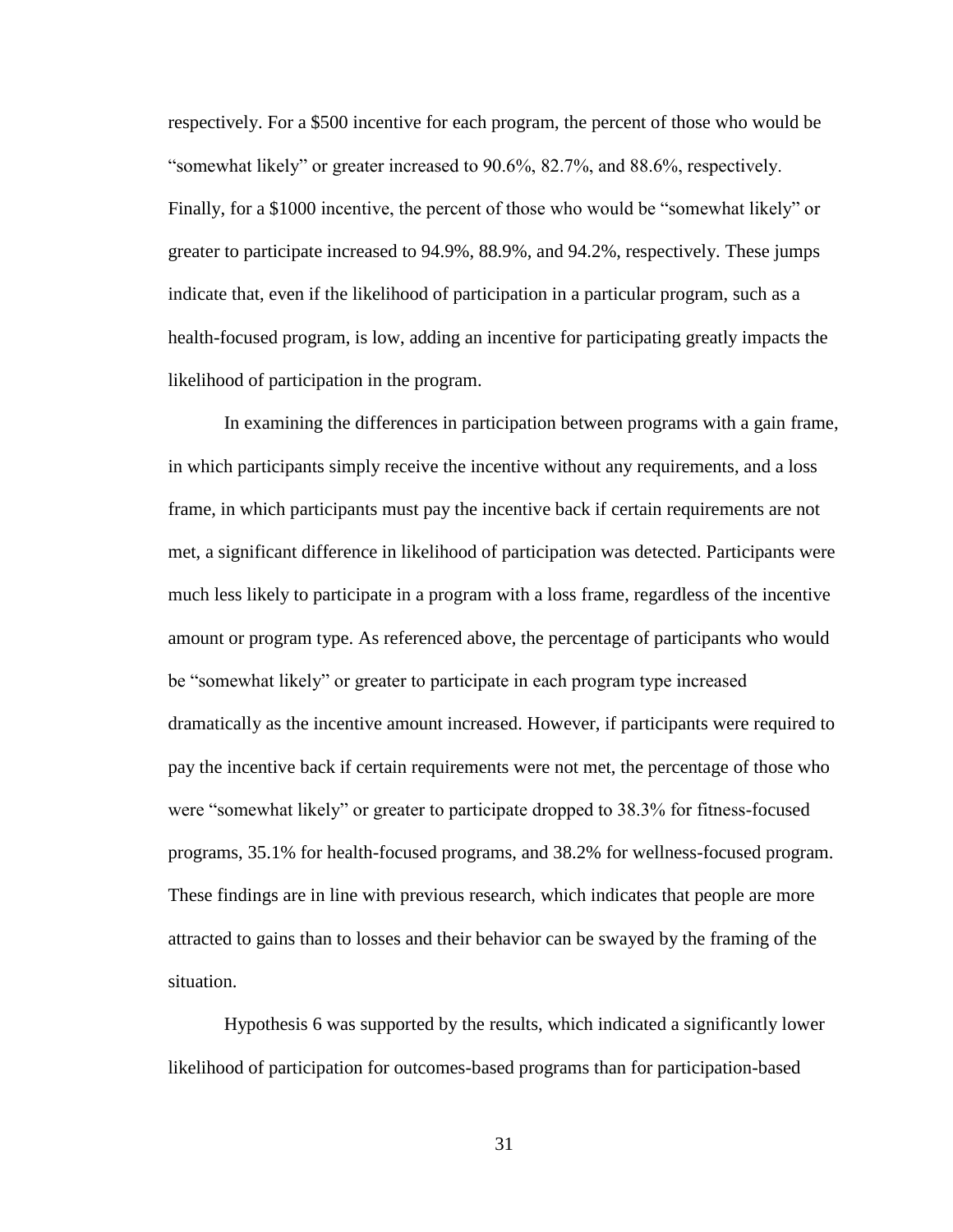programs, regardless of the program type. As previous research has suggested, this may be due to the difficulty in obtaining health outcomes, such as weight loss, as participants may be dissuaded from participating if they believe they will not be able to gain the incentive due to the difficulty of meeting the requirements.

A great advantage to this study was the variety that was found within the participants. Most research on health and wellness programs is confined to a single organization or a single industry. This study was able to examine likelihood of participation in health and wellness programs across industries, companies, and geographic areas. Therefore, the results may be more applicable to a wider variety of companies and industries. Another advantage to this study was the wide variety of ages of the participants, which ranged from 18 to 68 years. This is likely representative of the working population, so the results may be more realistic to what occurs in actual organizations.

#### **Limitations**

Whereas the study had many advantages, limitations were present as well. For instance, because participants were recruited via Amazon Mechanical Turk, the disadvantages that come with using this method of data collection are present. For example, participants may not have been paying close attention to the survey or may not have been as motivated to answer honestly as they would be if this was a survey occurring within their organization that may help to shape the health and wellness program they participate in. However, the goal of this study was to gather data from a wide variety of participants from numerous organizations, industries, and geographic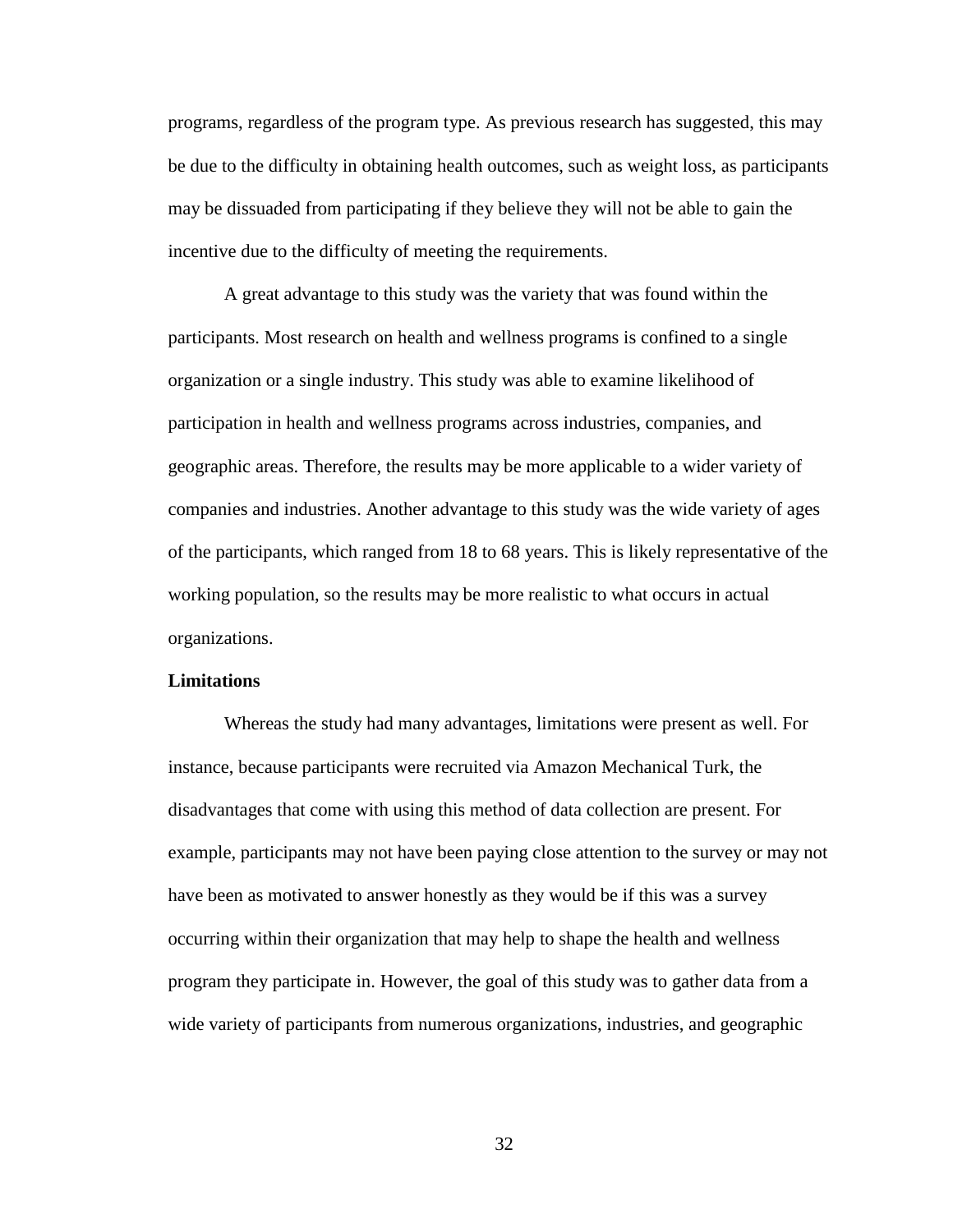areas. Amazon Mechanical Turk provided a platform for data collection that met the goal of representation that was desired.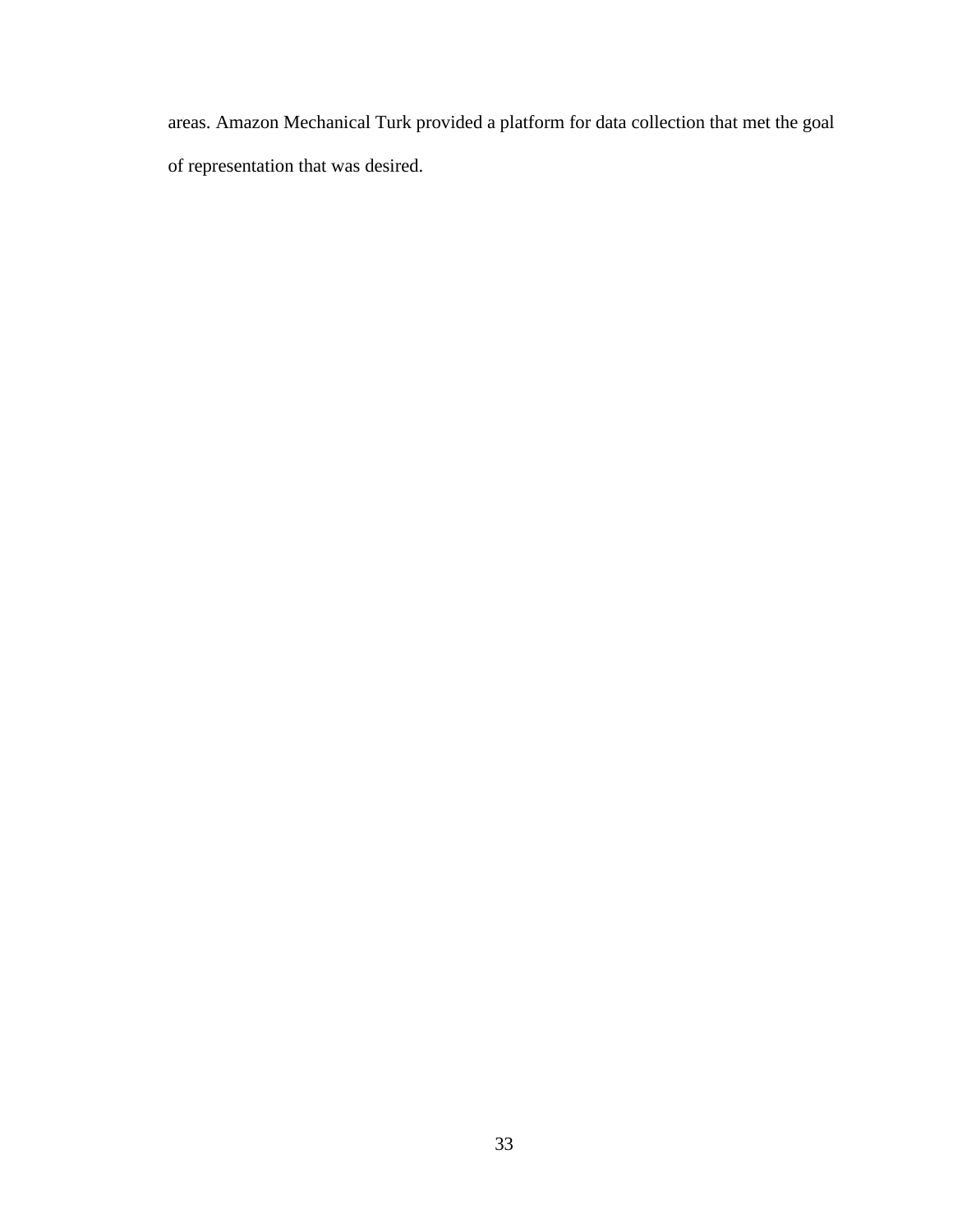#### **Conclusions**

This examination of potential predictors of participation in organizational health and wellness programs can be utilized by organizations in terms of designing and marketing their health and wellness program to their employees. Organizations can use this information about who is more likely to participate in health and wellness programs to try to market their programs more strongly toward those who are less likely to participate. In designing the program, organizations can consider the information regarding increased likelihood of participation as incentives increase, as well as the drastic decrease in likelihood of participation if the program is presented with a loss frame, in which participants are required to pay back the incentive if certain requirements are not met. Organizations may want to use caution in considering the basis on which incentives are received, as programs with outcome-based incentives may not be as appealing to employees as those with participation-based incentives.

Future research could examine any potential relationship between race and likelihood of participation in health and wellness programs, as race was omitted from this study. Future research could also examine likelihood of participation in those who are covered by their spouse's employee benefits plan, rather than having the plan themselves. This may impact their motivation to participate, as they may feel that they are not directly accountable because they are not an employee of the organization.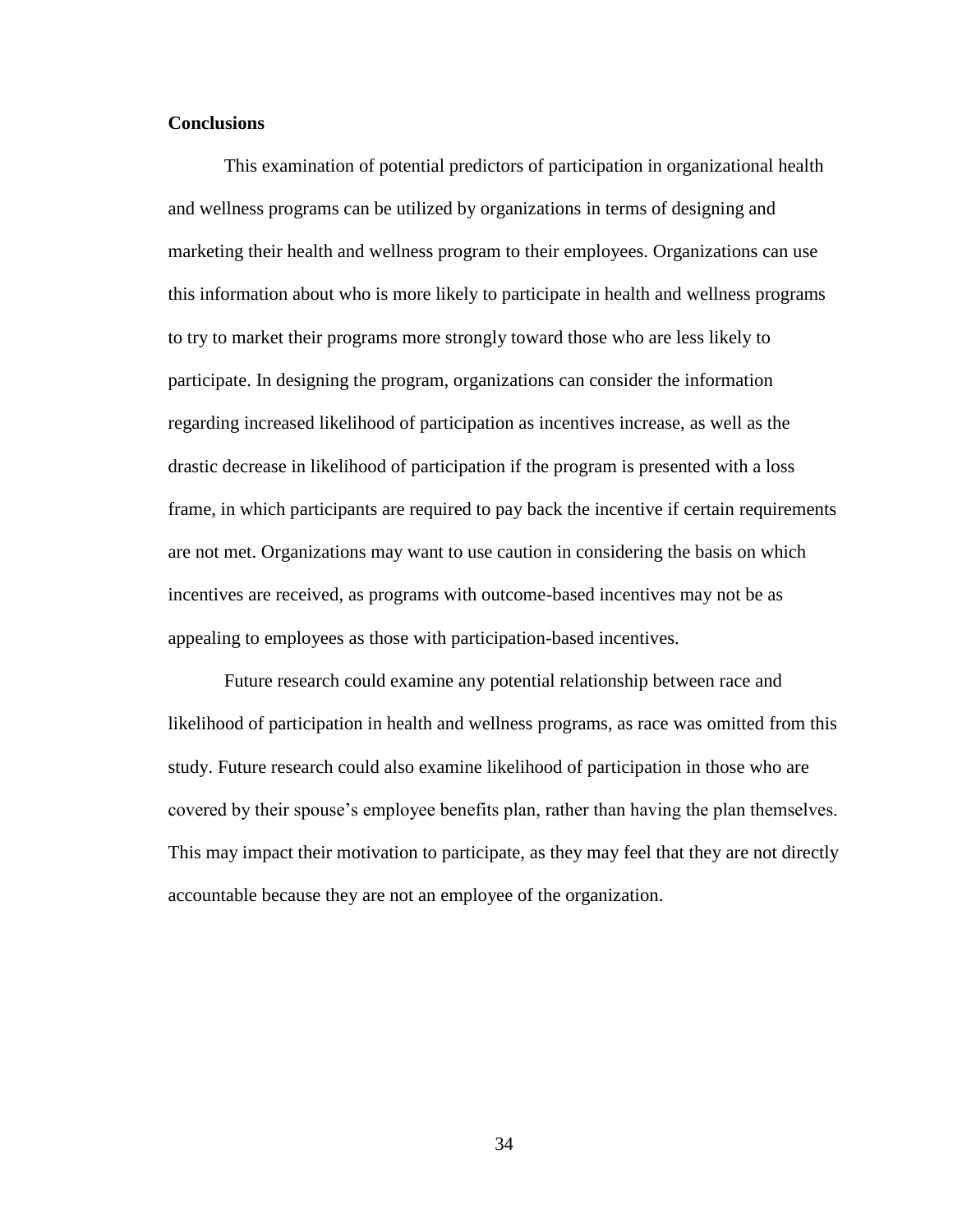#### **References**

- Aldana, S. G., Merrill, R. M., Price, K., Hardy, A., & Hager, R. (2004). Financial impact of a comprehensive multisite workplace health promotion program. *Preventive Medicine, 40,* 131-137. doi:10.1016/j.ypmed.2004.05.008
- Baicker, K., Cutler, D., & Song, Z. (2010). Workplace wellness programs can generate savings. *Health Affairs, 29,* 304-311. doi:10.1377/hlthaff.2009.0626
- Byrne, D. W., Goetzel, R. Z., McGown, P. W., Holmes, M. C., Beckowski, M. S., Tabrizi, M. J., … Yarbrough, M. I. (2011). Seven-year trend in employee health habits from a comprehensive workplace health promotion program at Vanderbilt University. *Journal of Occupational and Environmental Medicine*, *53*, 1372- 1381. doi:10.1097/JOM.0b013e318237a19c
- Carlson, J. (2014) The evolution of workplace wellness programs. *Baylor Business Review, 33*, 20-23.
- Cawley, J., & Price, J. A. (2013). A case study of a workplace wellness program that offers financial incentives for weight loss. *Journal of Health Economics, 32*, 794- 803. doi:10.1016/j.jhealeco.2013.04.005
- Churchill, S. A., Gillespie, H., & Herbold, N. H. (2014). The desirability of wellness program and incentive offerings for employees. *Benefits Quarterly, 30,* 48-57.

Collins, J. (2004). Workplace wellness. *Business & Economic Review, 51,* 3-7.

Crump, M. J. C., McDonnell, J. V., & Gureckis, T. M. (2013). Evaluating Amazon's Mechanical Turk as a tool for experimental behavioral research. *PLoS ONE 8*(3), e57410. doi: 10.1371/journal.pone.0057410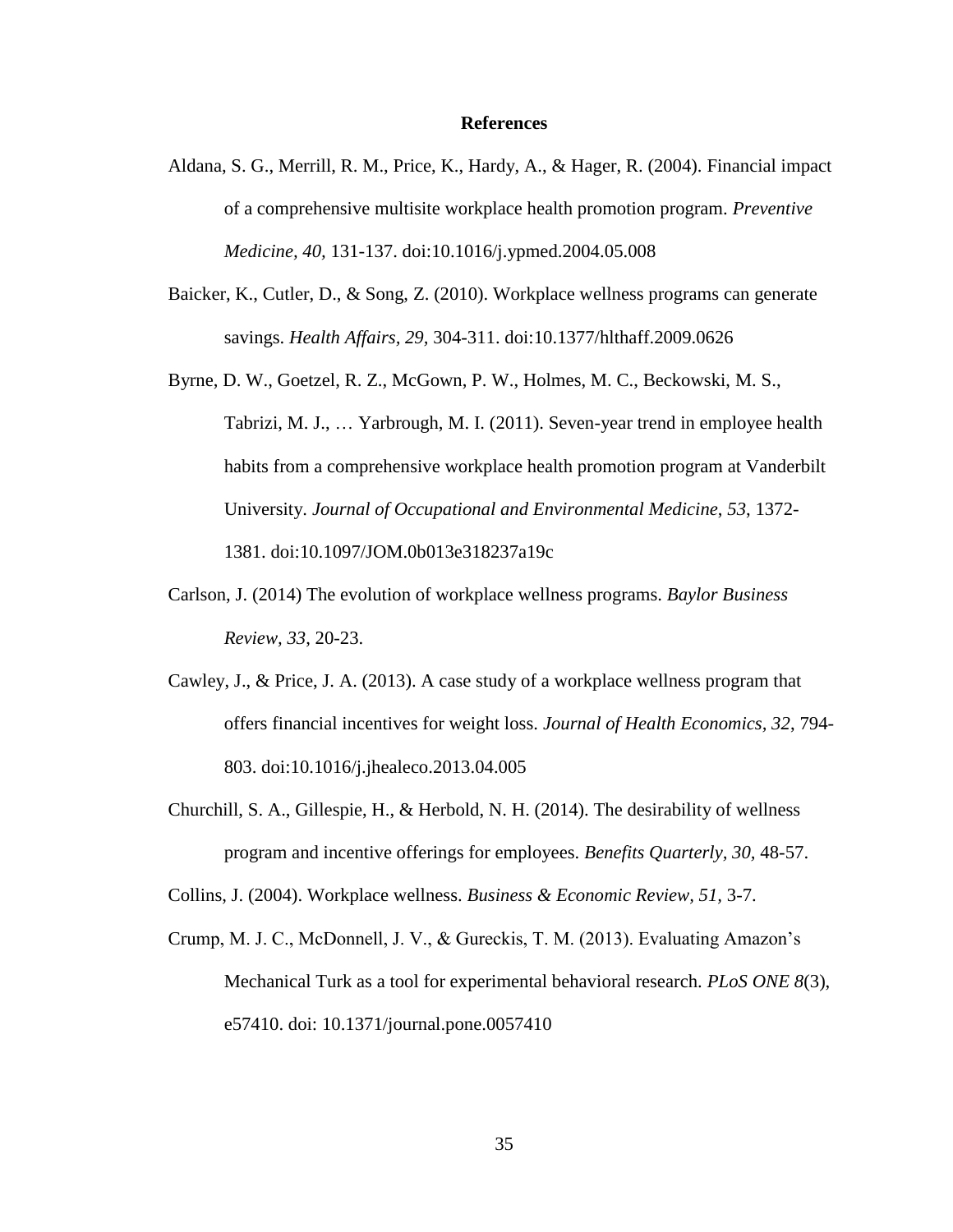- Friedman, R. (2009). Reinvestigating the effects of promised reward on creativity. *Creativity Research Journal, 21,* 258-264. doi:10.1080/10400410902861380
- Goldman, S. M. (2011). The wellness prescription. *Journal of Consumer Marketing, 28*, 87-91. doi:10.1108/07363761111101985
- Goetzel, R. Z., Ozminkowski, R. J., Bruno, J. A., Rutter, K. R., Isaac, F., & Wang, S. (2002). The long-term impact of Johnson  $\&$  Johnson's health and wellness program on employee health risks. *Journal of Occupational and Environmental Medicine, 44,* 417-424.
- Haines, D. J., Davis, L., Rancour, P., Robinson, M., Neel-Wilson, T., & Wagner, S. (2007). A pilot intervention to promote walking and wellness and to improve the health of college faculty and staff. *Journal of American College Health, 55,* 219- 225.
- Latimer, A. E., Rench, T. A., Rivers, S. E., Katulak, N. A., Materese, S. A., Cadmus, L., … Salovey, P. (2008). Promoting participation in physical activity using framed messages: An application of prospect theory. *British Journal of Health Psychology, 13,* 659-681. doi:10.1348/13591070X246186
- Lesser, L. I., & Puhl, R. M. (2014). Alternatives to monetary incentives for employee weight loss. *American Journal of Preventive Medicine, 46*, 429-431. doi:10.1016/j.amepre.2013.11.017
- Mason, W., & Suri, S. (2011). Conducting behavioral research on Amazon's Mechanical Turk. *Behavior Research Methods, 44,* 1-23.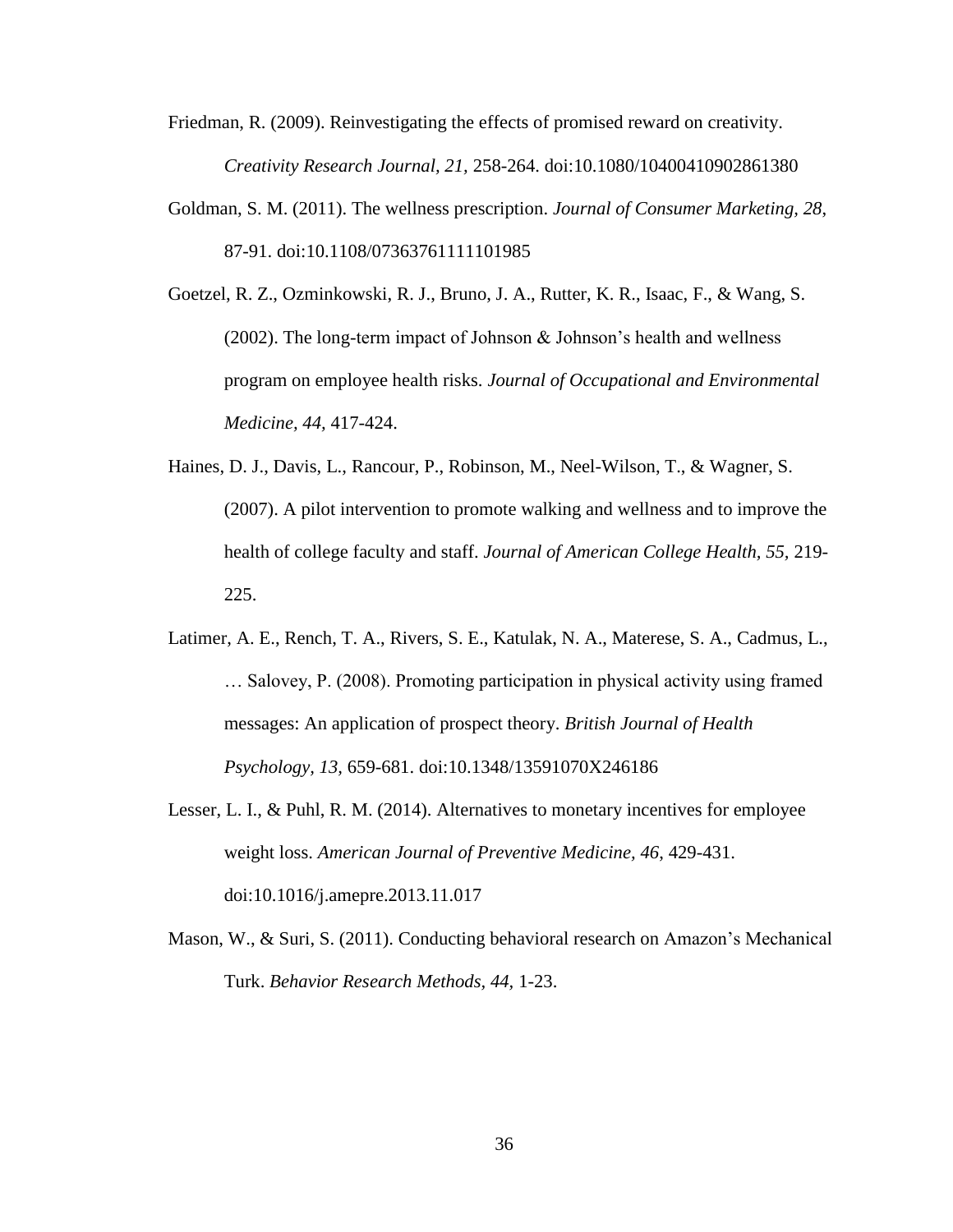- Mattke, S., Liu, H., Caloyeras, J. P., Huang, C. Y., Van Busum, K. R., Khodyakov, D., & Shier, V. (2013). *Workplace wellness programs study* (Document No. RR-254- DOL). Santa Monica, CA: RAND Corporation.
- Mello, M. M., & Rosenthal, M. B. (2008).Wellness programs and lifestyle discrimination: The legal limits. *The New England Journal of Medicine, 359*, 192- 199.
- Naydeck, B. L., Pearson, J. A., Ozminkowski, R. J., Day, B. T., & Goetzel, R. Z. (2008). The impact of the highmark employee wellness programs on 4-year healthcare. *Journal of Occupational and Environmental Medicine, 50,* 146-156. doi:10.1097/JOM.0b013e3181617855
- Osilla, K. C., Busum, K. V., Schnyer, C., Larkin, J. W., Eibner, C., & Mattker, S. (2012). Systematic review of the impact of worksite wellness programs. *The American Journal of Managed Care, 18,* 68-81.
- Ozminkowski, R. J., Ling, D., Goetzel, R. Z., Bruno, J. A., Rutter, K. R., Isaac, F., & Wang, S. (2002). Long-term impact of Johnson & Johnson's health  $&$  wellness program on health care utilization and expenditures. *Journal of Occupational and Environmental Medicine, 44*, 21-29.
- Parks, K. M., & Steelman, L. A. (2008). Organizational wellness programs: A metaanalysis. *Journal of Occupational Health Psychology, 13*, 58-68. doi:10.1037/1076-8998.13.1.58
- Person, A. L., Colby, S. E., Bulova, J. A., & Eubanks, J. W. (2010). Barriers to participation in a worksite wellness program. *Nutrition Research and Practice, 4,* 149-154. doi:10.4162/nrp.2010.4.2.149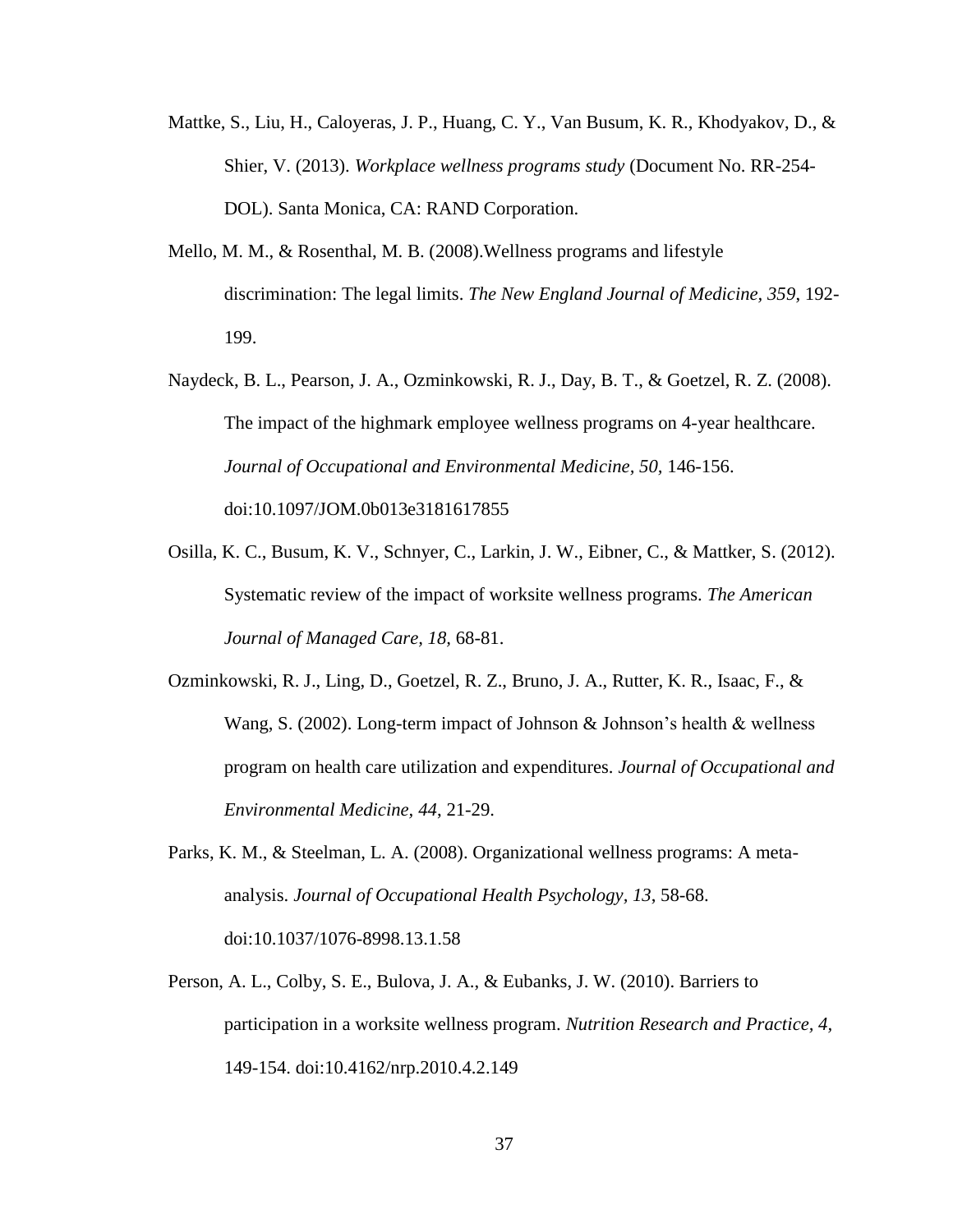- Proper, K. I., Staal, B. J., Hildebrandt, V. H., van der Beek, A. J., & van Mechelen, W. (2002). Effectiveness of physical activity programs at worksites with respect to work-related outcomes. *Scandinavian Journal of Work, Environment, & Health, 28,* 75-84.
- Ryan, R. M., & Deci, E. L. (2000). Intrinsic and extrinsic motivations: Classic definitions and new directions. *Contemporary Educational Psychology, 25*, 54-67. doi:10.1006/ceps.1999.1020
- Shapiro, V., & Moseley, K. (2013). The real value of wellness programs: A comprehensive review of the literature. *Population Health Management, 16*, 283- 284. doi:10.1089/pop.2013.1641
- Sprouse, J. (2011). A validation of Amazon Mechanical Turk for the collection of acceptability judgments in linguistic theory. *Behavior Research Methods, 43*, 155- 167. doi:10.3758/s13428-010-0039-7
- Stewart, A. L., Hays, R. D., & Ware, J. E. (1988). The MOS short-form general health survey: Reliability and validity in a patient population. *Medical Care, 26*, 724- 735.
- Thornton, L. J., & Johnson, S. (2010). Community college employee wellness programs. *Community College Journal of Research and Practice, 34,* 966-976. doi:10.1080/10668920801980989
- U. S. Census Bureau; Geography Division. (2015). Economic census: Regions and divisions. Retrieved from

http://www.census.gov/econ/census/help/geography/regions\_and\_divisions.html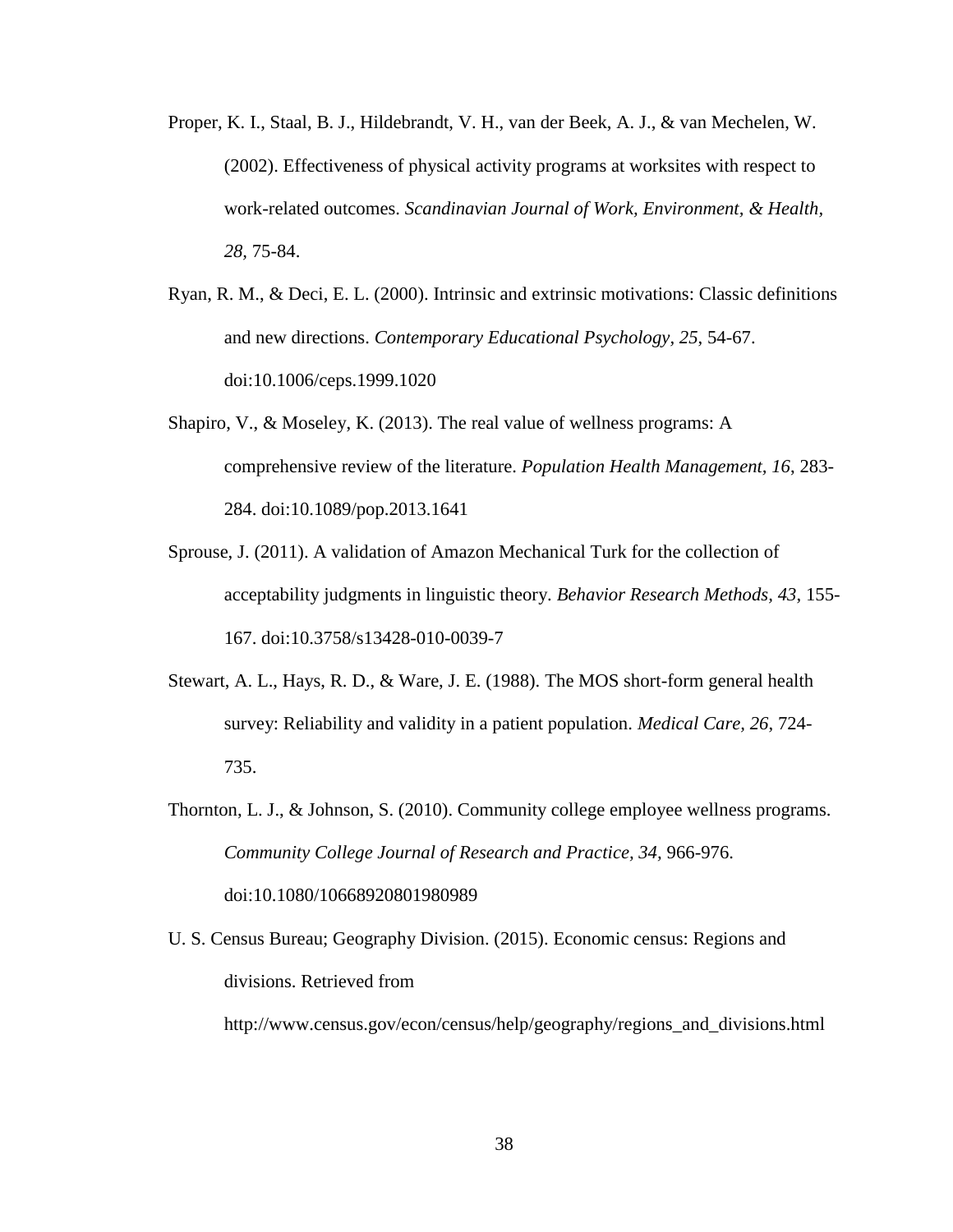- U. S. Census Bureau (2015) North American Industry Classification System. Retrieved from http://www.census.gov/cgi-bin/sssd/naics/naicsrch?chart=2012
- Volpp, K. G., Asch, D. A., Galvin, R., & Loewenstein, G. (2011). Redesigning employee health incentives – Lessons from behavioral economics. *The New England Journal of Medicine, 365,* 388-390. doi:10.1056/NEJMp1105966
- Williams, D. R., Yu, Y., & Jackson, J. S. (1997). Racial differences in physical and mental health. *Journal of Health Psychology, 2*, 335-351.
- Winkleby, M. A., Jatulis, D. E., Frank, E., & Fortmann, S. P. (1992). Socioeconomic status and health: How education, income, and occupation contribute to risk factors for cardiovascular disease. *American Journal of Public Health, 82,* 816- 820.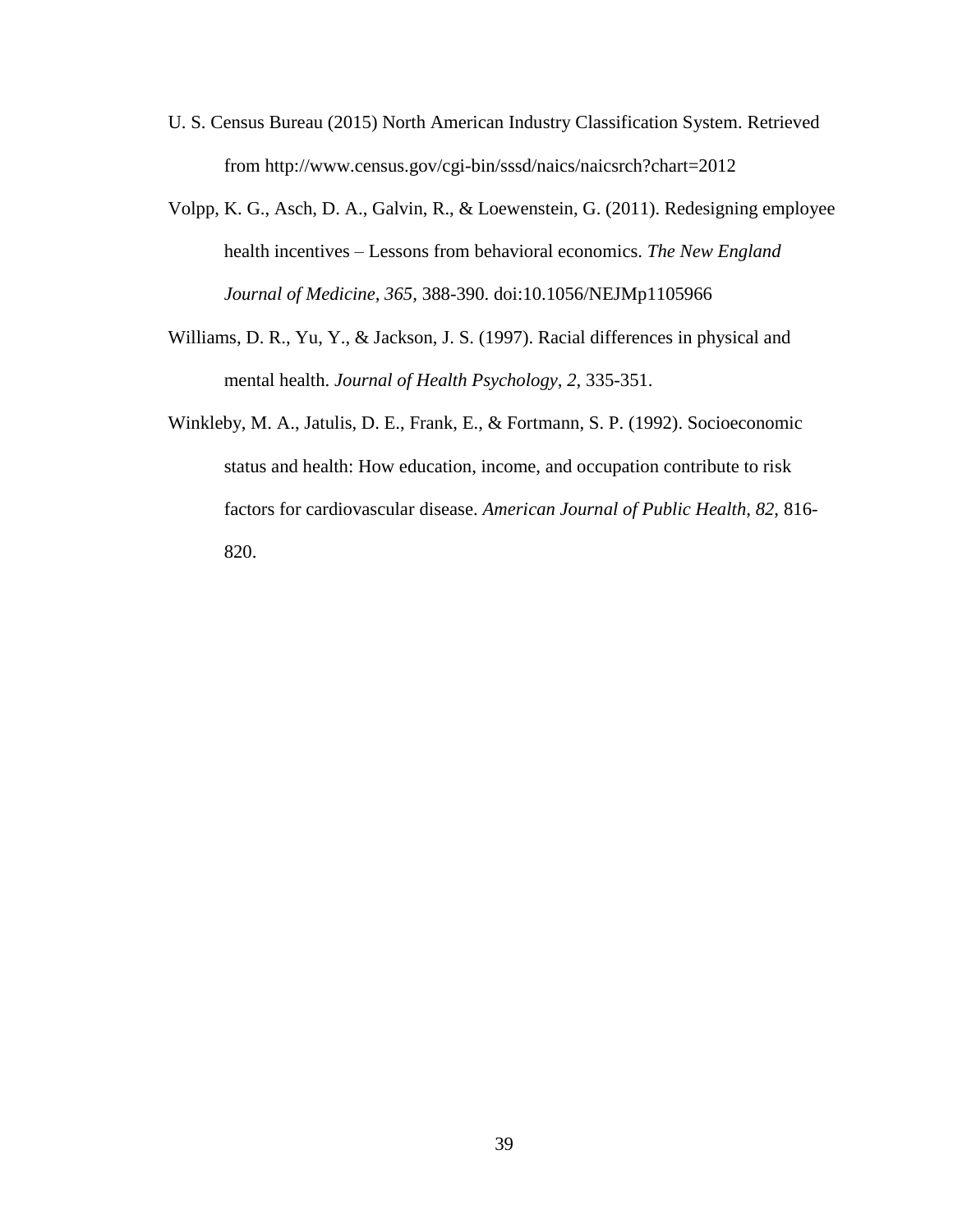# FIGURES



Figure 1. Differences in likelihood of participation for three program types.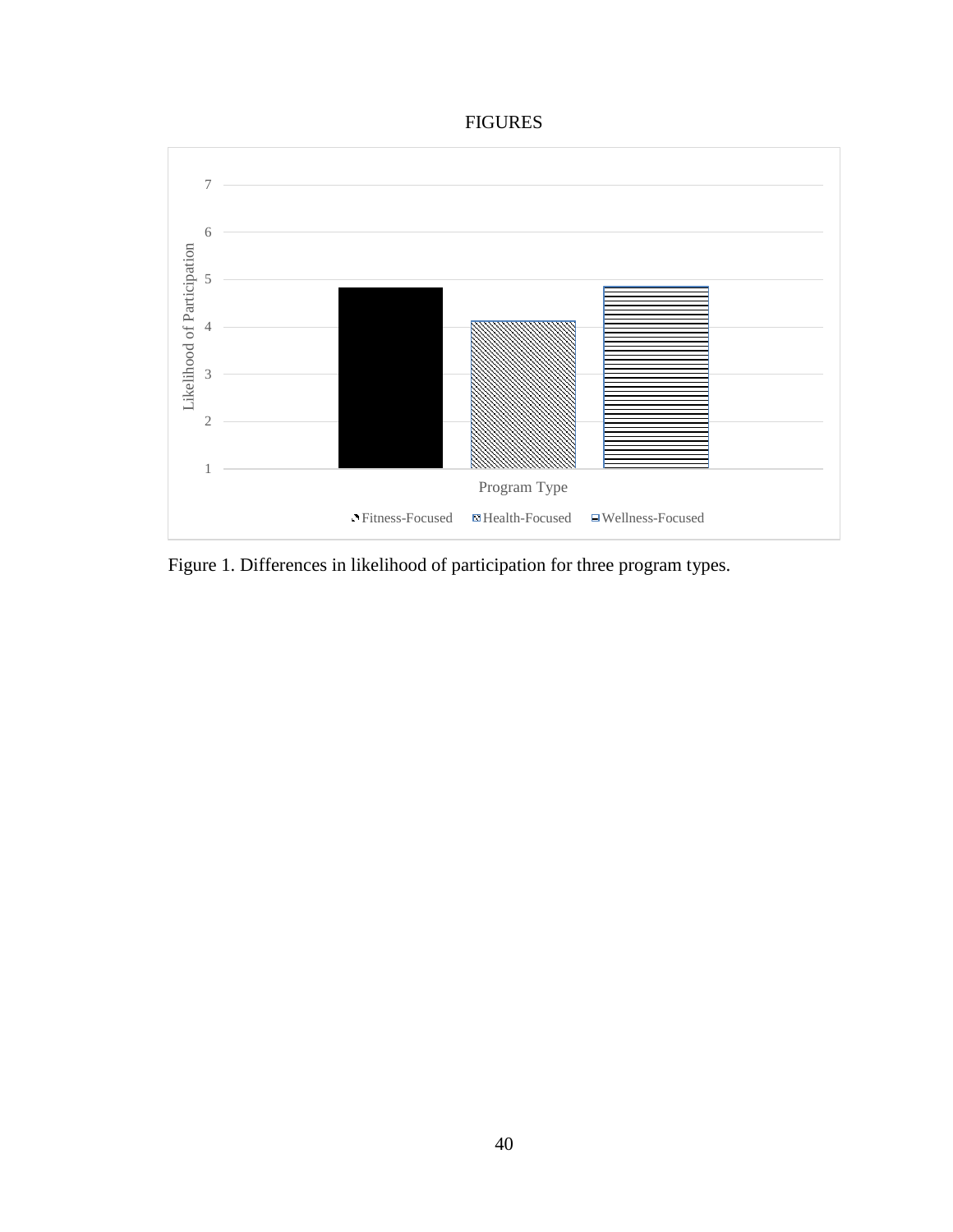

Figure 2. Differences in likelihood of participation between three incentive amounts for each health and wellness program type.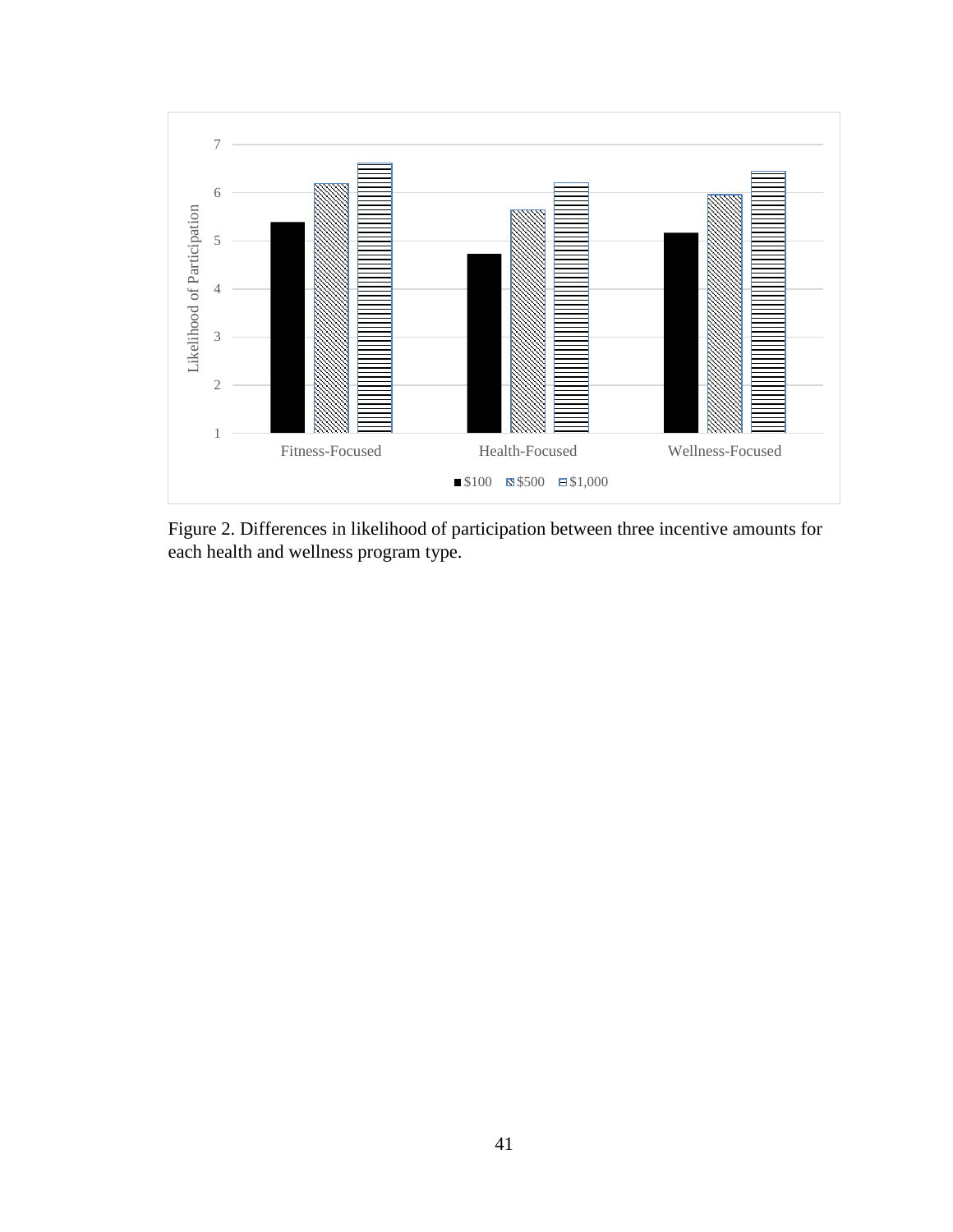

Figure 3. Differences in likelihood of participation between programs with each incentive amount and programs with a loss frame for the incentive.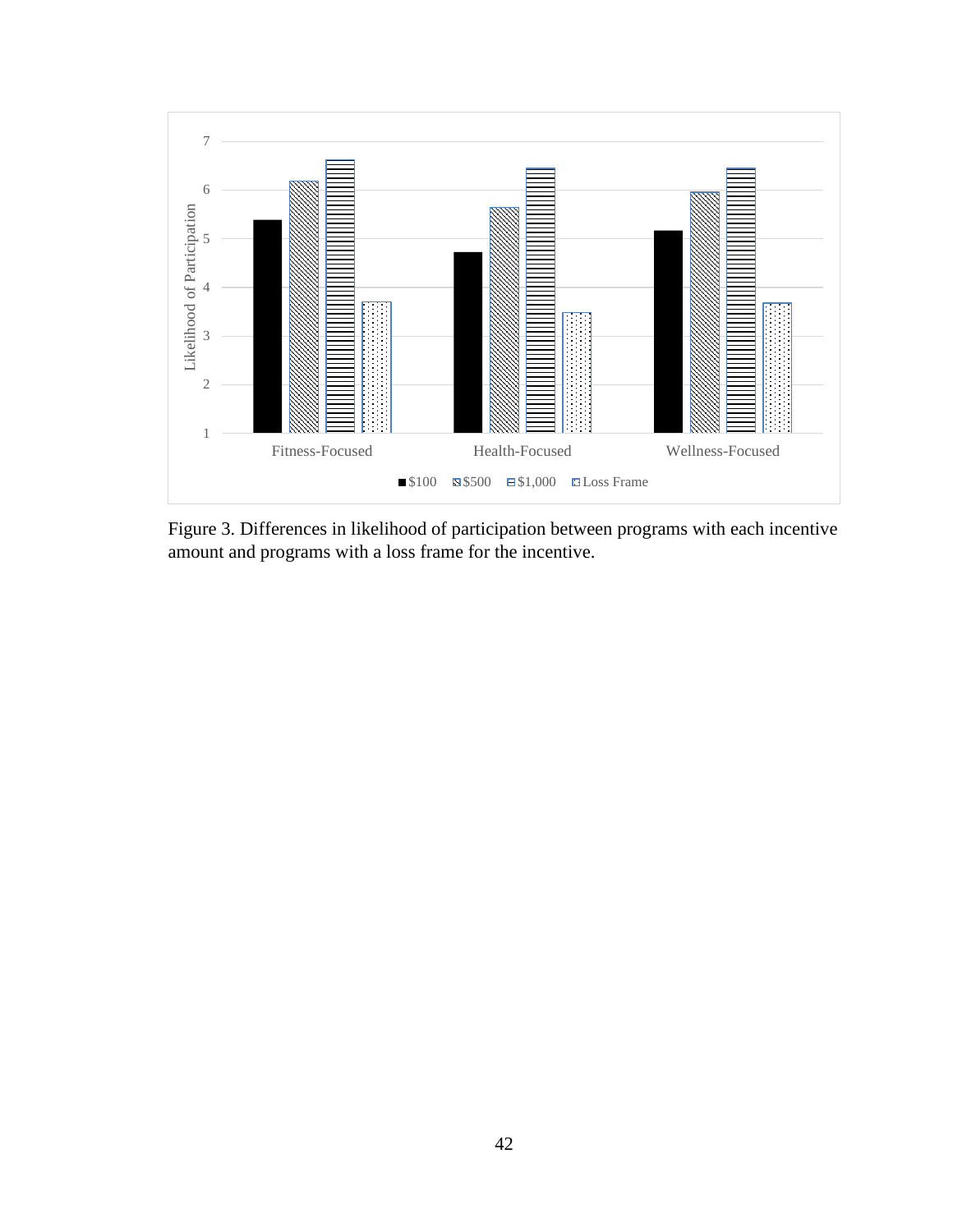# APPENDIX A

# Qualifying Questions

Are you at least 18 years of age?

 $\overline{Q}$  Yes (1)  $\overline{O}$  No (2)

Do you live and work in the United States?

 $\overline{Q}$  Yes (1)  $\overline{O}$  No (2)

Do you work 40 or more hours per week?

 $\overline{Q}$  Yes (1)  $\overline{O}$  No (2)

Are you fluent in the English language?

 $\overline{Q}$  Yes (1)  $\overline{O}$  No (2)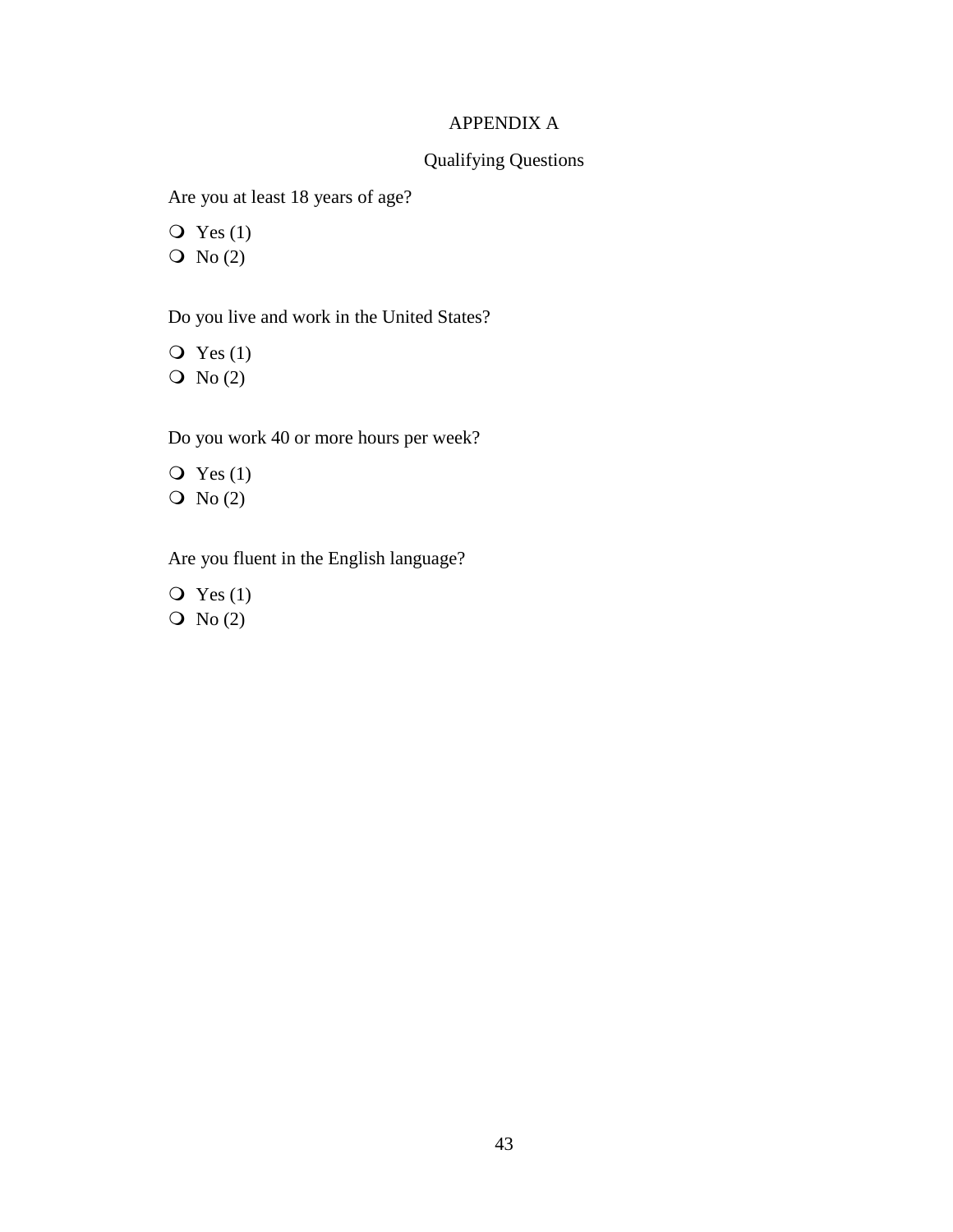#### APPENDIX B

#### Demographic Information

Instructions: Please choose the answer that best describes you.

- Q4 What is your gender?
- $\bullet$  Male (1)
- Female (2)

What is your age in years?

What is the highest education level you have completed?

- $\bigcirc$  Did not graduate high school (1)
- $\bigcirc$  High school diploma or equivalent (e.g., GED) (2)
- Associate's degree (3)
- O Bachelor's degree (4)
- $\overline{O}$  Master's degree (5)
- Doctoral or professional degree (6)

Within which geographic area of the United States do you live?

- $\overline{Q}$  Pacific (AK, CA, HI, OR, WA) (1)
- $\bigcirc$  Mountain (AZ, CO, ID, MT, NM, NV, UT, WY) (2)
- West North Central (IA, MN, MO, ND, NE, KS, SD) (3)
- East North Central (IL, IN, MI, OH, WI) (4)
- West South Central (AR, LA, OK, TX) (5)
- East South Central (AL, KY, MS, TN) (6)
- O South Atlantic (DC, DE, FL, GA, MD, NC, SC, VA, WV) (7)
- O Middle Atlantic (NJ, NY, PA) (8)
- $\overline{O}$  New England (CT, MA, ME, NH, RI, VT) (9)

What is your 5-digit ZIP code?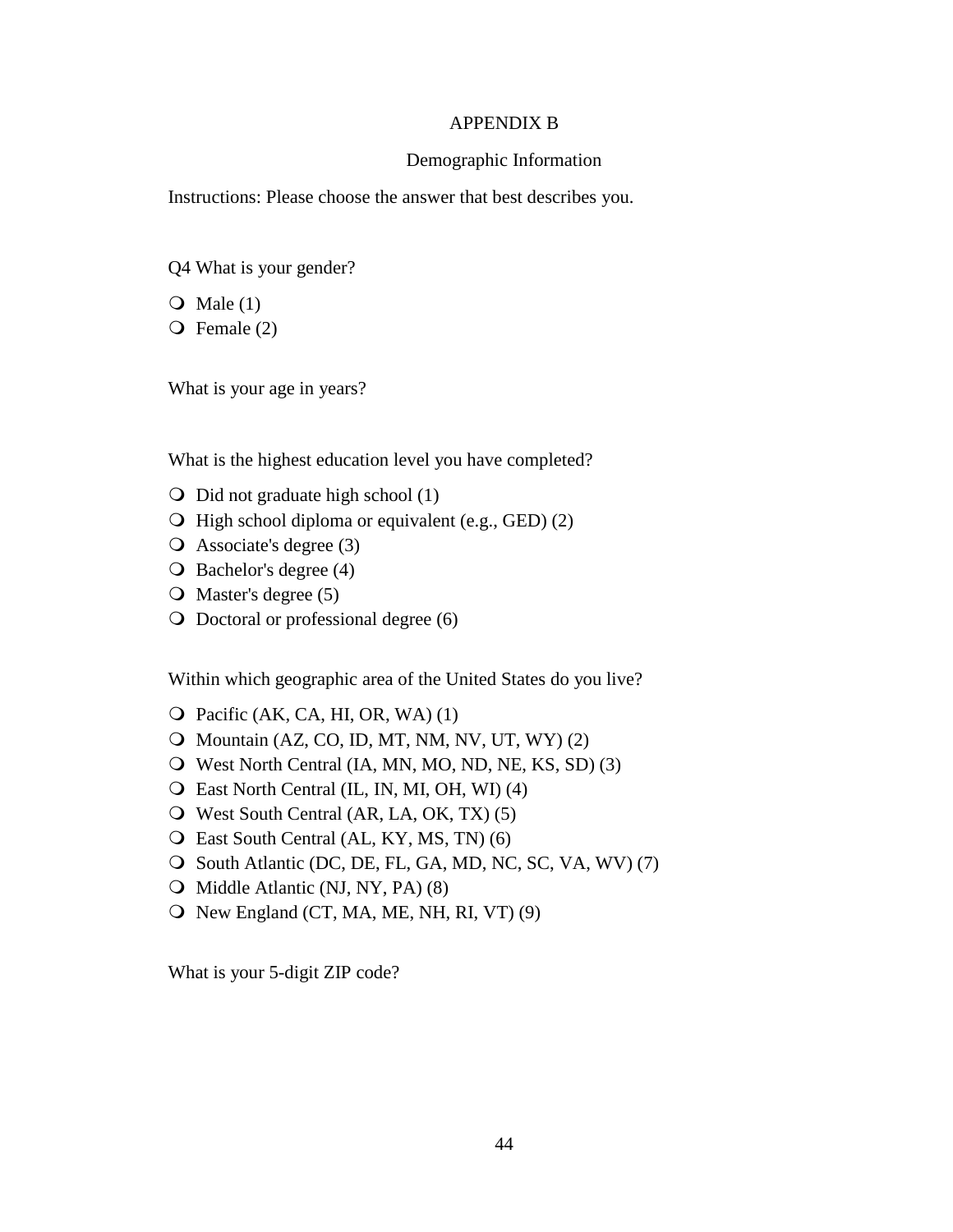Within which industry do you work?

- Q Accommodation and Food Services (1)
- Administrative and Support and Waste Management and Remediation Services (2)
- Agriculture, Forestry, Fishing and Hunting (3)
- Arts, Entertainment, and Recreation (4)
- $\overline{Q}$  Construction (5)
- Educational Services (6)
- Finance and Insurance (7)
- **O** Health Care and Social Assistance (8)
- $\overline{Q}$  Information (9)
- **O** Management of Companies and Enterprises (10)
- $\Omega$  Manufacturing (11)
- Mining, Quarrying, and Oil and Gas Extraction (12)
- Professional, Scientific, and Technical Services (13)
- Q Public Administration (14)
- $\overline{Q}$  Real Estate and Rental and Leasing (15)
- $\overline{Q}$  Retail Trade (16)
- O Transportation and Warehousing (17)
- Q Utilities (18)
- Wholesale Trade (19)
- O Other Services (except Public Administration) (20)

#### **Short-Form Health Survey**

Please choose the answer that best describes you.

## **Overall Health Perception**

In general, would you say your health is:

- $\overline{Q}$  Excellent (1)
- $\overline{Q}$  Very good (2)
- $\overline{Q}$  Good (3)
- $\overline{Q}$  Fair (4)
- $\overline{Q}$  Poor (5)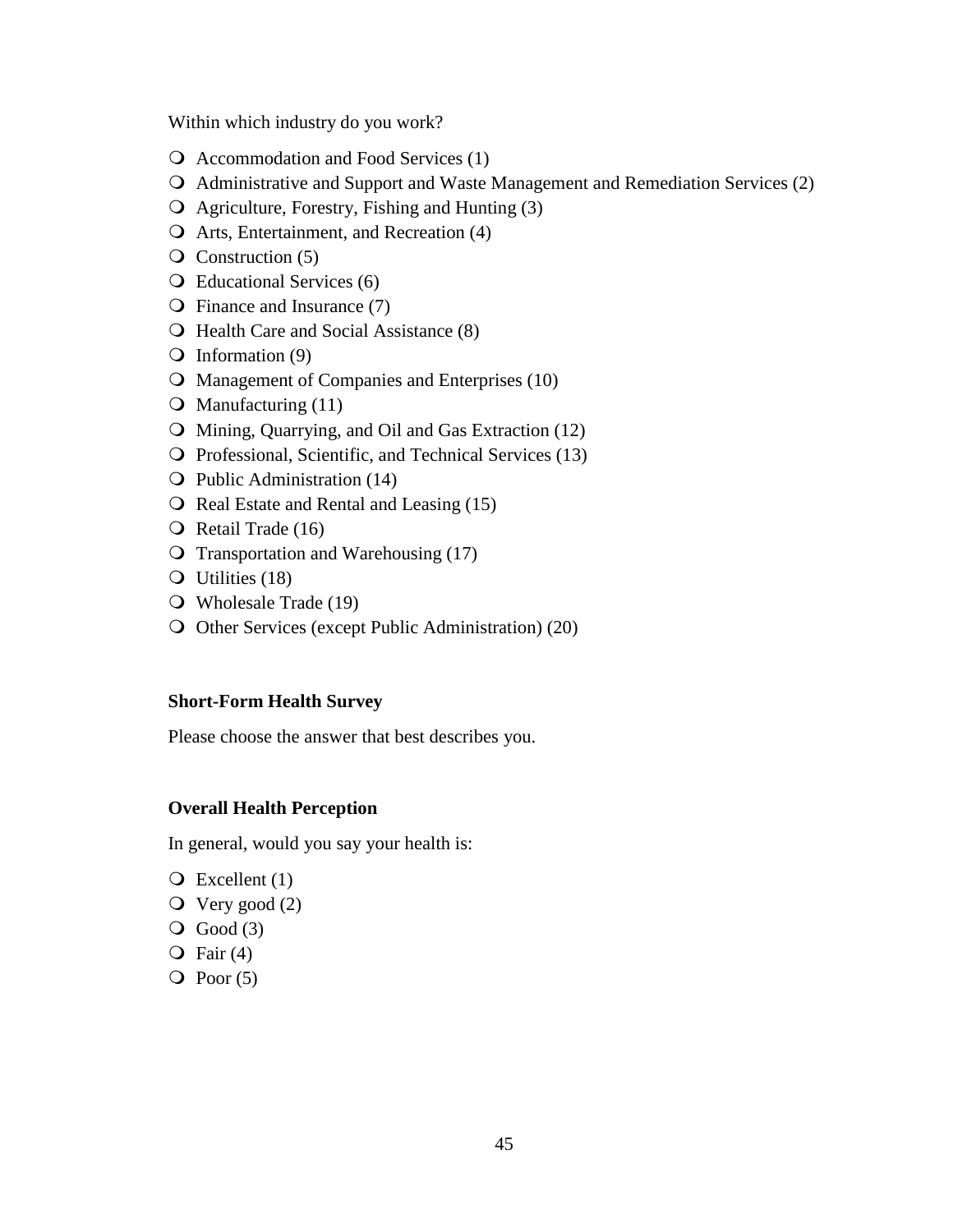### **Pain**

How much bodily pain have you had during the past four (4) weeks?

- $\overline{Q}$  None (1)
- $\overline{Q}$  Very mild (2)
- $\overline{Q}$  Mild (3)
- $\bigcirc$  Moderate (4)
- $\overline{Q}$  Severe (5)

## **Physical Functioning**

The following items were answered on a 1 to 3 Likert scale, where 1 = *Limited for more than 3 months*, 2 = *Limited for 3 months or less*, and 3 = *Not limited at all*.

For how long (if at all) has your health limited you in each of the following activities?

- 1. The kinds or amounts of vigorous activities you can do, like lifting heavy objects, running, or participating in strenuous sports
- 2. The kinds or amounts of moderate activities you can do, like moving tables, carrying groceries, or bowling
- 3. Walking uphill or climbing a few flights of stairs
- 4. Bending, lifting, or stooping
- 5. Walking one block
- 6. Eating, dressing, bathing, or using the toilet

#### **Role Functioning**

Does your health keep you from working at a job, doing work around the house or going to school?

- Yes, for more than 3 months (1)
- Yes, for 3 months or less (2)
- $\overline{Q}$  No (3)

Have you been unable to do certain kinds of amounts of work, housework or schoolwork because of your health?

- Yes, for more than 3 months (1)
- Yes, for 3 months or less (2)
- $Q \text{No} (3)$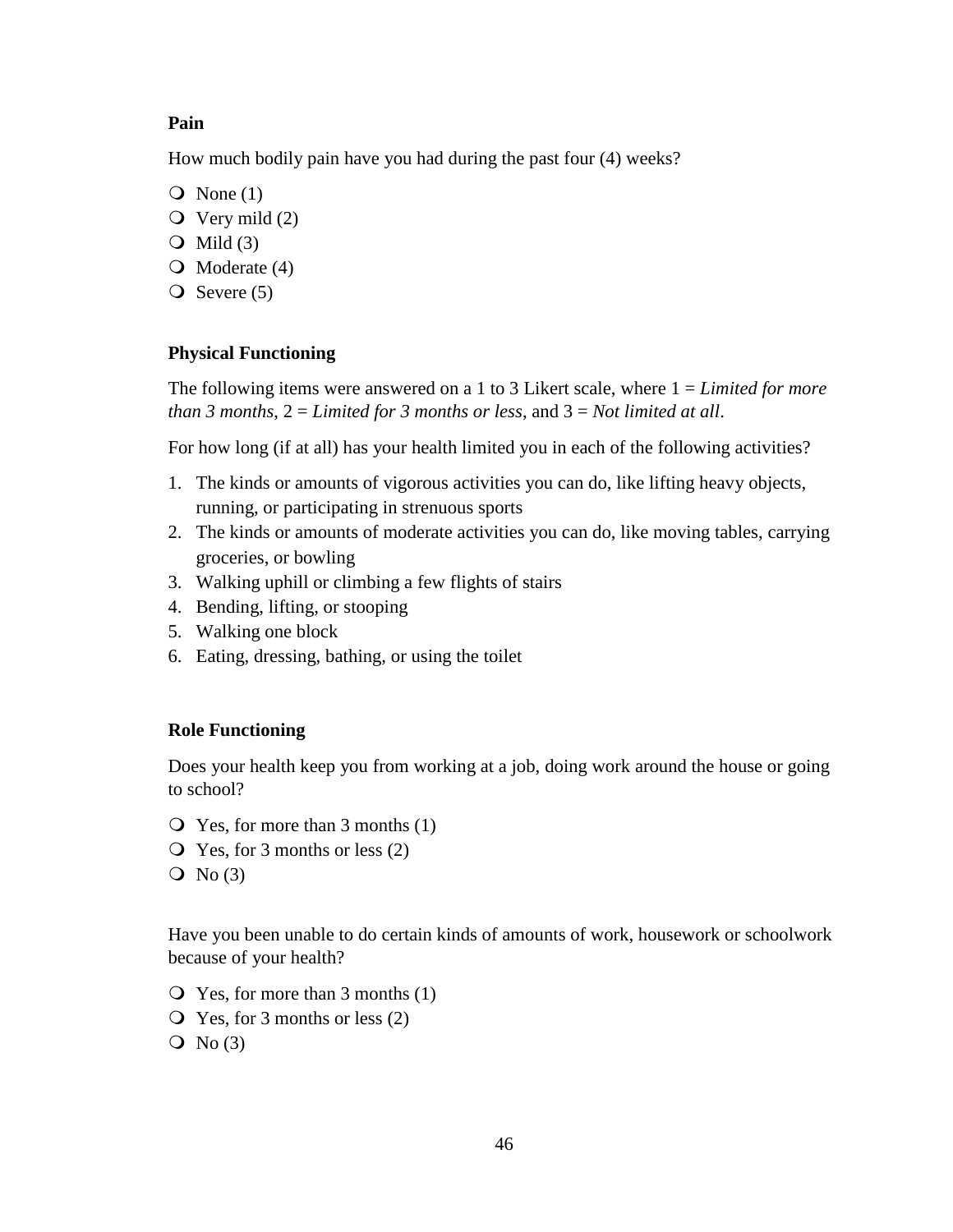## **Social Functioning and Mental Health**

The following items were answered using a 1 to 6 Likert scale, where 1 = *All of the Time*, 2 = *Most of the Time*, 3 = *A Good Bit of the Time*, 4 = *Some of the Time*, 5 = *A Little of the Time*, and 6 = *None of the Time*.

For each of the following questions, please check the box for the one answer that comes closest to the way you have been feeling during the past month.

- 1. How much of the time, during the past month, has your health limited your social activities (like visiting with friends or close relatives)?
- 2. How much of the time, during the past month, have you been a very nervous person?
- 3. During the past month, how much of the time have you felt calm and peaceful?
- 4. How much of the time, during the past month, have you felt downhearted and blue?
- 5. During the past month, how much of the time have you been a happy person?
- 6. How often, during the past month, have you felt so down in the dumps that nothing could cheer you up?

# **Health Perceptions**

The following items were answered on a 1 to 5 Likert scale, where 1 = *Definitely True,* 2 = *Mostly True,* 3 = *Not Sure,* 4 = *Mostly False,* and 5 = *Definitely False.* 

Please check the box that best describes whether each of the following statements is true or false for you.

- 1. I am somewhat ill.
- 2. I am as health as anybody I know.
- 3. My health is excellent.
- 4. I have been feeling bad lately.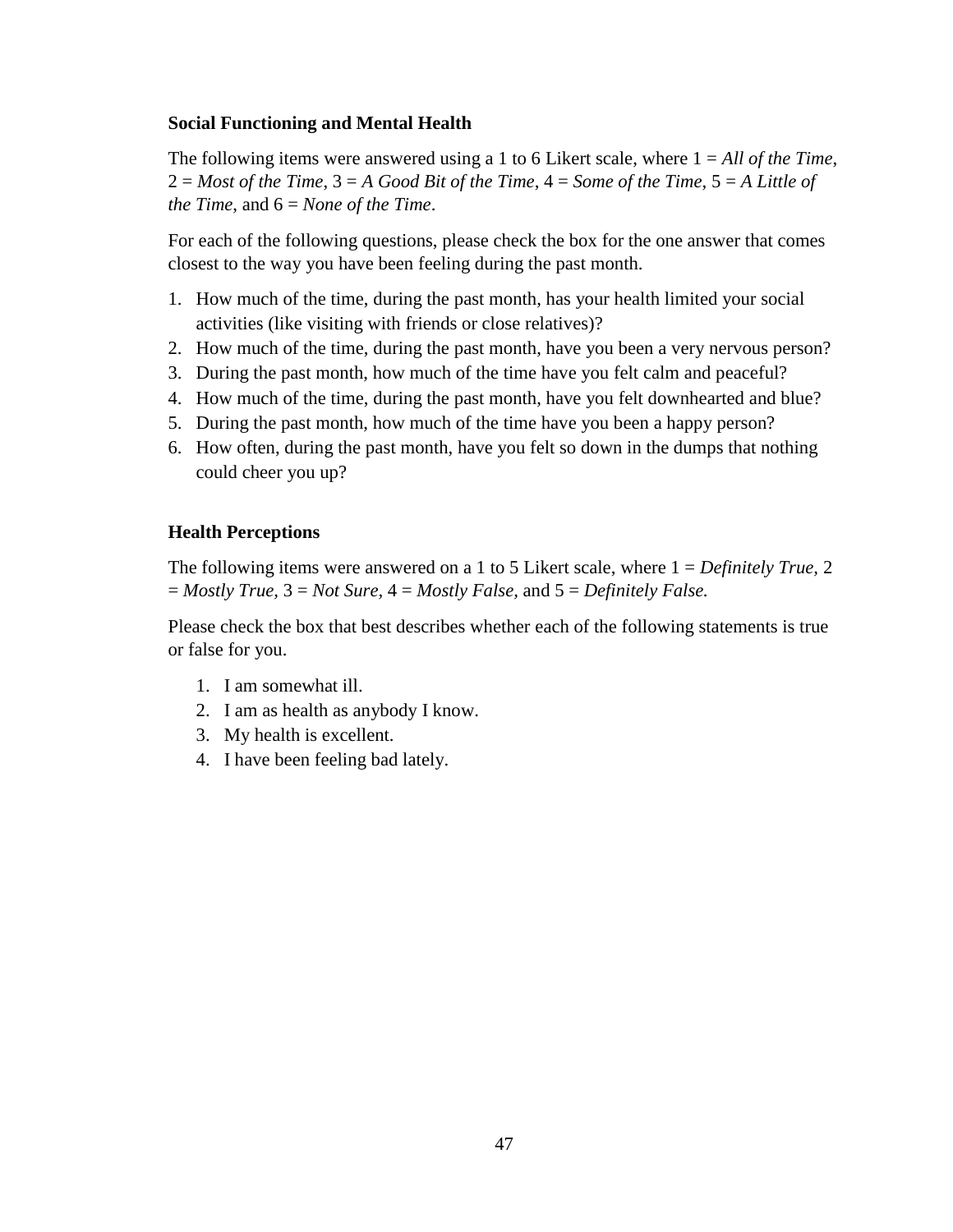## APPENDIX C

Likelihood of Participation in Three Health and Wellness Programs

Instructions: Below are descriptions of several health and/or wellness programs that can be offered to employees through their employer. Please indicate how likely you would be to participate in each program if it were to be offered by your employer.

The focus of this program is **improving physical fitness**. Examples of features this program may offer are:

- Reduced-price memberships for a local fitness center
- Walking programs
- Fitness classes (e.g., aerobics)

How likely would you be to participate in this type of program?

- $\overline{Q}$  Very unlikely (1)
- $\overline{O}$  Unlikely (2)
- $\overline{O}$  Somewhat unlikely (3)
- $\bigcirc$  Undecided (4)
- $\overline{O}$  Somewhat likely (5)
- $\overline{Q}$  Likely (6)
- $\overline{O}$  Very likely (7)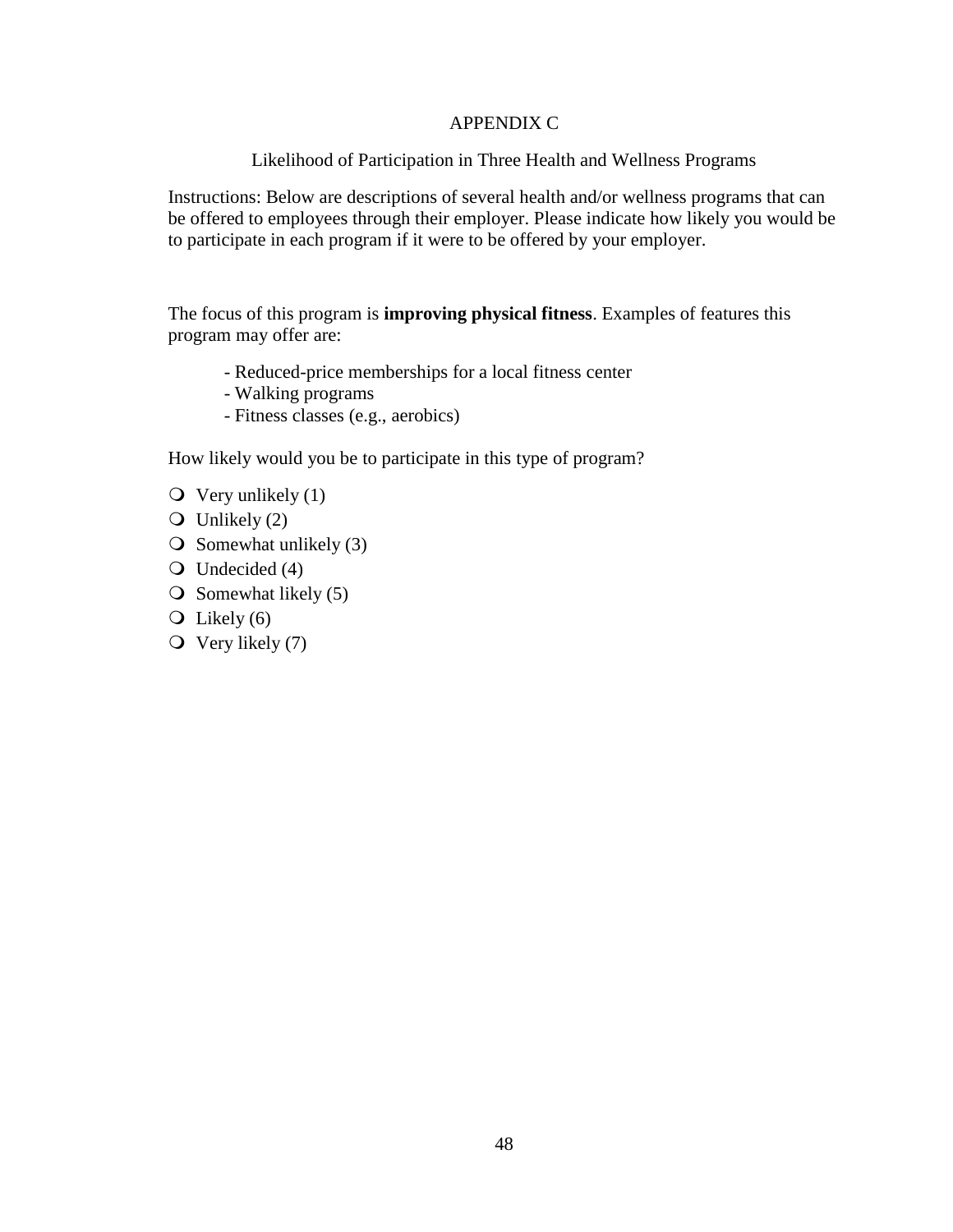Please explain why you selected this answer. That is, why would you choose to participate, not to participate, or remain neutral?

The focus of this program is **improving health**. Examples of features this program may offer are:

- Onsite health clinics
- Nutrition counseling with a registered dietitian
- Smoking cessation programs

How likely would you be to participate in this type of program?

- $\overline{Q}$  Very unlikely (1)
- $\bigcirc$  Unlikely (2)
- $\bigcirc$  Somewhat unlikely (3)
- $\bigcirc$  Undecided (4)
- $\overline{O}$  Somewhat likely (5)
- $\overline{Q}$  Likely (6)
- $\overline{Q}$  Very likely (7)

Please explain why you selected this answer. That is, why would you choose to participate, not to participate, or remain neutral?

This program focuses on **improving overall wellness**. Examples of features this program may offer are:

- Stress management programs
- Reduced-price memberships for a local fitness center
- Nutrition coaching with a registered dietitian

How likely would you be to participate in this type of program?

- $\overline{Q}$  Very unlikely (1)
- $\overline{Q}$  Unlikely (2)
- $\overline{O}$  Somewhat unlikely (3)
- $\bigcirc$  Undecided (4)
- $\overline{O}$  Somewhat likely (5)
- $\overline{Q}$  Likely (6)
- $\overline{O}$  Very likely (7)

Please explain why you selected this answer. That is, why would you choose to participate, not to participate, or remain neutral?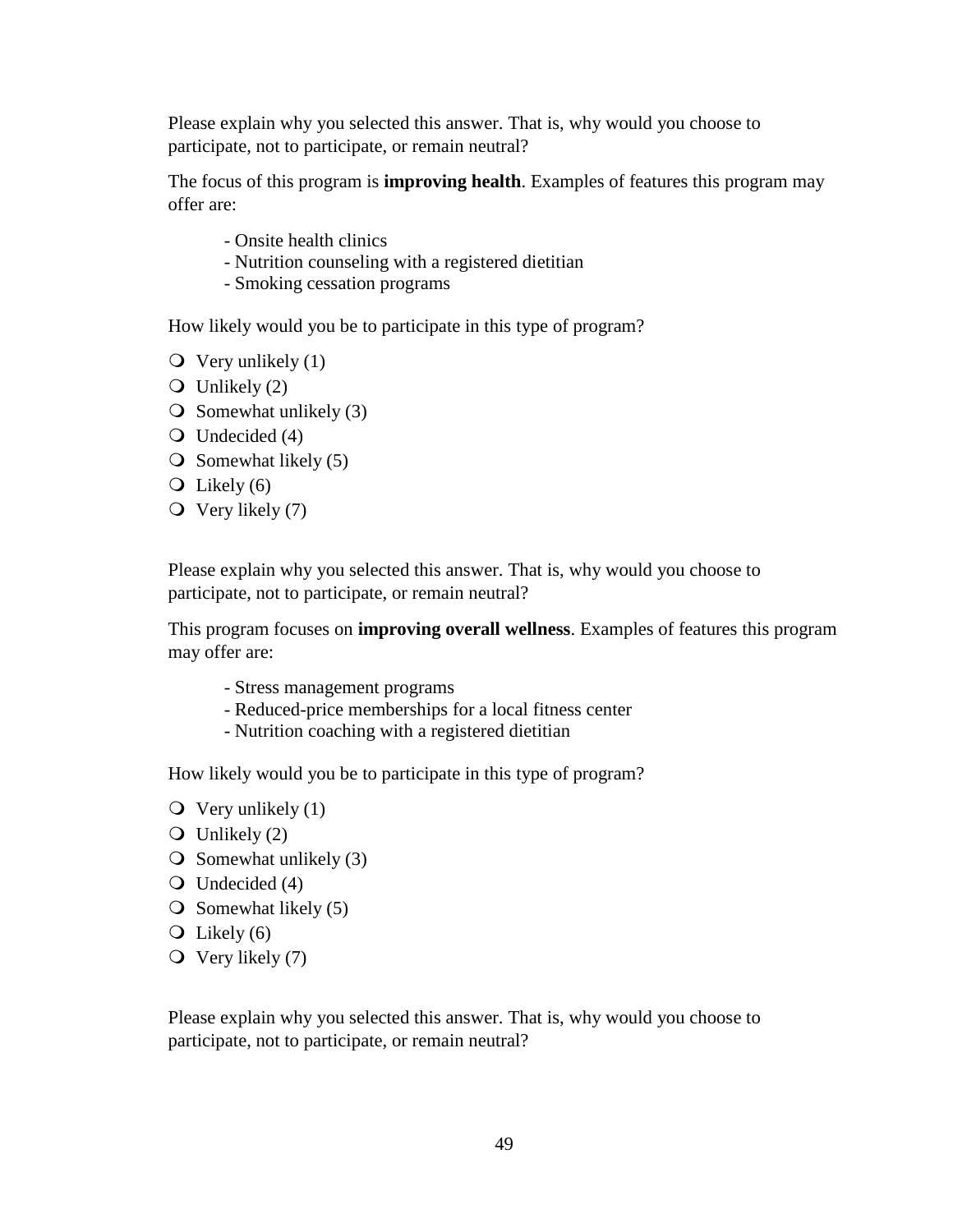## APPENDIX D

## Likelihood of Participation with an Incentive

The focus of this program is **improving physical fitness**. Examples of features this program may offer are:

- Reduced-price memberships for a local fitness center
- Walking programs
- Fitness classes (e.g., aerobics)

If you signed up for this program, you would receive **a \$100 incentive.**

How likely would you be to participate in this program?

- $\bullet$  Very unlikely (1)
- $\overline{O}$  Unlikely (2)
- $\overline{O}$  Somewhat unlikely (3)
- $\bigcirc$  Undecided (4)
- $\overline{O}$  Somewhat likely (5)
- $\overline{Q}$  Likely (6)
- $\overline{Q}$  Very likely (7)

If you signed up for this program, you would receive **a \$500 incentive**.

How likely would you be to participate in this program?

- $\overline{Q}$  Very unlikely (1)
- $\overline{O}$  Unlikely (2)
- $\overline{O}$  Somewhat unlikely (3)
- $\bigcirc$  Undecided (4)
- $\overline{O}$  Somewhat likely (5)
- $\overline{Q}$  Likely (6)
- $\overline{O}$  Very likely (7)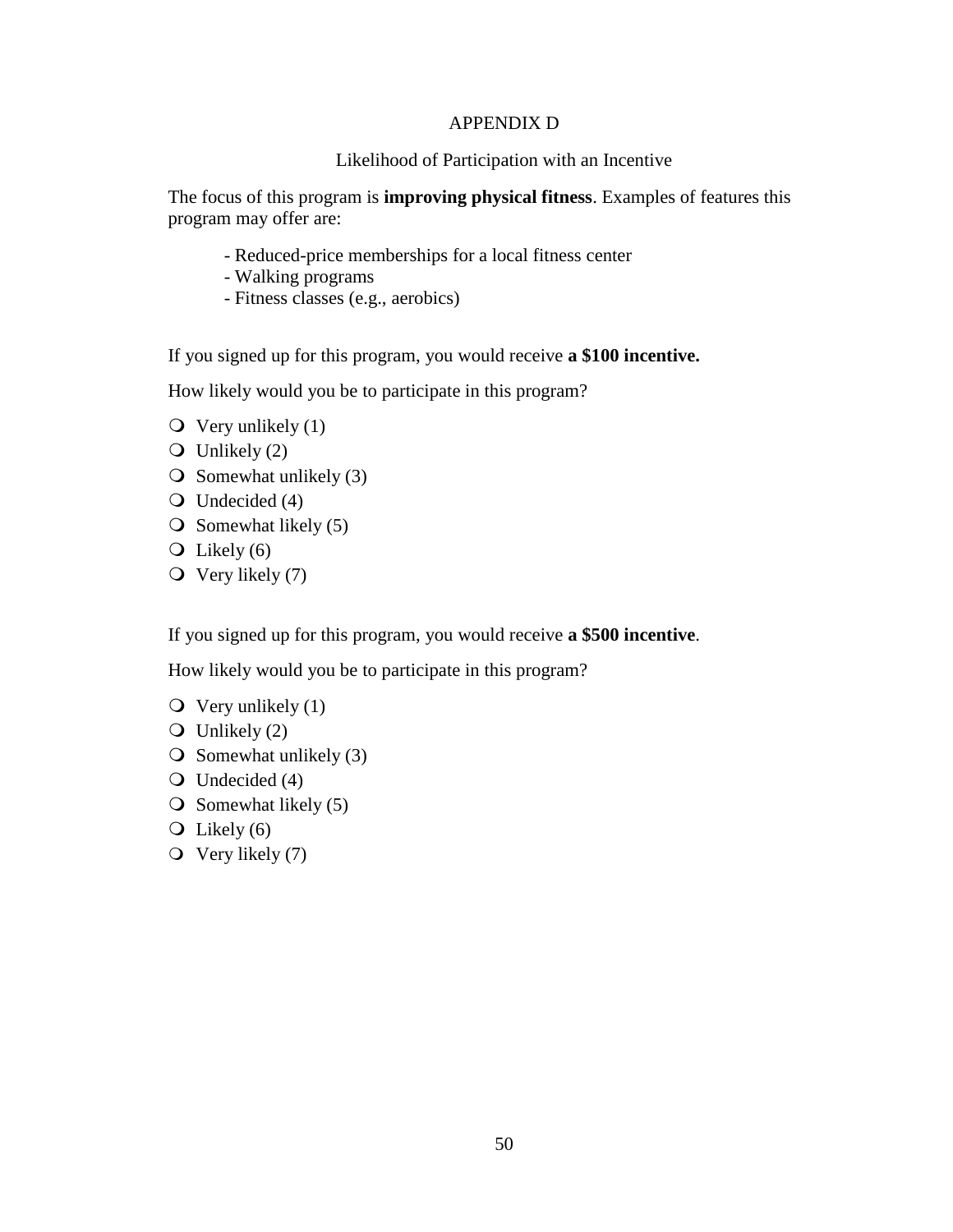If you signed up for this program, you would receive **a \$1,000 incentive**.

How likely would you be to participate in this program?

- $\overline{Q}$  Very unlikely (1)
- $\overline{O}$  Unlikely (2)
- $\overline{O}$  Somewhat unlikely (3)
- $\bigcirc$  Undecided (4)
- $\overline{O}$  Somewhat likely (5)
- $\overline{Q}$  Likely (6)
- $\overline{Q}$  Very likely (7)

If program incentives were **based on participation** (e.g., completing a certain number of activities), how likely would you be to participate in the program?

- $\overline{Q}$  Very unlikely (1)
- $\bigcirc$  Unlikely (2)
- $\overline{O}$  Somewhat unlikely (3)
- $\bigcirc$  Undecided (4)
- $\overline{O}$  Somewhat likely (5)
- $\overline{Q}$  Likely (6)
- $\overline{O}$  Very likely (7)

If program incentives were **based on individual outcomes** (e.g., weight loss, health improvement), how likely would you be to participate in the program?

- $\overline{Q}$  Very unlikely (1)
- $\overline{Q}$  Unlikely (2)
- $\overline{O}$  Somewhat unlikely (3)
- Q Undecided (4)
- $\overline{O}$  Somewhat likely (5)
- $\overline{Q}$  Likely (6)
- $\overline{Q}$  Very likely (7)

If you were required to **pay back the incentive** amount if you did not complete certain program requirements (e.g., health screenings, participation in program activities) during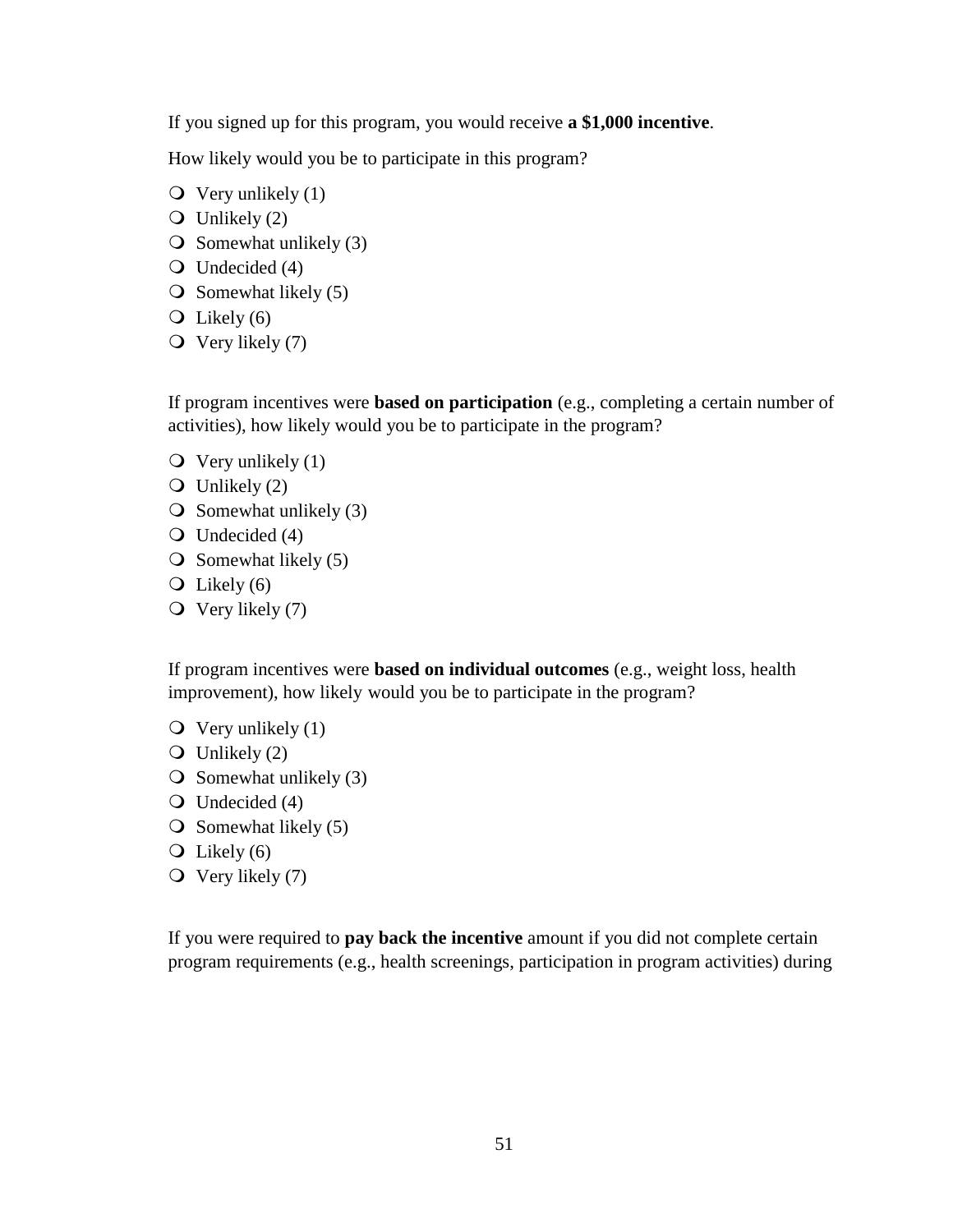the first 6 months of participation, how likely would you be to participate in this program?

- $\overline{Q}$  Very unlikely (1)
- $\overline{Q}$  Unlikely (2)
- $\overline{O}$  Somewhat unlikely (3)
- Undecided (4)
- $\overline{O}$  Somewhat likely (5)
- $\overline{Q}$  Likely (6)
- $\overline{Q}$  Very likely (7)

The focus of this program is **improving health**. Examples of features this program may offer are:

- Onsite health clinics
- Nutrition counseling with a registered dietitian
- Smoking cessation programs

If you signed up for this program, you would receive **a \$100 incentive.**

How likely would you be to participate in this program?

- $\overline{Q}$  Very unlikely (1)
- $\overline{O}$  Unlikely (2)
- $\overline{O}$  Somewhat unlikely (3)
- Q Undecided (4)
- $\overline{O}$  Somewhat likely (5)
- $\overline{Q}$  Likely (6)
- $\overline{Q}$  Very likely (7)

If you signed up for this program, you would receive **a \$500 incentive**.

How likely would you be to participate in this program?

- $\overline{Q}$  Very unlikely (1)
- $\overline{Q}$  Unlikely (2)
- $\overline{O}$  Somewhat unlikely (3)
- $\bigcirc$  Undecided (4)
- $\overline{O}$  Somewhat likely (5)
- $\overline{Q}$  Likely (6)
- $\overline{O}$  Very likely (7)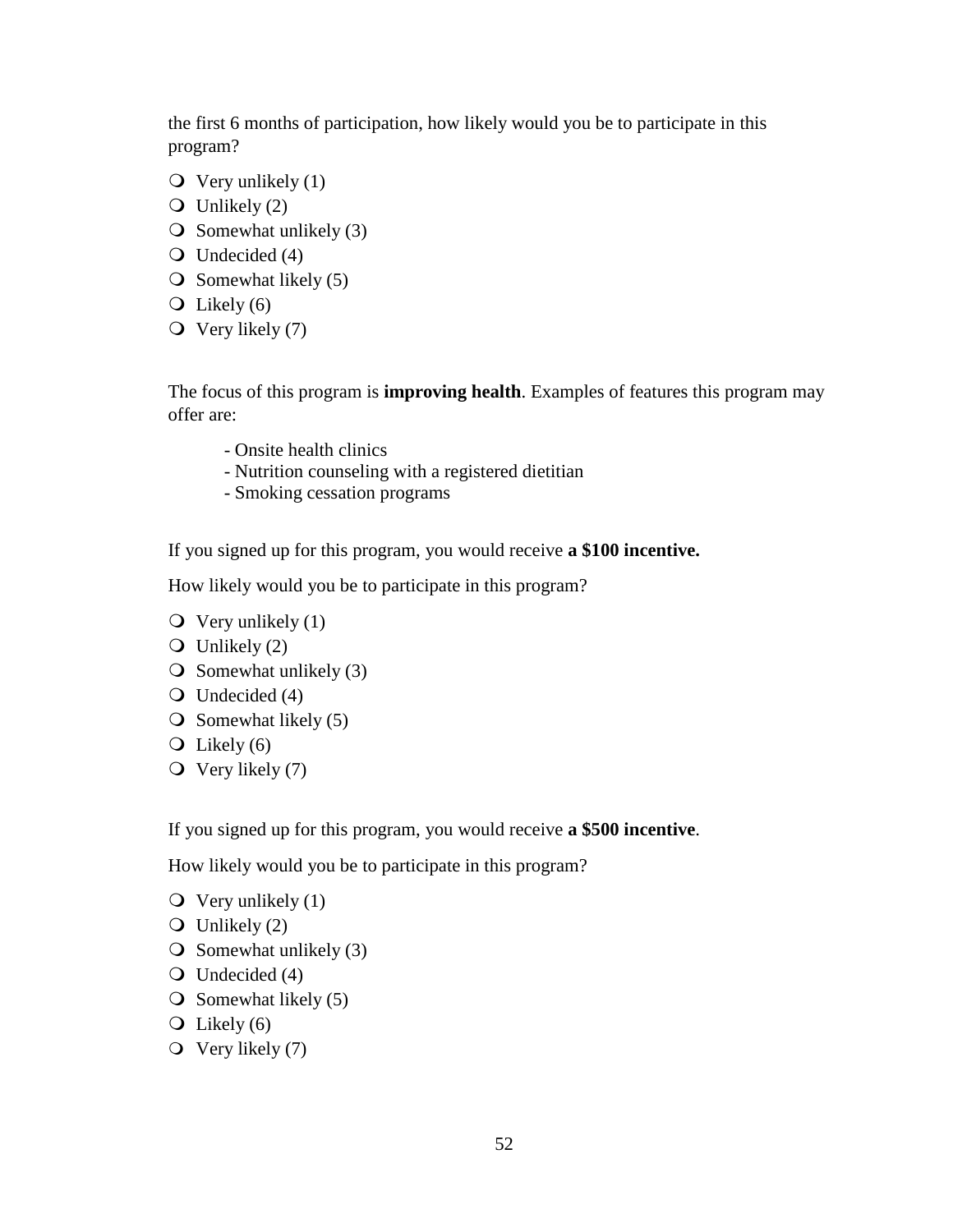If you signed up for this program, you would receive **a \$1,000 incentive**.

How likely would you be to participate in this program?

- $\overline{Q}$  Very unlikely (1)
- $\overline{O}$  Unlikely (2)
- $\overline{O}$  Somewhat unlikely (3)
- $\bigcirc$  Undecided (4)
- $\overline{O}$  Somewhat likely (5)
- $\overline{Q}$  Likely (6)
- $\overline{Q}$  Very likely (7)

If program incentives were **based on participation** (e.g., completing a certain number of activities), how likely would you be to participate in the program?

- $\overline{Q}$  Very unlikely (1)
- $\overline{O}$  Unlikely (2)
- $\overline{O}$  Somewhat unlikely (3)
- $\bigcirc$  Undecided (4)
- $\overline{O}$  Somewhat likely (5)
- $\overline{Q}$  Likely (6)
- $\overline{O}$  Very likely (7)

If program incentives were **based on individual outcomes** (e.g., weight loss, health improvement), how likely would you be to participate in the program?

- $\overline{Q}$  Very unlikely (1)
- $\overline{Q}$  Unlikely (2)
- $\overline{O}$  Somewhat unlikely (3)
- Q Undecided (4)
- $\overline{O}$  Somewhat likely (5)
- $\overline{Q}$  Likely (6)
- $\overline{Q}$  Very likely (7)

If you were required to **pay back the incentive amount** if you did not complete certain program requirements (e.g., health screenings, participation in program activities) during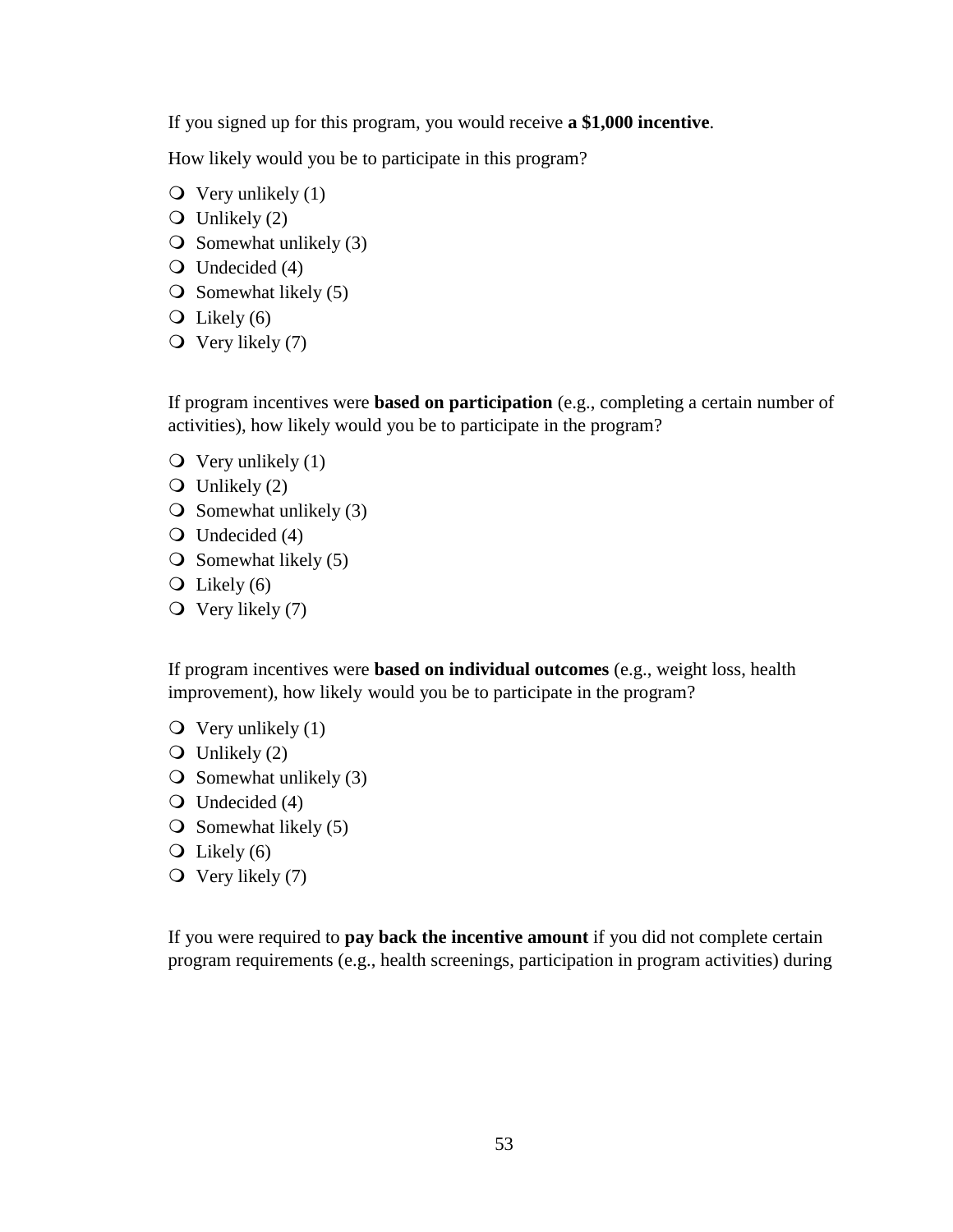the first 6 months of participation, how likely would you be to participate in this program?

- $\overline{Q}$  Very unlikely (1)
- $\overline{Q}$  Unlikely (2)
- $\overline{O}$  Somewhat unlikely (3)
- Undecided (4)
- $\overline{O}$  Somewhat likely (5)
- $\overline{O}$  Likely (6)
- $\overline{Q}$  Very likely (7)

This program focuses on **improving overall wellness**. Examples of features this program may offer are:

- Stress management programs
- Reduced-price memberships for a local fitness center
- Nutrition coaching with a registered dietitian

If you signed up for this program, you would receive **a \$100 incentive.**

How likely would you be to participate in this program?

- $\overline{Q}$  Very unlikely (1)
- $\overline{O}$  Unlikely (2)
- $\overline{O}$  Somewhat unlikely (3)
- Q Undecided (4)
- $\overline{O}$  Somewhat likely (5)
- $\overline{Q}$  Likely (6)
- $\overline{Q}$  Very likely (7)

If you signed up for this program, you would receive **a \$500 incentive**.

How likely would you be to participate in this program?

- $\overline{Q}$  Very unlikely (1)
- $\overline{O}$  Unlikely (2)
- $\overline{O}$  Somewhat unlikely (3)
- $\bigcirc$  Undecided (4)
- $\overline{O}$  Somewhat likely (5)
- $\overline{Q}$  Likely (6)
- $\overline{Q}$  Very likely (7)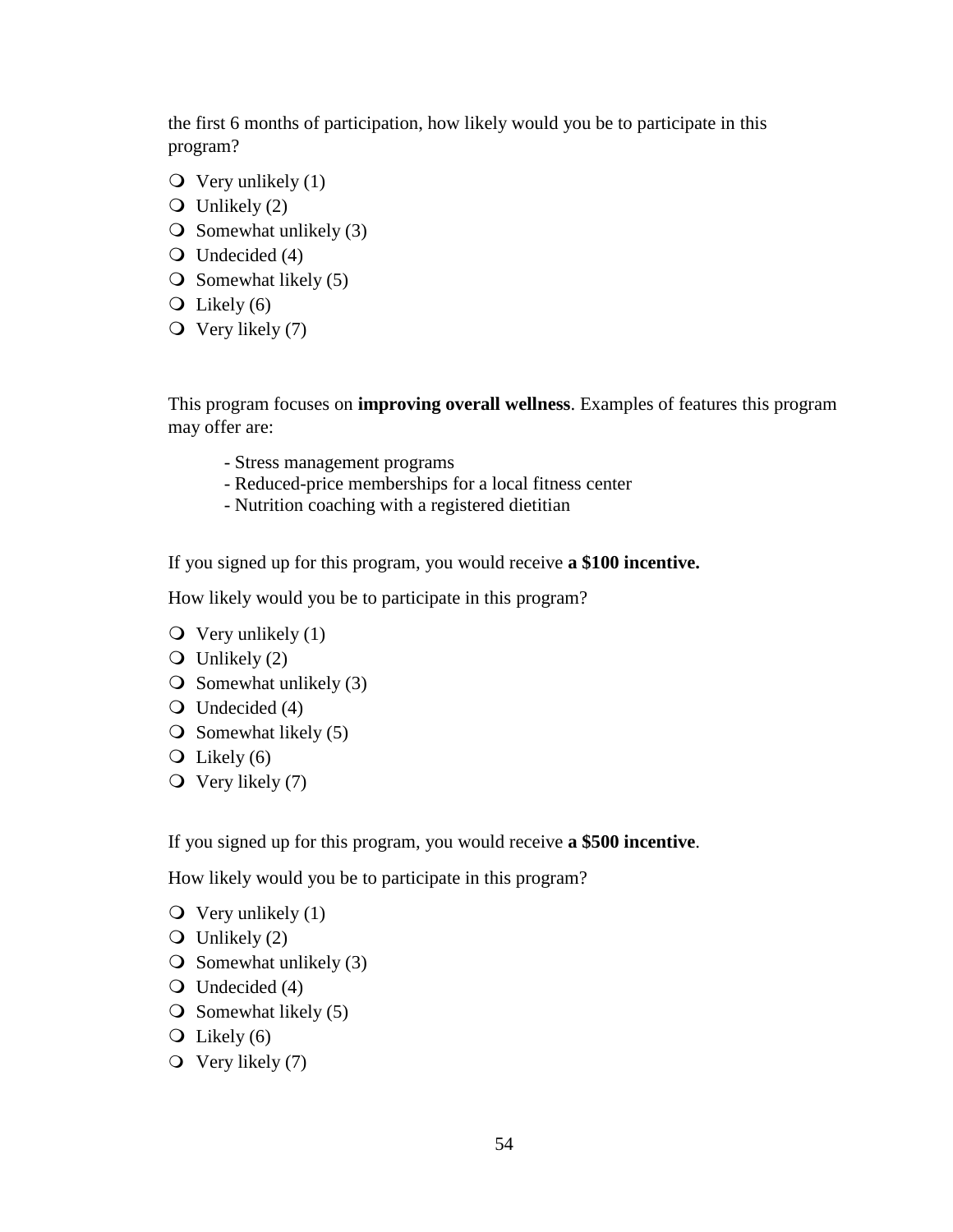If you signed up for this program, you would receive **a \$1,000 incentive**.

How likely would you be to participate in this program?

- $\overline{Q}$  Very unlikely (1)
- $\overline{O}$  Unlikely (2)
- $\overline{O}$  Somewhat unlikely (3)
- $\bigcirc$  Undecided (4)
- $\overline{O}$  Somewhat likely (5)
- $\overline{Q}$  Likely (6)
- $\overline{Q}$  Very likely (7)

If program incentives were **based on participation** (e.g., completing a certain number of activities), how likely would you be to participate in the program?

- $\overline{Q}$  Very unlikely (1)
- $\bigcirc$  Unlikely (2)
- $\overline{O}$  Somewhat unlikely (3)
- $\bigcirc$  Undecided (4)
- $\overline{O}$  Somewhat likely (5)
- $\overline{Q}$  Likely (6)
- $\overline{O}$  Very likely (7)

If program incentives were **based on individual outcomes** (e.g., weight loss, health improvement), how likely would you be to participate in the program?

- $\overline{Q}$  Very unlikely (1)
- $\overline{Q}$  Unlikely (2)
- $\overline{O}$  Somewhat unlikely (3)
- Q Undecided (4)
- $\overline{O}$  Somewhat likely (5)
- $\overline{Q}$  Likely (6)
- $\overline{Q}$  Very likely (7)

If you were required to **pay back the incentive amount** if you did not complete certain program requirements (e.g., health screenings, participation in program activities) during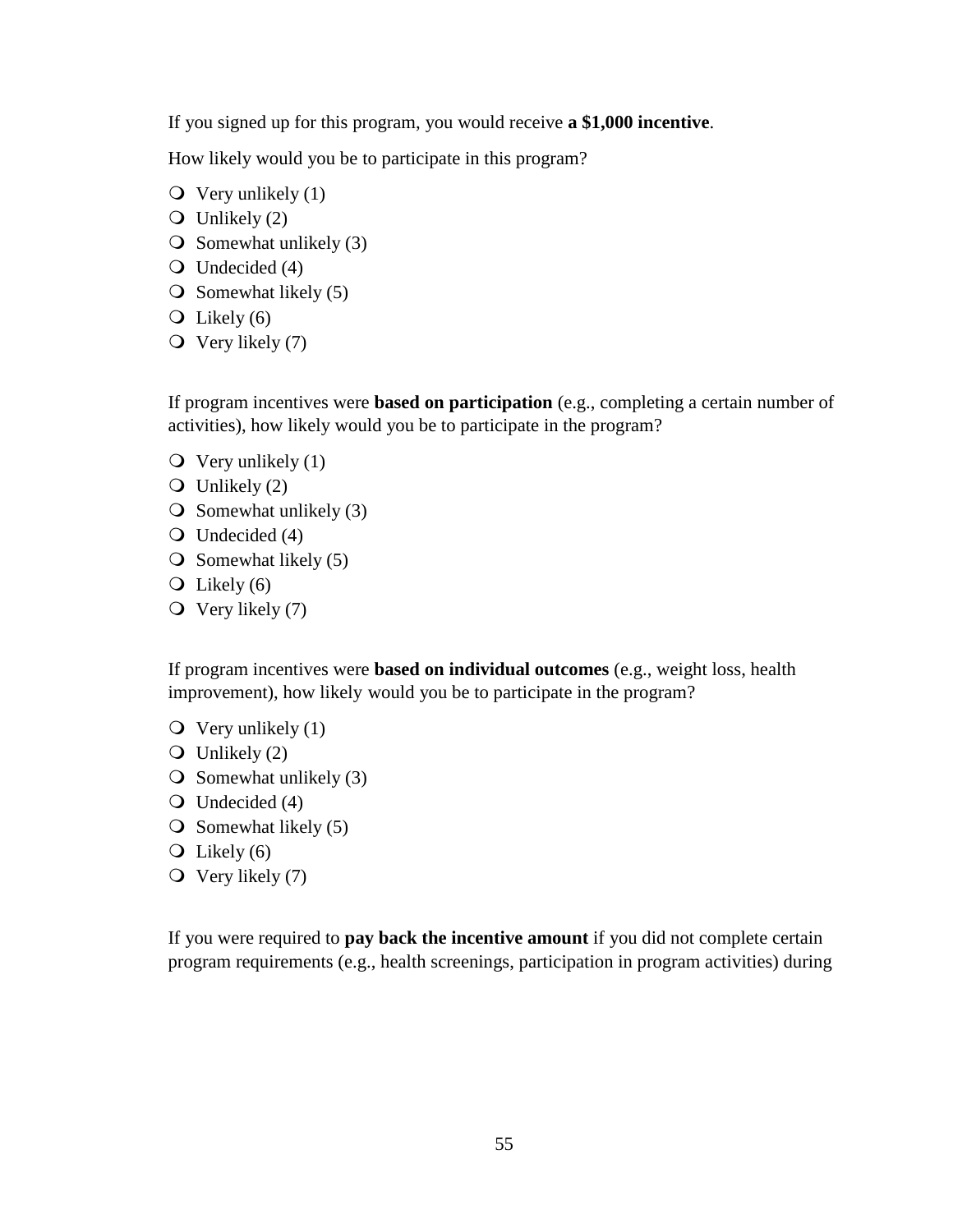the first 6 months of participation, how likely would you be to participate in this program?

- $\overline{Q}$  Very unlikely (1)
- $\overline{O}$  Unlikely (2)
- $\overline{O}$  Somewhat unlikely (3)
- $\bigcirc$  Undecided (4)
- $\overline{O}$  Somewhat likely (5)
- $\overline{O}$  Likely (6)
- $\overline{O}$  Very likely (7)